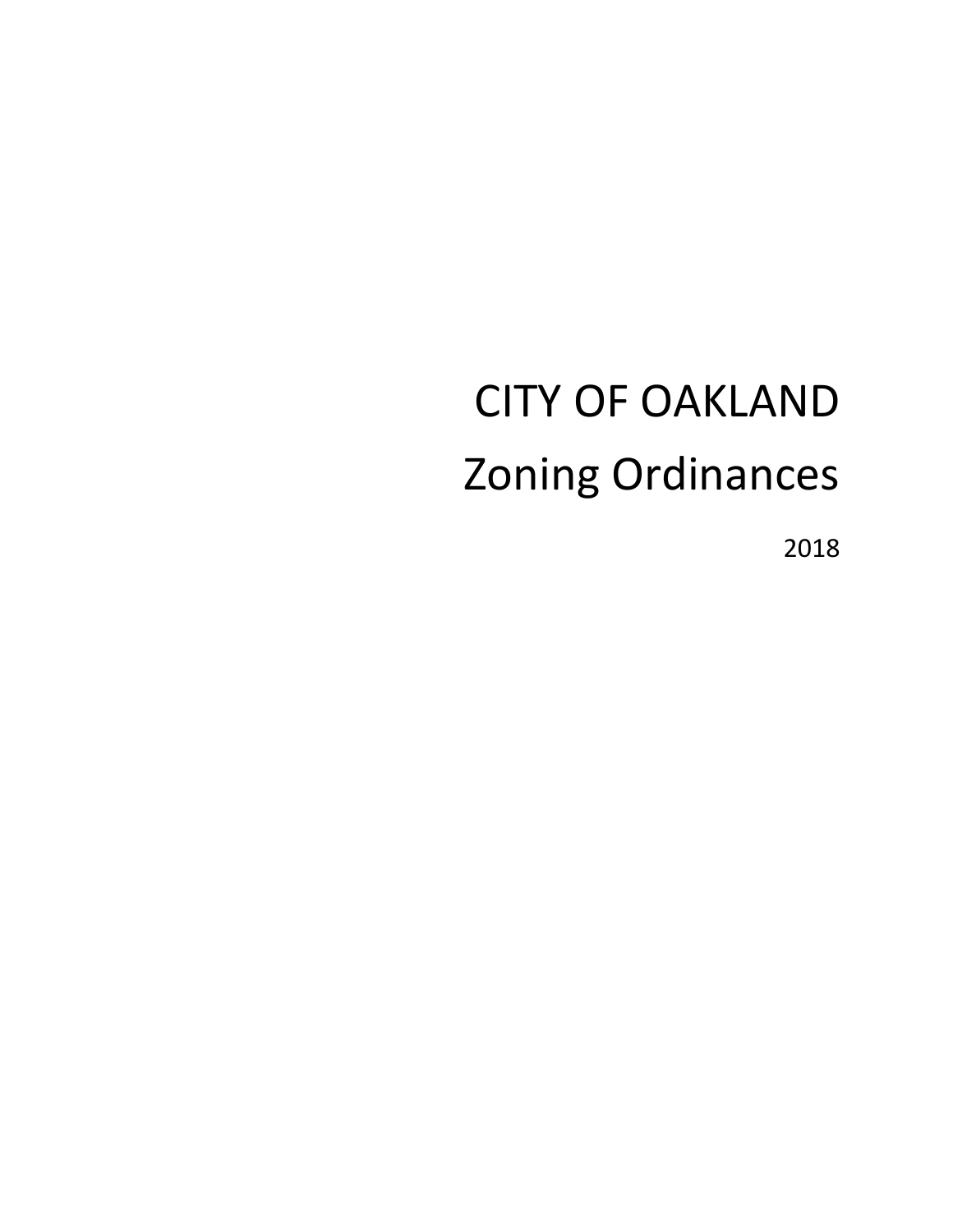# Table of Contents

| <b>SECTION 1:</b> |  |  |  |  |
|-------------------|--|--|--|--|
| А.                |  |  |  |  |
| В.                |  |  |  |  |
| C.                |  |  |  |  |
| D.                |  |  |  |  |
| Ε.                |  |  |  |  |
| F.                |  |  |  |  |
| G.                |  |  |  |  |
| Η.                |  |  |  |  |
| L.                |  |  |  |  |
| J.                |  |  |  |  |
| <b>SECTION 2:</b> |  |  |  |  |
| <b>SECTION 3:</b> |  |  |  |  |
| A.                |  |  |  |  |
| <b>B.</b>         |  |  |  |  |
| C.                |  |  |  |  |
| D.                |  |  |  |  |
| Ε.                |  |  |  |  |
| <b>SECTION 4:</b> |  |  |  |  |
| А.                |  |  |  |  |
| <b>B.</b>         |  |  |  |  |
| C.                |  |  |  |  |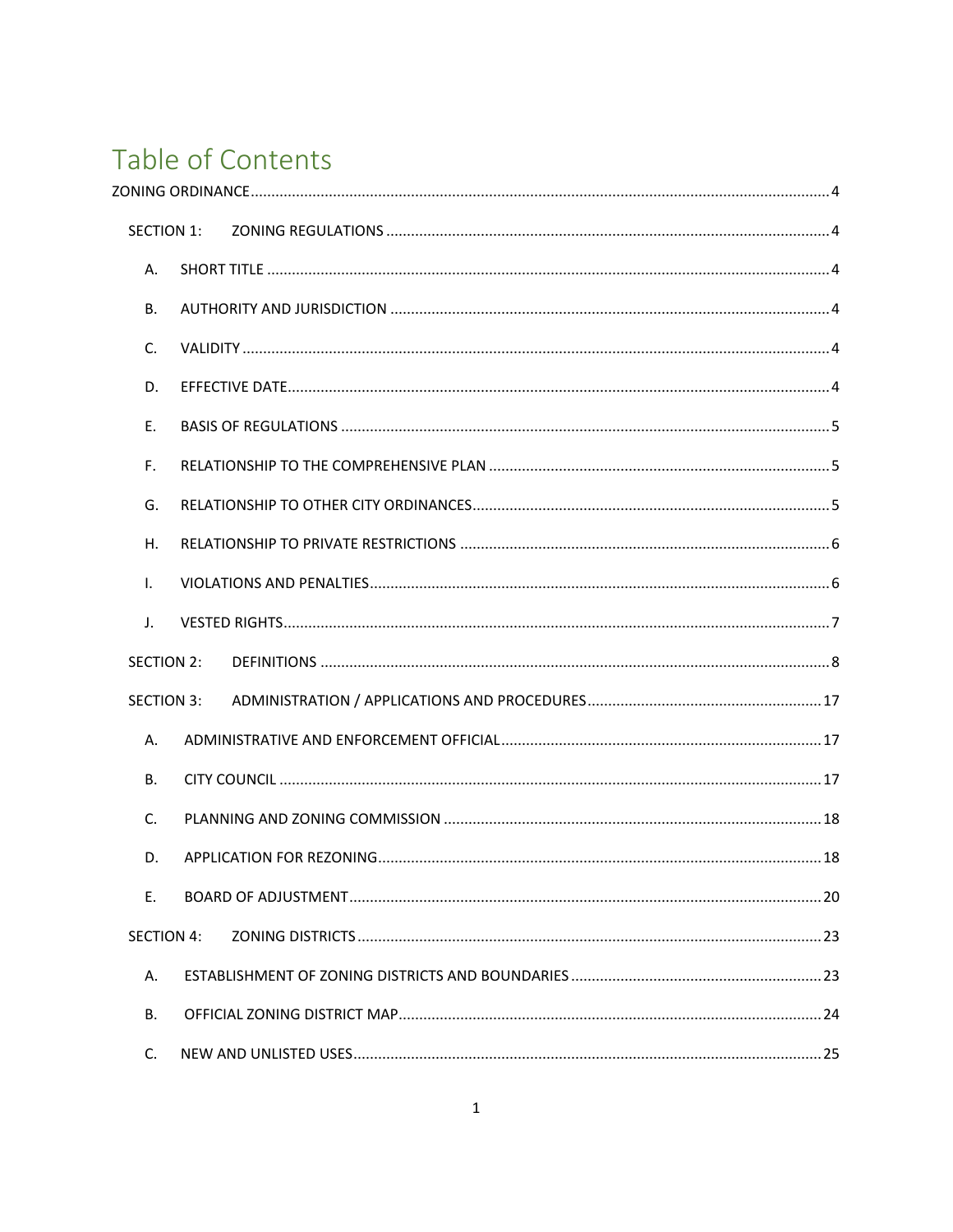| D.                |  |  |  |  |
|-------------------|--|--|--|--|
| Е.                |  |  |  |  |
| F.                |  |  |  |  |
| <b>SECTION 5:</b> |  |  |  |  |
| А.                |  |  |  |  |
| В.                |  |  |  |  |
| C.                |  |  |  |  |
| D.                |  |  |  |  |
| SECTION 6:        |  |  |  |  |
| А.                |  |  |  |  |
| В.                |  |  |  |  |
| C.                |  |  |  |  |
| D.                |  |  |  |  |
| SECTION 7:        |  |  |  |  |
| А.                |  |  |  |  |
| В.                |  |  |  |  |
| C.                |  |  |  |  |
| D.                |  |  |  |  |
| Е.                |  |  |  |  |
| <b>SECTION 8:</b> |  |  |  |  |
| А.                |  |  |  |  |
| В.                |  |  |  |  |
| C.                |  |  |  |  |
| D.                |  |  |  |  |
| Ε.                |  |  |  |  |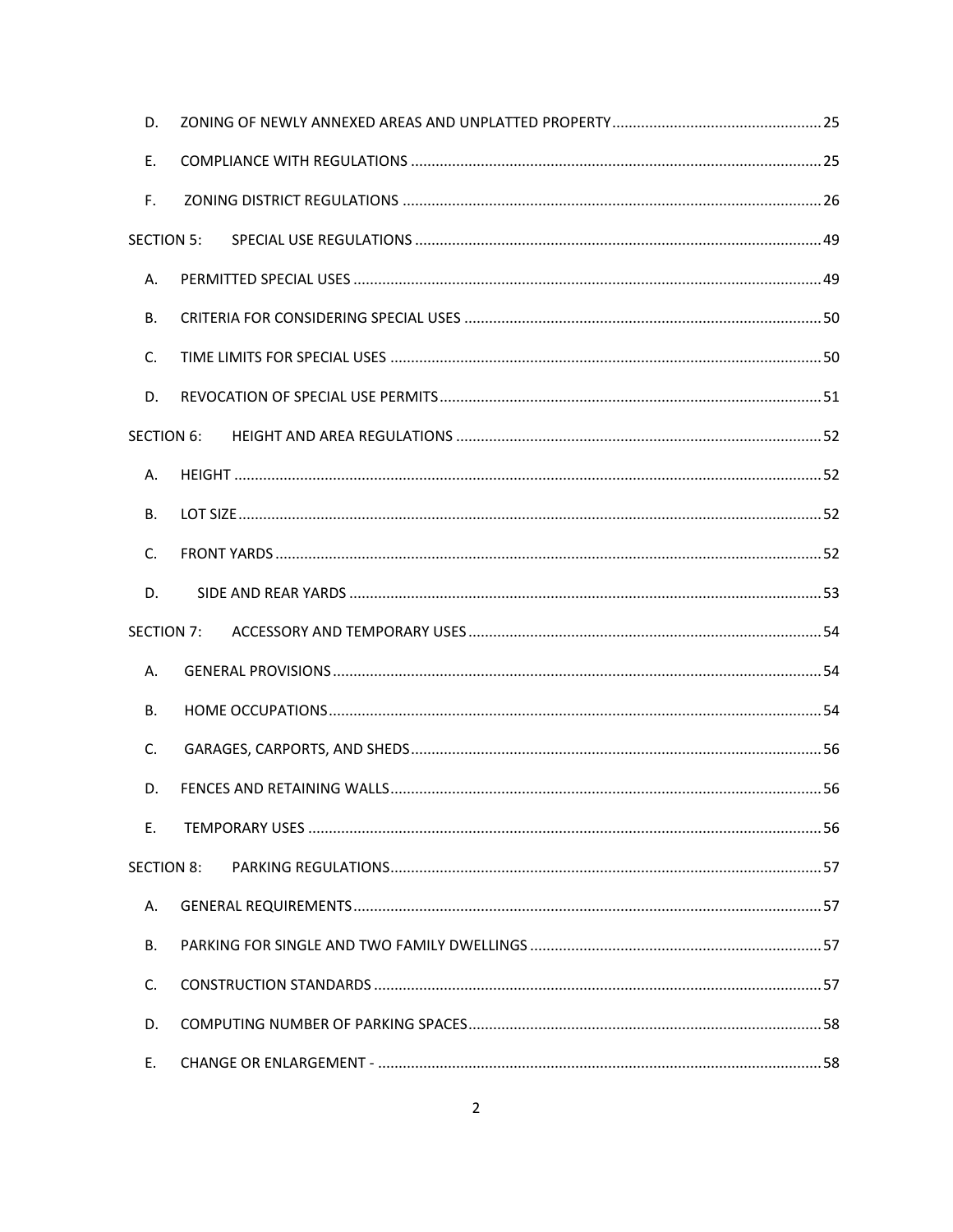| F.             |  |
|----------------|--|
| G.             |  |
| Η.             |  |
| $\mathbf{I}$ . |  |
| $\perp$ .      |  |
| SECTION 9:     |  |
| A.             |  |
| <b>B.</b>      |  |
| C.             |  |
| D.             |  |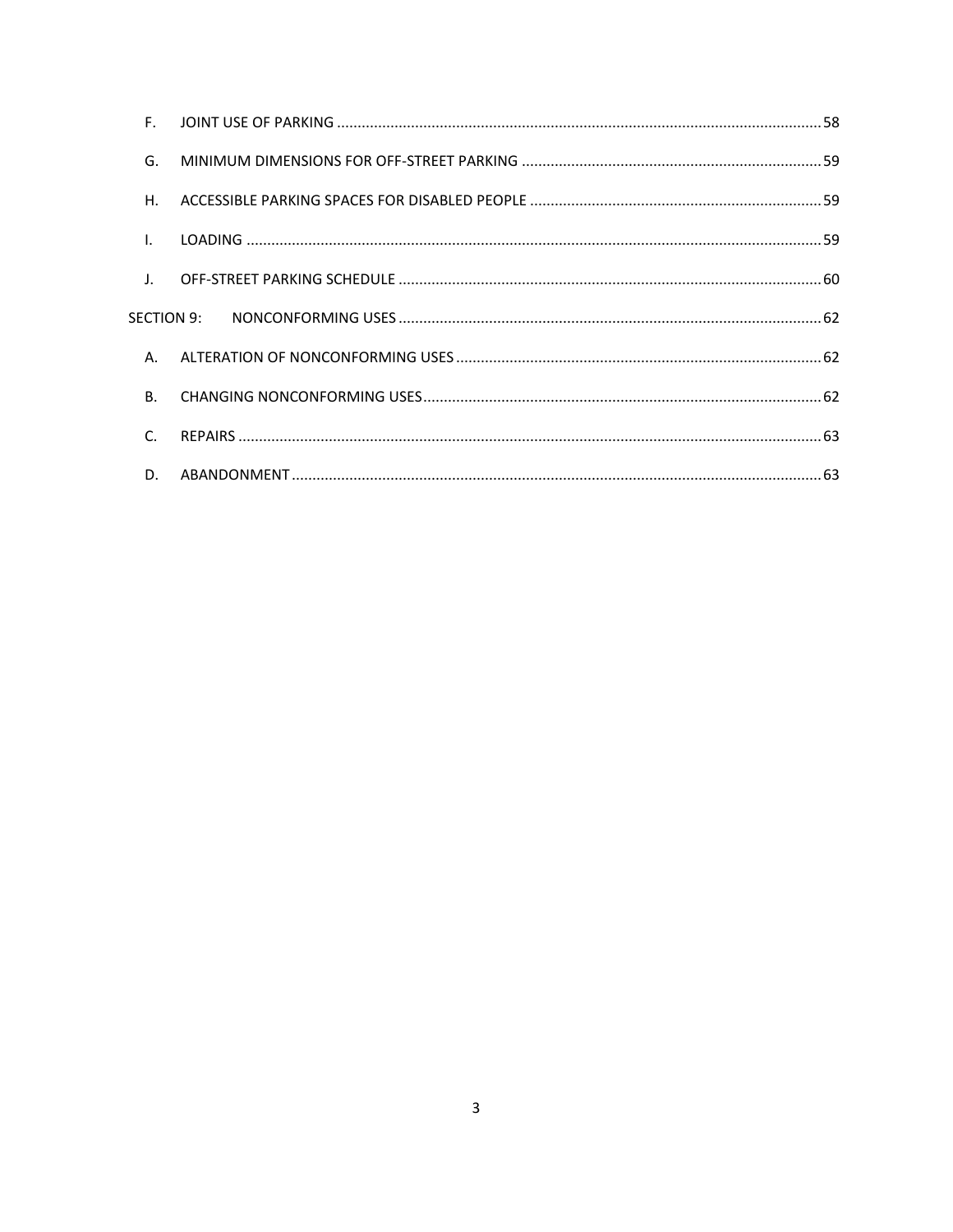# ZONING ORDINANCE

### **City of Oakland, Iowa**

<span id="page-4-0"></span>This ordinance is intended to promote the health, safety, morals, and general welfare of the City of Oakland, Iowa and to regulate and restrict the height, number of stories, and size of buildings and other structures, and percentage of lot that may be occupied; the size of yards, courts and other open spaces; the density of population and the location and use of buildings, structures and land for trade, industry, residence or other purposes; and for all such purposes to divide the City into districts; to prescribe penalties for the violation of its provisions; to provide for changes and amendments; to provide for its enforcement; to provide for a Board of Adjustment; and to prescribe its powers and duties.

# <span id="page-4-1"></span>SECTION 1: ZONING REGULATIONS

# <span id="page-4-2"></span>A. SHORT TITLE

This ordinance shall be known and may be cited as "**The City of Oakland Zoning Ordinance**."

# <span id="page-4-3"></span>B. AUTHORITY AND JURISDICTION

This ordinance is adopted pursuant to the authority granted by the State of Iowa in Chapter 414, City Zoning, of the Iowa Code, and all amendments. The zoning regulations shall be effective throughout the corporate limits of the City.

# <span id="page-4-4"></span>C. VALIDITY

If any section, paragraph, subdivision, clause, phrase, or provision of this ordinance shall be adjudged invalid or held unconstitutional the same shall not affect the validity of this ordinance as a whole or any part of provisions thereof, other than the part so decided to be invalid or unconstitutional.

# <span id="page-4-5"></span>D. EFFECTIVE DATE

This amended ordinance shall become effective from and after the date of its approval and adoption as provided by law.

PASSED and APPROVED this \_\_\_day of \_\_\_\_\_\_\_.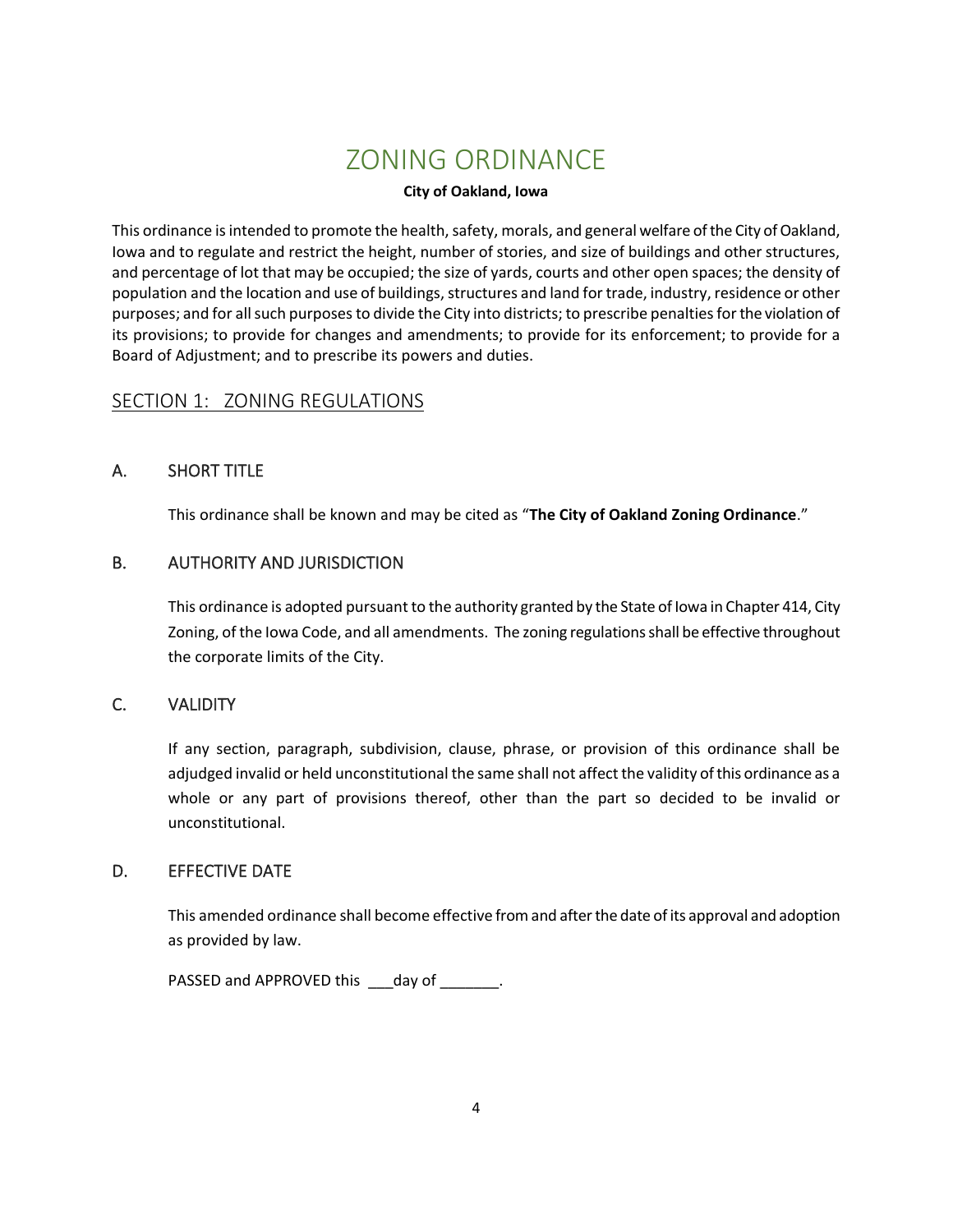# <span id="page-5-0"></span>E. BASIS OF REGULATIONS

This ordinance is adopted for the purpose of protecting the health, safety, and general welfare of the residents, citizens, and inhabitants of the City of Oakland, Iowa. In accordance with Section 414.3, Basis of Regulations, the regulations shall be made in accordance with a comprehensive plan and designed to:

- 1. preserve the availability of agricultural land;
- 2. consider the protection of soil from wind and water erosion;
- 3. encourage efficient urban development patterns;
- 4. lessen congestion in the street;
- 5. secure safety from fire, flood, panic, and other dangers;
- 6. promote health and the general welfare;
- 7. provide adequate light and air;
- 8. prevent the overcrowding of land;
- 9. avoid undue concentration of population;
- 10. promote reasonable access to solar energy; and
- 11. facilitate the adequate provision of transportation, water, sewerage, schools, parks and other public requirements.

#### <span id="page-5-1"></span>F. RELATIONSHIP TO THE COMPREHENSIVE PLAN

It is the intention of the City that these zoning regulations are adopted in accordance with and to implement the policies adopted for the City, as reflected in the Oakland Comprehensive Plan. All zoning amendments must conform to the City's Comprehensive Plan

#### <span id="page-5-2"></span>G. RELATIONSHIP TO OTHER CITY ORDINANCES

If any provision of these zoning regulations imposes a higher standard than that required by any other City regulation not contained in these zoning regulations, the provisions of this ordinance shall control. If any provision of any City regulation not contained in these zoning regulations imposes a higher standard, that regulation controls.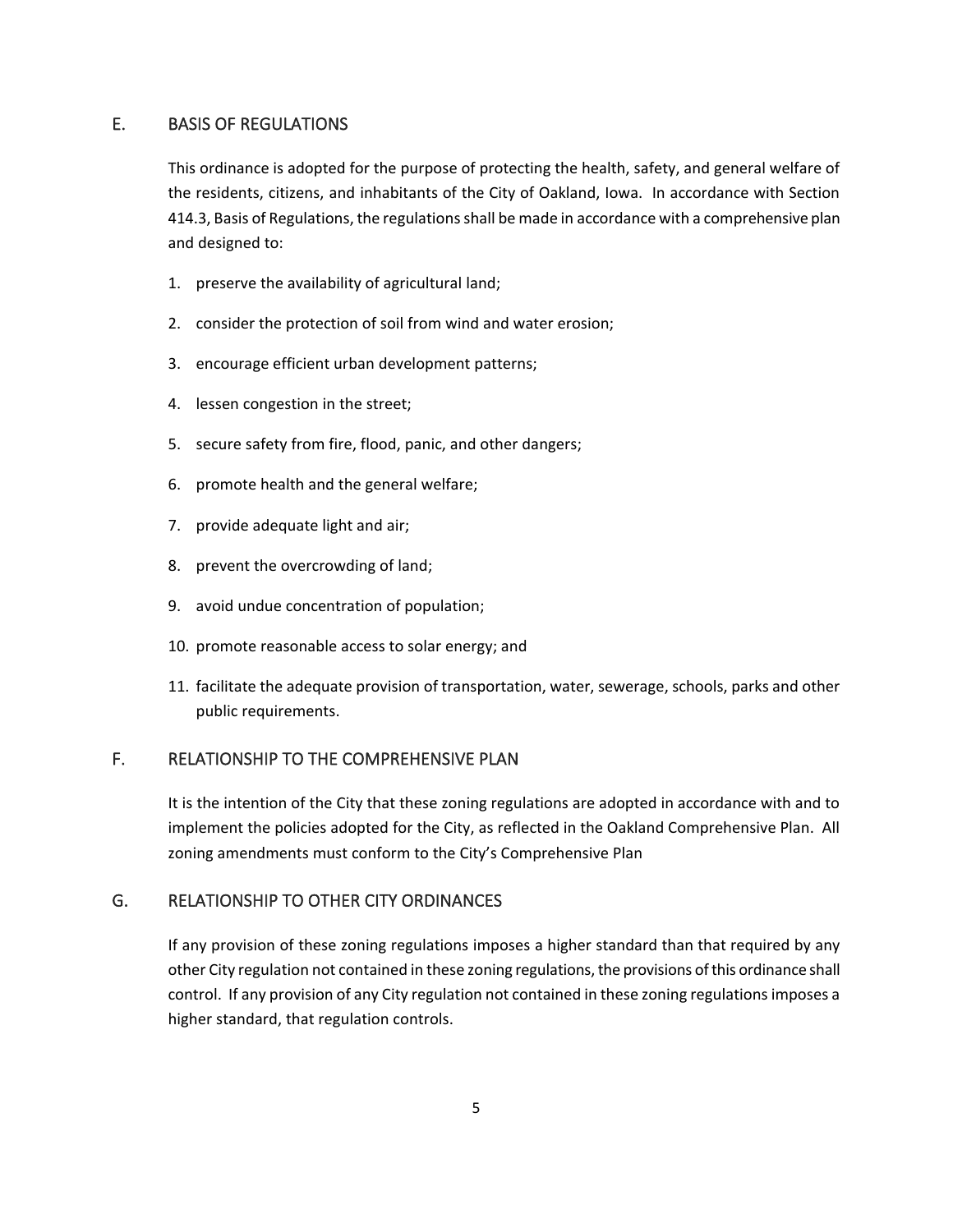#### <span id="page-6-0"></span>H. RELATIONSHIP TO PRIVATE RESTRICTIONS

The provisions of this ordinance are not intended to abrogate any deed restriction, covenant, easement or any other private agreement or restriction on the use of land. Provided that where the provisions of this ordinance are more restrictive or impose higher standards than a private restriction, the requirements of this ordinance shall control. Private restrictions shall not be enforced by the City.

# <span id="page-6-1"></span>I. VIOLATIONS AND PENALTIES

It is unlawful for any person to violate, or cause or allow any other person to violate any provision or requirement of these zoning regulations. In particular, it is unlawful for any person:

- 1. To make use of any premises for a purpose other than what is permitted in the zoning district in which the premises is located.
- 2. To erect, construct, convert, enlarge, reconstruct, repair, structurally alter, maintain or use any building or structure for a purpose other than what is permitted in the zoning district where the building or structure is located, subject to the provisions of Section 9, Nonconforming Uses.
- 3. To construct or locate more than one single family detached dwelling or more than one twofamily dwelling on one platted lot.
- 4. That owns, occupies, or controls any premises containing a dwelling unit to cause or allow the dwelling unit to be permanently occupied by more than one family at any one time. For purposes of this provision a family is permanently occupying the premises if it continuously occupies the dwelling unit for more than thirty (30) days.

If a building or other structure is erected, constructed, reconstructed, altered, repaired, converted, or maintained or if a building, other structure, or land is used in violation of this Ordinance, the City may institute appropriate action to:

- 1. Prevent the unlawful erection, construction, reconstruction, alteration, repair, conversion, maintenance or use;
- 2. Restrain, correct, or abate the violation;
- 3. Prevent the occupancy of the building, structure, or land; or
- 4. Prevent any illegal act, conduct, business, or use on or about the premises.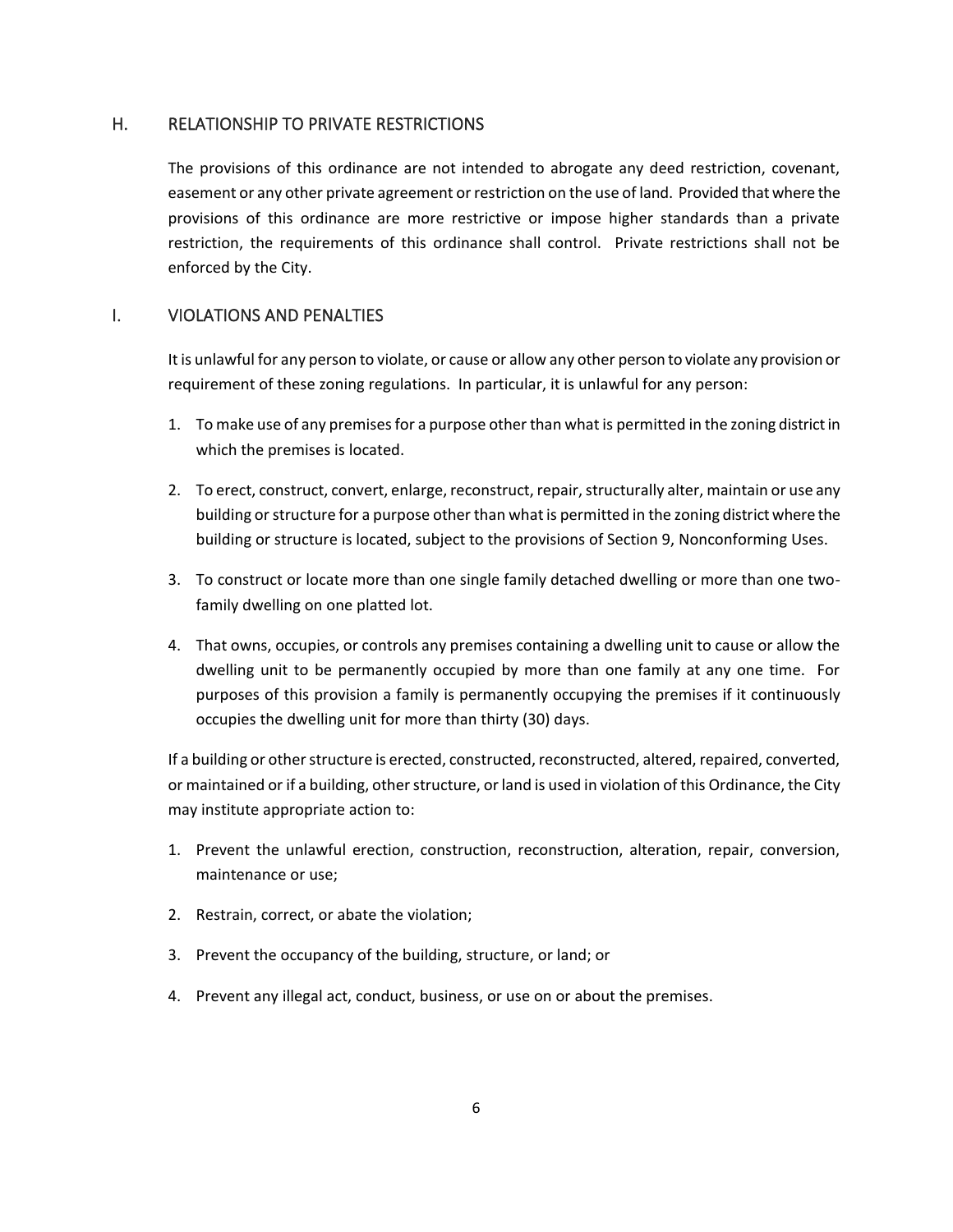A violation of any provision of these zoning regulations is unlawful, a misdemeanor, and may be punished by a fine not to exceed \$200 for each offense. Each day a violation occurs is a separate offense.

#### <span id="page-7-0"></span>J. VESTED RIGHTS

**Existing Permits and Private Agreements** *-* This ordinance is not intended to abrogate or annul:

- 1. Any permits issued before the effective date of this ordinance; or,
- 2. Any easement, covenant of any other private agreement.

**Preserving Rights in Pending Litigation and Violations Under Existing Ordinances -** By the passage of this ordinance, no presently illegal use shall be deemed to have been legalized unless specifically such use falls within a use district where the actual use is a conforming use. Otherwise, such uses shall remain nonconforming uses where recognized, or an illegal use, as the case may be. It is further the intent and declared purpose of this ordinance that no offense committed, and no liability, penalty or forfeiture, either civil or criminal, shall be discharged or affected by the adoption of this ordinance; but prosecutions and suits for such offenses, liabilities, penalties or forfeitures may be instituted or causes presently pending be proceeded within all respects as if such prior ordinance had not been repealed.

#### **Completion of Existing Buildings**

- 1. Nothing in these regulations nor in any amendments hereto which change district boundaries shall require any change in the plans, construction or designated use of a building which shall be completed in its entirety within two (2) years from the date of the passage of this ordinance, provided such building either was actually under construction at the time of the passage of this ordinance or was authorized by building permit before the passage of this ordinance, and further provided construction shall have been started within ninety (90) days from passage of this ordinance.
- 2. Commitments with reference to construction of public utility buildings necessary for proposed expansion of the City made prior to the passage of this ordinance shall be observed.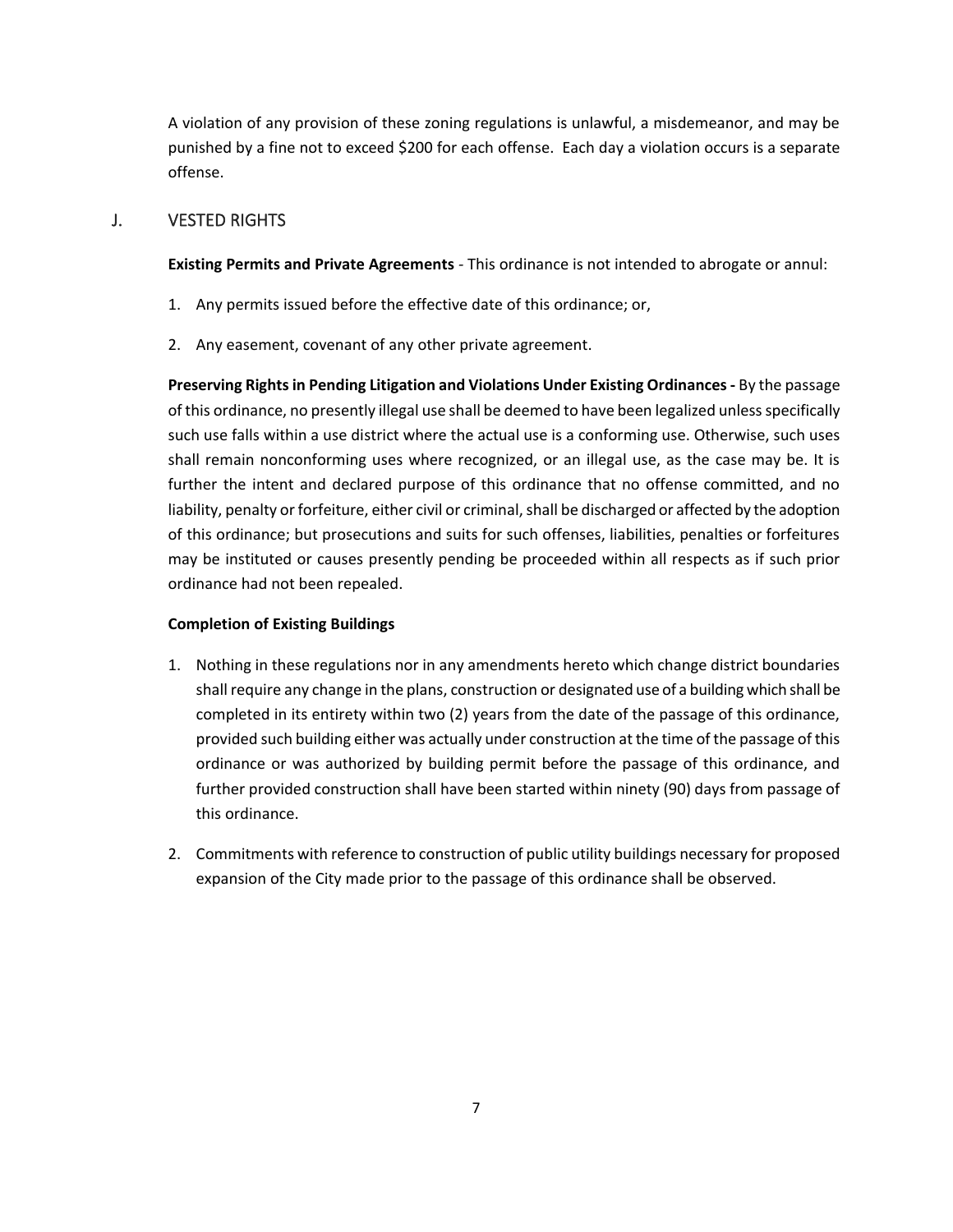# <span id="page-8-0"></span>SECTION 2: DEFINITIONS

This section contains definitions of words in the zoning regulations. Words not defined shall have the meaning as defined in the City's ordinances, if any. When a word is defined in a separate ordinance, the definition used therein shall govern over any conflicting definition of this section.

**Abandonment** means to cease or discontinue a use or activity without the intent to resume, but excluding temporary or short-term interruptions of a use, i.e. the change of tenancy or ownership, or activity during periods of remodeling, maintaining, or otherwise improving or rearranging a facility, or during normal periods of vacation or seasonal closure. A use is considered abandoned if the facts show the owner's intent to discontinue the use or activity and the discontinuance of the use continues for two (2) or more continuous years.

**Accessory building** means a subordinate building having a use customarily incident to and located on the lot occupied by the principal building, A building housing an accessory use is considered to be an integral part of the principal building when it has any part of a wall in common with the principal building or is under an extension of the main roof and designed as an integral part of the principal building. Examples of accessory buildings include portable buildings for storage or other uses, gazebos, garages, and other secondary buildings on the lot.

**Accessory use** means a use of a building or land, which serves an incidental function to the principal use of a building or land. An accessory use is a subordinate use customarily incident to and located on the same lot occupied by the main use.

**Agricultural use** refers to the use of land where such land is devoted to the production of plants, animals, or horticulture products, including but not limited to forages; grains and feed crops; dairy animals and dairy products; poultry and poultry products; beef cattle; sheep; swine and horses; bees and apiary products; trees and forest products; fruits; nuts and berries; vegetables; or nursery, floral, ornamental and greenhouse products.

**Alteration, structural** means any change or rearrangement in the supporting members of a building or structure, such as bearing walls, columns, beams, or girders, as well as any change in doors or windows, or any enlargement or diminution of a building or structure, whether horizontally or vertically, or moving a building or structure from one location to another; provided, however, that applying exterior siding to an existing building for the purpose of beautifying and modernizing shall not be considered a structural alteration.

**Apartment** means a room or suite of rooms intended, designed, or used as a residence by a single family.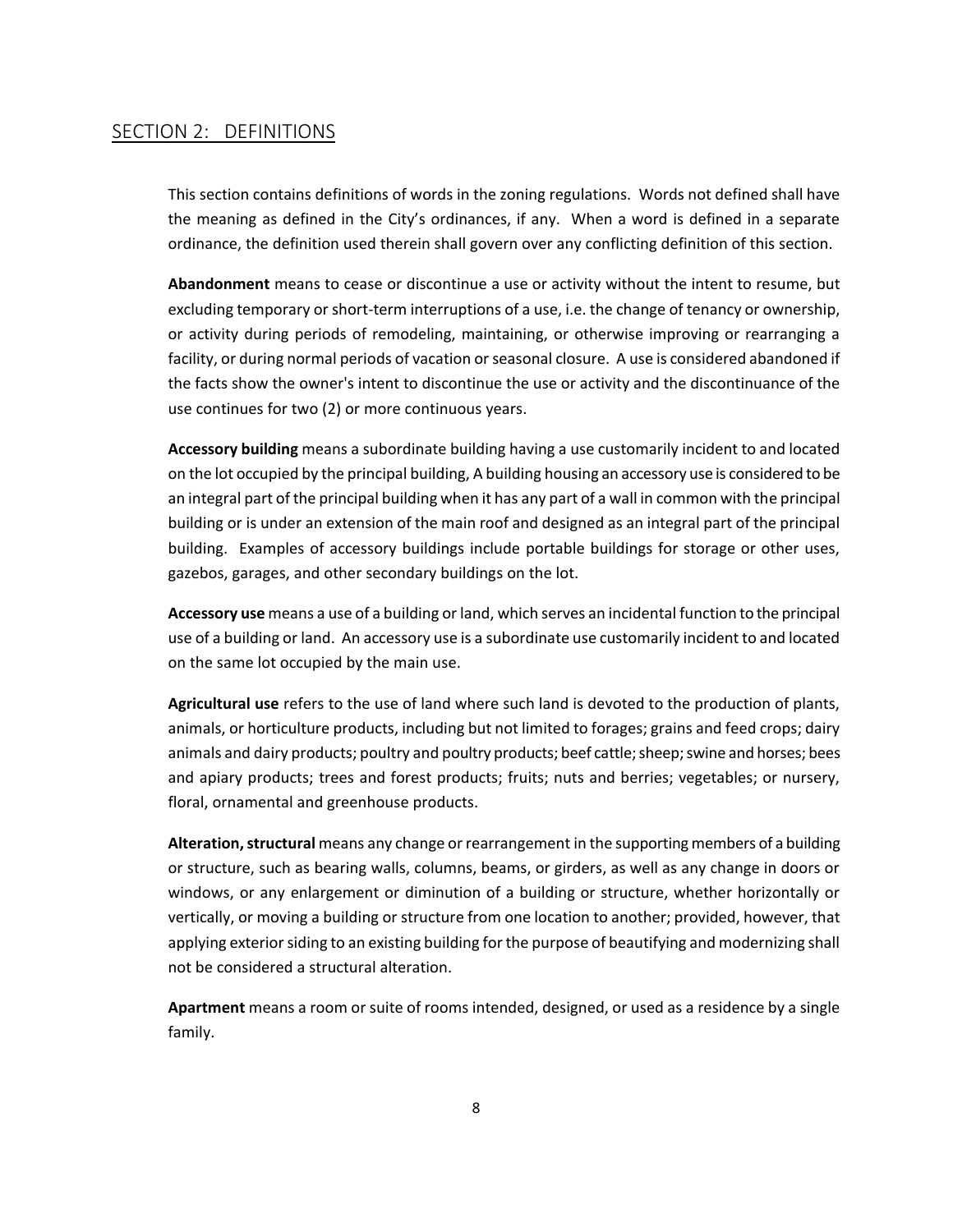**Bed and breakfast** refers to a house, or portion thereof, where short-term lodging rooms and meals are provided. The operator of the bed and breakfast shall live on the premises or in adjacent premises.

**Boarding house** means a building other than a hotel where, for compensation and by arrangement, meals or lodging and meals are provided for three (3) or more persons, but not exceeding twenty (20) persons.

**Building** is any structure designed or built for support, enclosure, shelter, or protection of persons, animals, or property of any kind. When separated by a firewall, each portion of such structure so separated shall be deemed a separate building. This definition shall include structures wholly or partly enclosed with an exterior wall.

**City Council** refers to the governing body, elected by the citizens, of the City of Oakland, Iowa.

**Clinic, veterinary** means a building designed and used for the prevention, cure, or alleviation of injury in domestic and other animals that may require overnight care.

**Commercial districts** refer to zoning districts "C-1", General Commercial; and, "CBD", Central Business District.

**Condominium** refers to a structure containing four (4) or more apartments wherein the airspace within the apartment is individually owned by the occupant, together with the right of access and required automobile parking space, and where the lot upon which the building is located, is under one ownership.

**Convalescent home/nursing and convalescent hospital** refers to any place or institution which provides 24-hour care for one or more chronic or convalescent patients, who, by reason of illness or physical infirmity, are unable to properly or adequately care for themselves.

**Detached** means that a building does not have a wall in common or in contact with another building.

**District** means a geographically defined area to which a uniform set of regulations apply, or a uniform set of regulations as described by a use, neighborhood, development, or an optional special area designation.

**Drive-in facility** means any portion of a building or structure from which business is transacted, or is capable of being transacted, directly with customers located in a motor vehicle during business transaction(s), to include the following:

A. **Restaurant, drive-in** means a retail outlet where food or beverages are sold for consumption by customers in parked motor vehicles.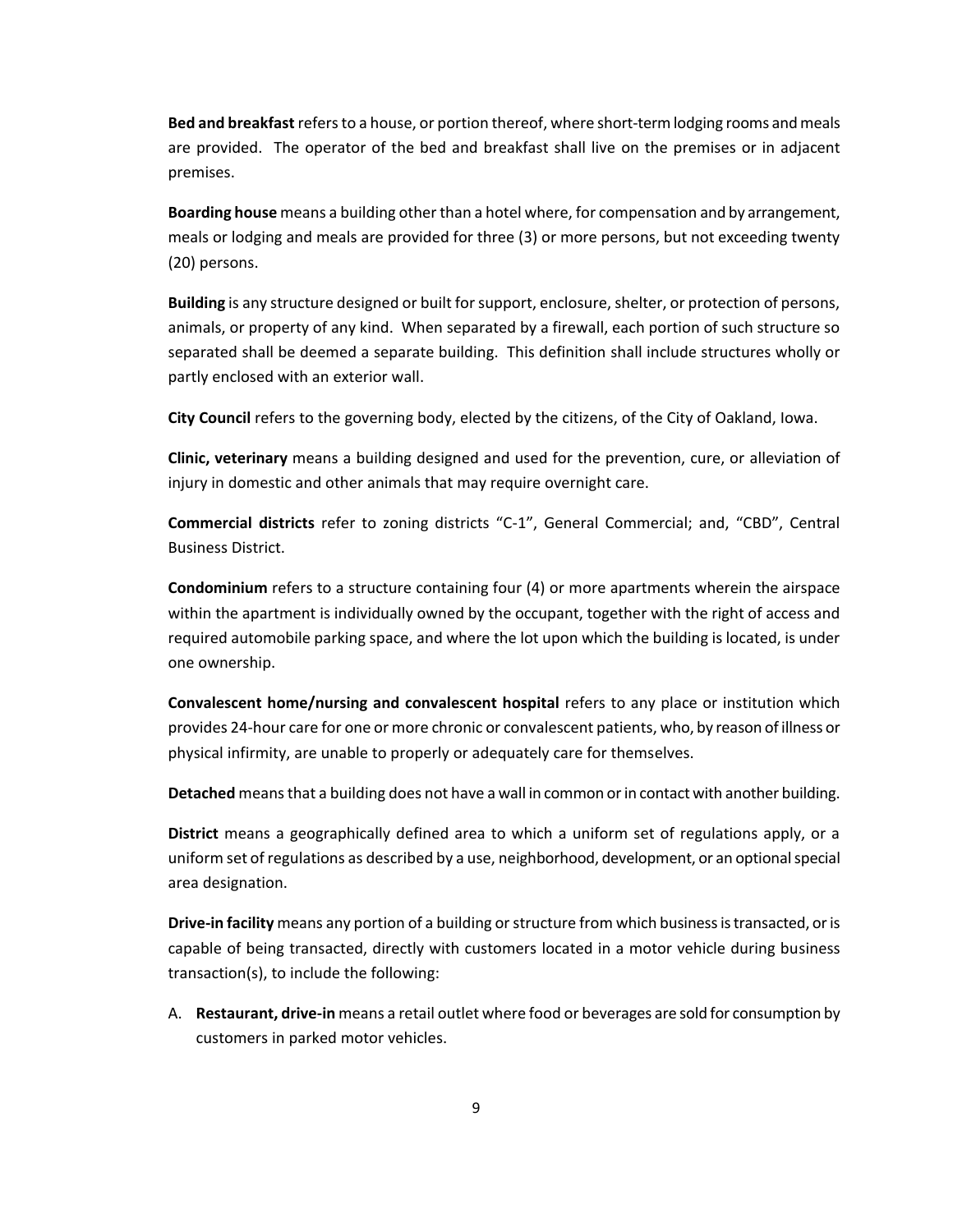B. **Restaurant, fast food** means any establishment whose principal business is the sale of foods, frozen desserts, or beverages in ready-to-consume individual servings, for consumption either within the restaurant building or for carryout.

**Dwelling** means a building designed exclusively for residential occupancy, including single-family (attached or detached), two-family, and multiple family dwellings, but not including motels or hotels, to include the following:

- A. **Dwelling, single family, attached** refers to one of two or more residential buildings having a common or party wall separating the individual dwelling units.
- B. **Dwelling, single family, detached** means a residential building containing not more than one dwelling unit entirely surrounded by open space on the same lot.
- C*.* **Dwelling, two-family (duplex)** means a building arranged, intended, or designed for two (2) dwelling units, commonly referred to as a duplex.
- D. **Dwelling, multiple family** means a building arranged, intended, or designed for three (3) or more dwelling units, and commonly referred to as a triplex, four-plex, townhouse, or apartment building.

#### **Family** refers to:

- A. One or more persons who are related by blood, marriage, adoption or guardianship, including foster children, exchange students, and servants, together with not more than two additional persons not related by blood, marriage, or adoption to the previously identified individuals or group, living together as a single housekeeping unit; or
- B. The persons living together in a dwelling unit that meet the definition, qualifications, and restrictions of a "family home" as set forth in Chapter 135C of the Iowa Code.

**Family home** means a community-based residential home which is licensed as a residential care facility under Chapter 135C or as a child foster care facility under Chapter 237 of the Iowa Code to provide room and board, personal care, habilitation services, and supervision in a family environment exclusively for not more than eight persons with a developmental disability or brain injury and any necessary support personnel. However, family home does not mean an individual foster care family home licensed under Chapter 237 of the Iowa Code.

**Floor area** refers to the sum of the gross horizontal area of several floors of a building measured from the exterior face of the exterior walls, or from the centerline of walls separating two (2) buildings. The floor area of a building shall include basement floor area, but not cellar areas, penthouses for mechanical equipment, or attic space having headroom of seven (7) feet or less.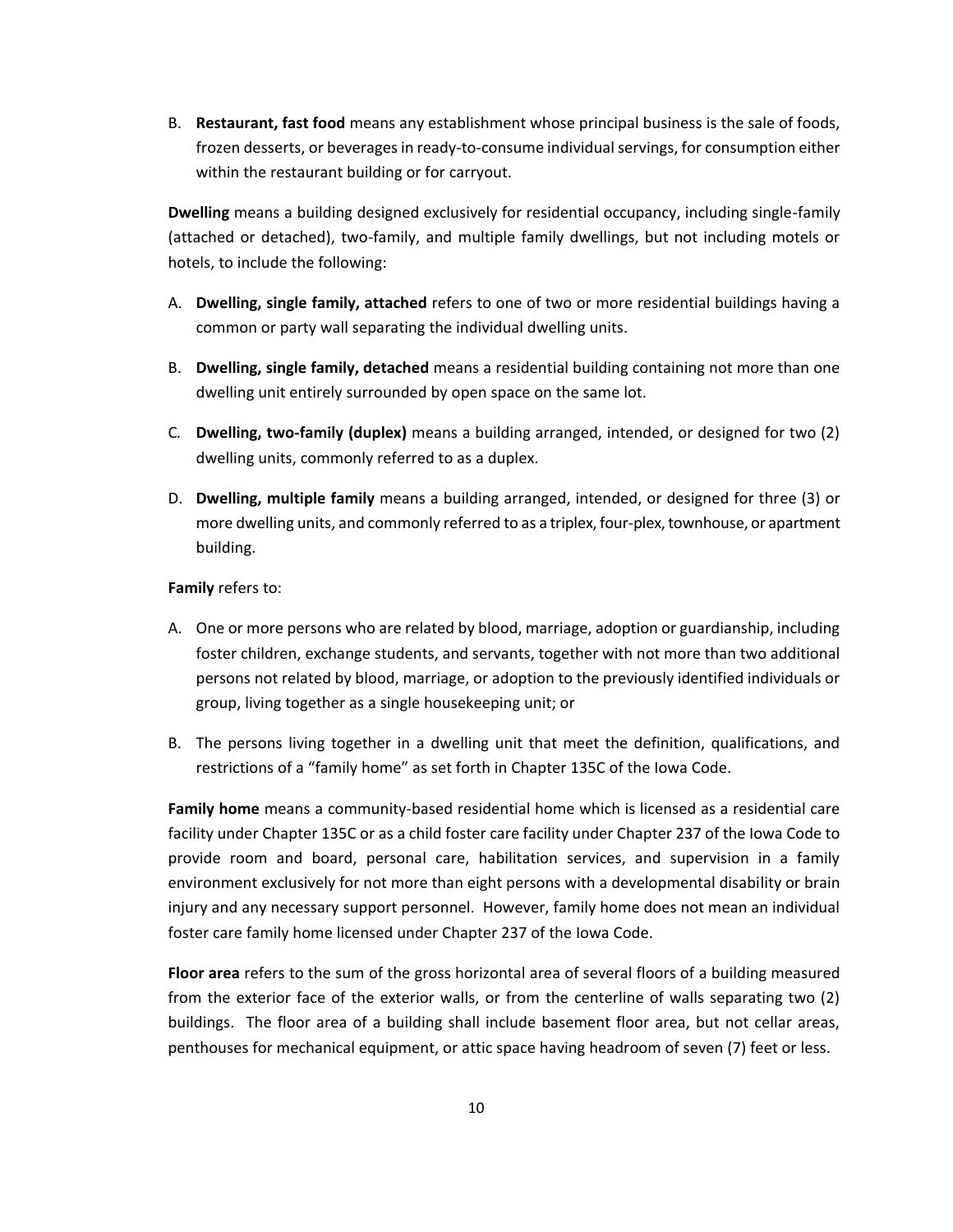**Garage** refers to a building for private use of the owner or occupant of a principal building (situated on the same lot as the principal building) for the storage of motor vehicles with no facilities for mechanical service or repair of a commercial or public nature.

**Grade** refers to the average elevation of the highest and lowest elevations measured at the finished surface of the ground at any of the exterior corners of the building or structure.

**Height of a building or structure** means the vertical distance from the average ground level abutting a building or structure to the highest point of the coping of a flat roof, the deck line of a mansard roof, or the average height of the highest gable of a pitched or hipped roof. Height, where not regulated in feet, shall be regulated in stories, which shall equal twelve (12) feet for purposes of measuring structures.

**Home occupation** means an accessory use by the occupant(s) of a dwelling unit in which goods are produced or traded, or services are rendered, as an economic enterprise. Such use shall be clearly incidental or subordinate to the residential use of a dwelling.

**Hotel or motel** refers to a use of property as a site of a building or group of buildings to be used primarily for lodging, and secondarily, for meeting areas, meals, entertainment, and personal services for the public.

**Industrial district** refers to zoning district "M-1", Industrial District.

**Lot** refers to a platted parcel of land occupied or intended for occupancy by a use permitted in this ordinance, including one (1) main building together with its accessory buildings, the open spaces and parking spaces required by this ordinance, and having its principal frontage upon a street or upon an officially approved place.

**Lot area** is the total horizontal area within the lot lines of a lot.

**Lot, corner** is a lot abutting upon two (2) or more streets at their intersection.

**Lot depth** means the mean horizontal distance from the front lot line to the rear lot line.

**Lot line** is a line dividing one lot from another or from a street or alley.

**Lot width** means the horizontal distance between the side lot lines, measured at right angles to the lot depth at a point midway between the front and rear lot lines.

**Manufactured home** shall mean single family detached housing that is built under the authority of the National Manufactured Housing Construction and Safety Standards (42 U.S.C. Sec. 5403), which was constructed on or after June 15, 1976, and is required by Federal law to display a seal from the United States Department of Housing and Urban Development. A manufactured home is transportable in one or more sections, is built on a permanent chassis, and is used as a place of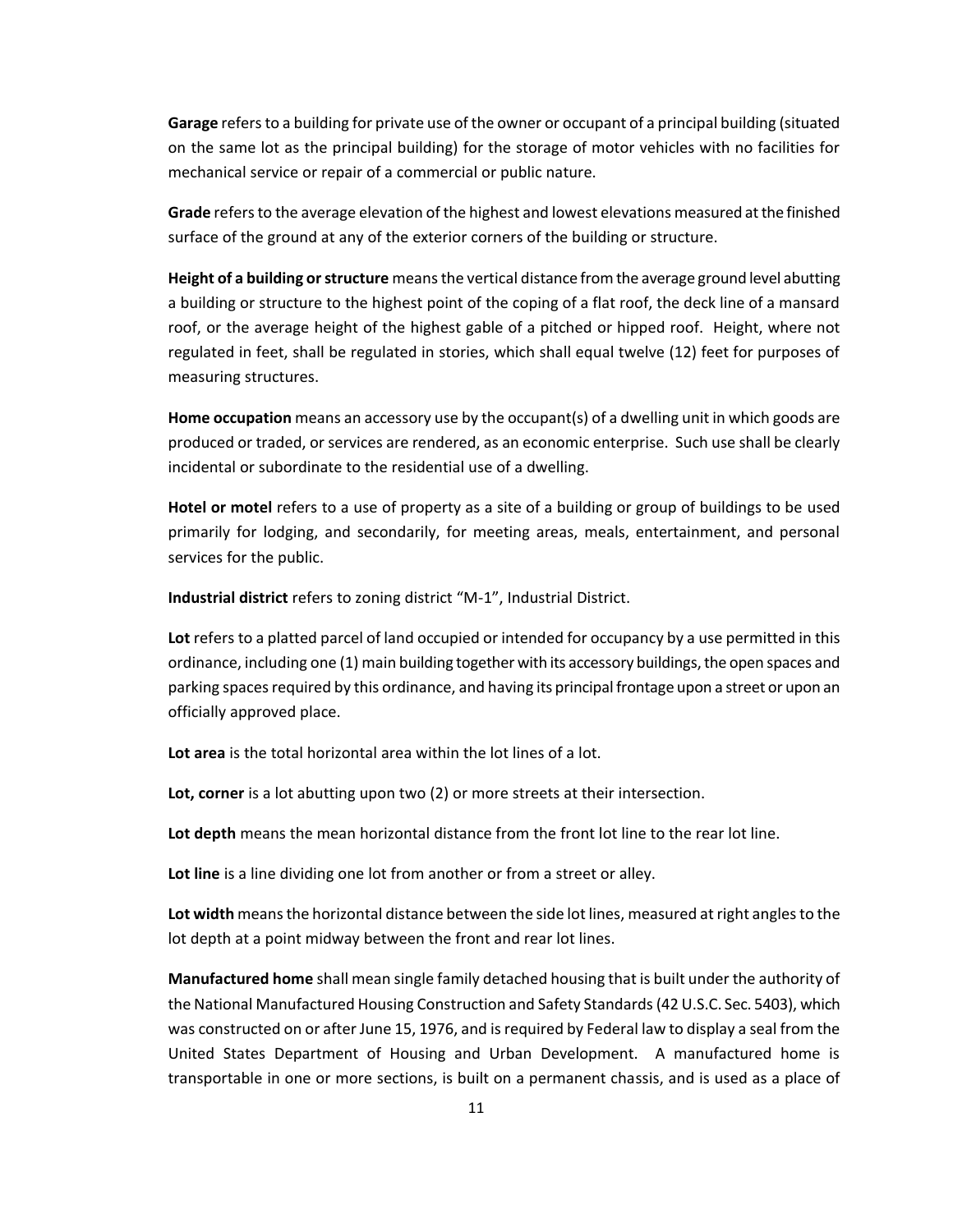human habitation. A manufactured home is not constructed with a permanent hitch or other device allowing transport of the unit other than for the purpose of delivery to a permanent site, and which does not have wheels or axles permanently attached to its body or frame. (See following insert: 414.28 Manufactured home.)

#### 414.28 Manufactured home.

A city shall not adopt or enforce zoning regulations or other ordinances which disallow the plans and specifications of a proposed residential structure solely because the proposed structure is a manufactured home. However, a zoning ordinance or regulation shall require that a manufactured home be located and installed according to the same standards, including but not limited to, a permanent foundation system, set-back, and minimum square footage which would apply to a site-built, single family dwelling on the same lot, and shall require that the home is assessed and taxed as a site-built dwelling. A zoning ordinance or other regulation shall not require a perimeter foundation system for a manufactured home which is incompatible with the structural design of the manufactured home structure. A city shall not require more than one permanent foundation system for a manufactured home. For purposes of this section, a permanent foundation may be a pier footing foundation system designed and constructed to be compatible with the structure and the conditions of the site. When units are located outside a mobile home park, requirements may be imposed which ensure visual compatibility of the permanent foundation system with surrounding residential structures. As used in this section, "manufactured home" means a factory-built structure, which is manufactured or constructed under the authority of 42 U.S.C. § 5403 and is to be used as a place for human habitation, but which is not constructed or equipped with a permanent hitch or other device allowing it to be moved other than for the purpose of moving to a permanent site, and which does not have permanently attached to its body or frame any wheels or axles. This section shall not be construed as abrogating a recorded restrictive covenant.

A city shall not adopt or enforce construction, building, or design ordinances, regulations, requirements, or restrictions which would mandate width standards greater than twenty-four feet, roof pitch, or other design standards for manufactured housing if the housing otherwise complies with 42 U.S.C. § 5403. However, this paragraph shall not prohibit a city from adopting and enforcing zoning regulations related to transportation, water, sewerage, or other land development.

84 Acts, ch 1238, § 2; 93 Acts, ch 154, § 4; 94 Acts, ch 1110, §2; 97 Acts, ch 86, § 3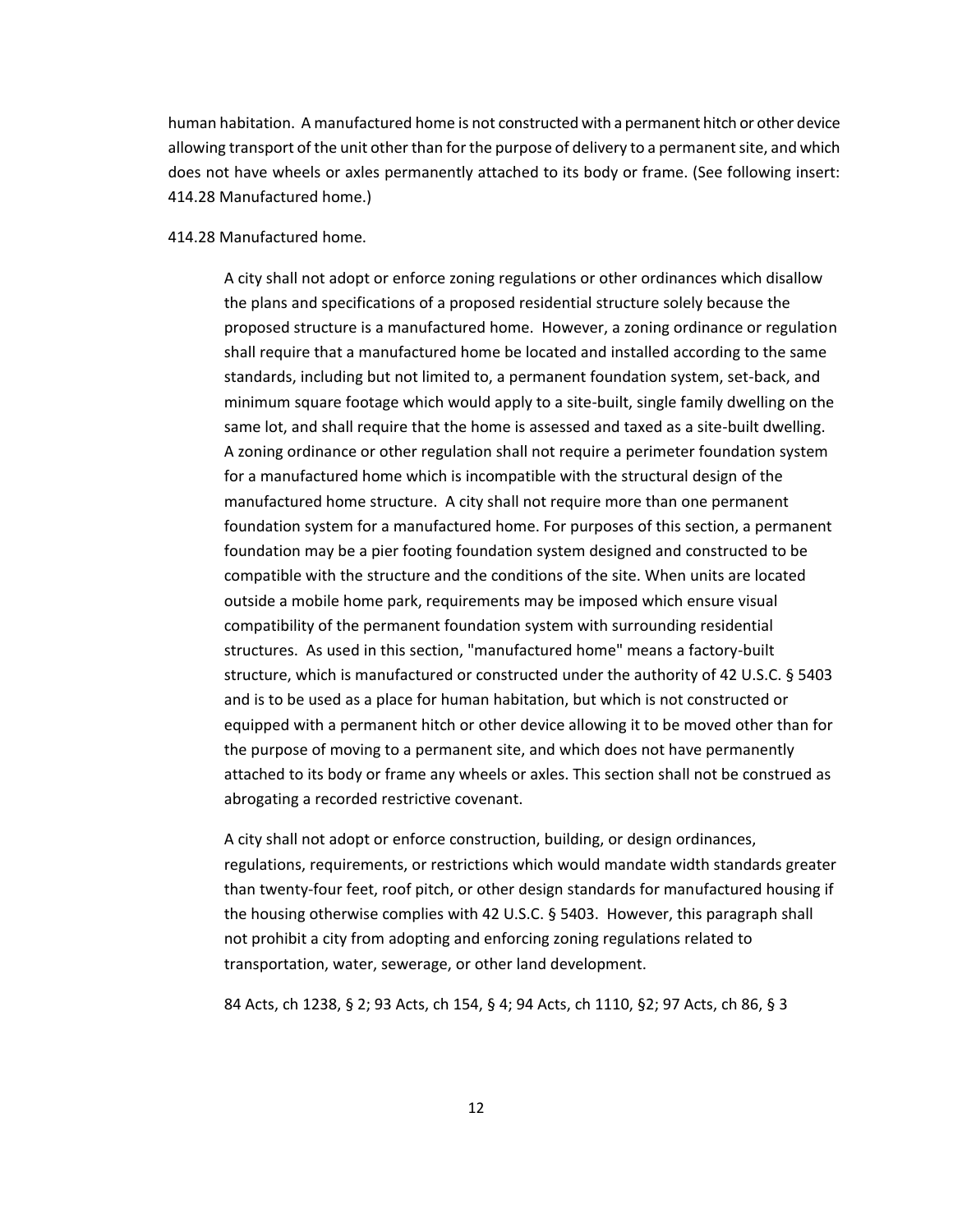**Manufactured home subdivision** shall mean a subdivision of land containing lots which meet the requirements for single family residential use, and upon each lot not more than one (1) manufactured home may be placed and occupied.

**Mobile home** shall mean a transportable, factory-built home, designed to be used as a year-round residential dwelling and built prior to the enactment of the Federal Manufactured Housing Construction and Safety Standards Act of 1974, which became effective June 15, 1976.

**Mobile home park** means any site, lot, field or tract of land upon which three (3) or more mobile homes or manufactured homes, or a combination of any of these homes, are placed on developed spaces and operated as a for-profit enterprise with water, sewer or septic, and electrical services available. The term "mobile home park" is not to be construed to include mobile homes, buildings, tents or other structures temporarily maintained by any individual, educational institution or company on their own premises and used exclusively to house their own labor or students. A mobile home park shall meet the requirements of any zoning regulations that are in effect.

**Modular home** means a dwelling that is constructed in one or more modules at a location other than the home site and which is designed to be used as a permanent residence when the components are joined together on a permanent foundation system. The term modular home shall not mean nor apply to: (i) housing constructed of sectional or panelized systems not using modular components; (ii) any ready-built home which is constructed so that the entire living area is contained in a single unit; and (iii) a dwelling constructed in modules incorporating concrete as the basic and predominant structural component.

**Nonconforming building or structure** shall mean a building or structure existing at the time this ordinance became effective whereby any portion of which does not comply with the provisions of this ordinance for the zone in which it is located.

**Nonconforming use** shall mean a use occupying a building or land at the time this ordinance became effective and which does not conform to the use regulations of the zone in which it is located.

**Official zoning district map** refers to the official, certified map or maps, upon which the boundaries of the various zones are shown and which are an integral part of this zoning ordinance, and together with this zoning text, make up the Zoning Ordinance for the City of Oakland.

**Open storage** means storage of any equipment for more than 24 hours, including but not limited to; motorized or non-motorized equipment, machinery, commodities, raw or semi-finished materials, and building materials, not accessory to a residential use, which is visible from public street right-ofway.

**Overlay district** means a set of zoning requirements that is imposed in addition to those of the underlying district.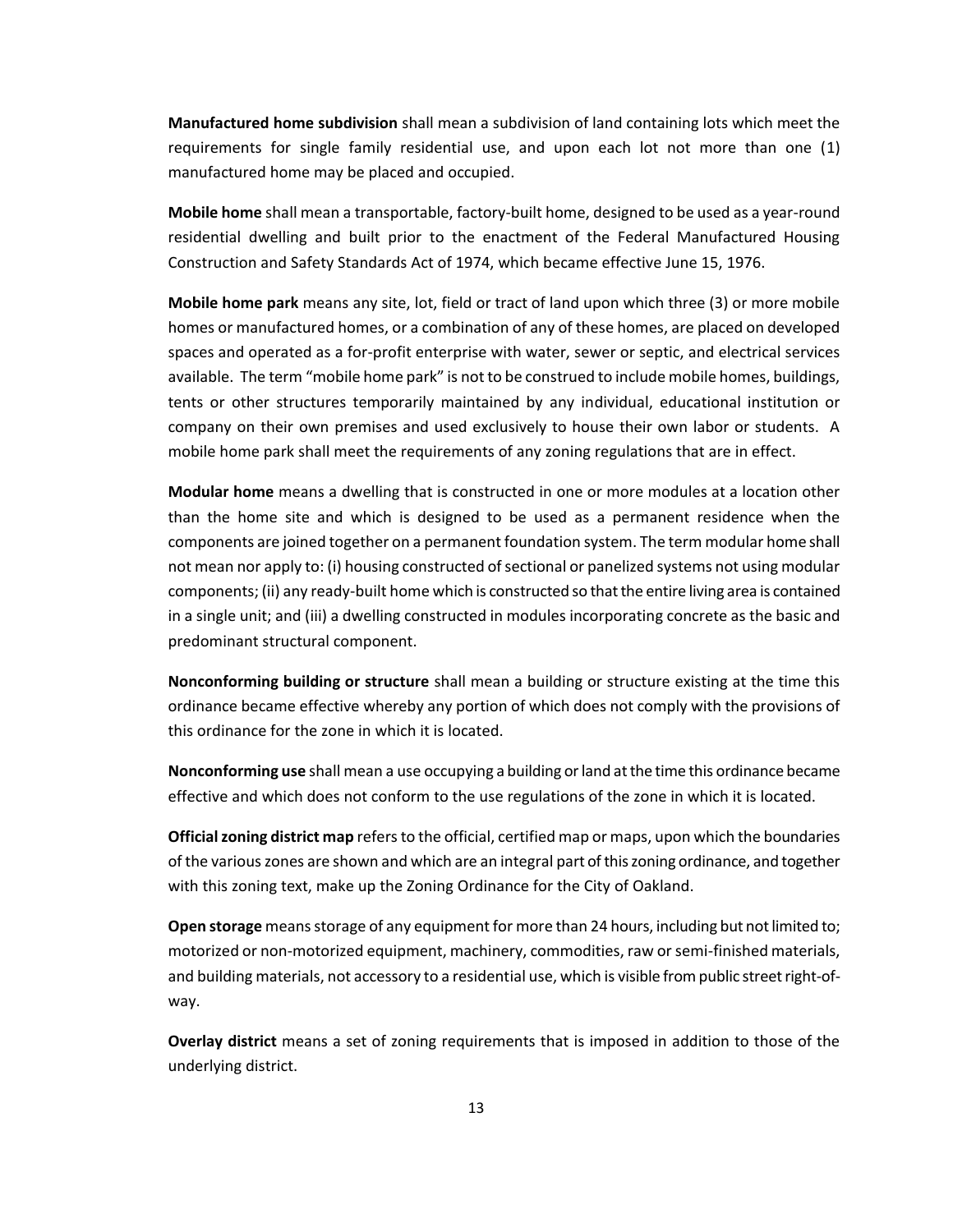**Owner** shall mean, as to a particular property, any person, agent, firm, association, or corporation having a legal or equitable interest therein.

**Parking space** refers to an all-weather surface built within the boundaries of the lot to which it pertains, of a sufficient size to store one (1) automobile and designed and constructed for vehicular storage and not as a street or vehicular way, which affords satisfactory ingress and egress for automobiles.

**Principal building** means a building in which the primary use of the lot on which the building is located is conducted.

**Principal use** means the primary use and chief purpose of a lot or structure.

**Residential districts** refers to zoning "R-1", Low Density Residential; "R-2" Medium Density Residential; "R-3" High Density Residential; and "R-1M" Single Family Mobile/Manufactured Home Residential District.

**Retirement home, center, or hospice** refers to a facility for the transitional residency of elderly and disabled persons, progressing from independent living in single-family units to congregate apartment living where residents share common meals and culminating in a full health and continuing care nursing home facility.

**Rezoning** means an amendment of the zoning district classification applicable to one (1) or more specific lots of tracts.

**Right-of-way** refers to a strip of land dedicated, designated, occupied, or intended to be occupied by a public street, crosswalk, railroad, electric transmission line, water main, sanitary or storm sewer main, shade trees, or other public use.

**Setback** refers to the required minimum horizontal distance between the building line and the front, side, corner, or rear property line. This area may also be defined as the horizontal distance between the legal lot boundaries (street right-of-way in the case of the front setback) and the building line, as required by this ordinance. The accurate measurement of setbacks is the responsibility of the property owner, proof of which must be provided on a drawing submitted with an application for a building permit.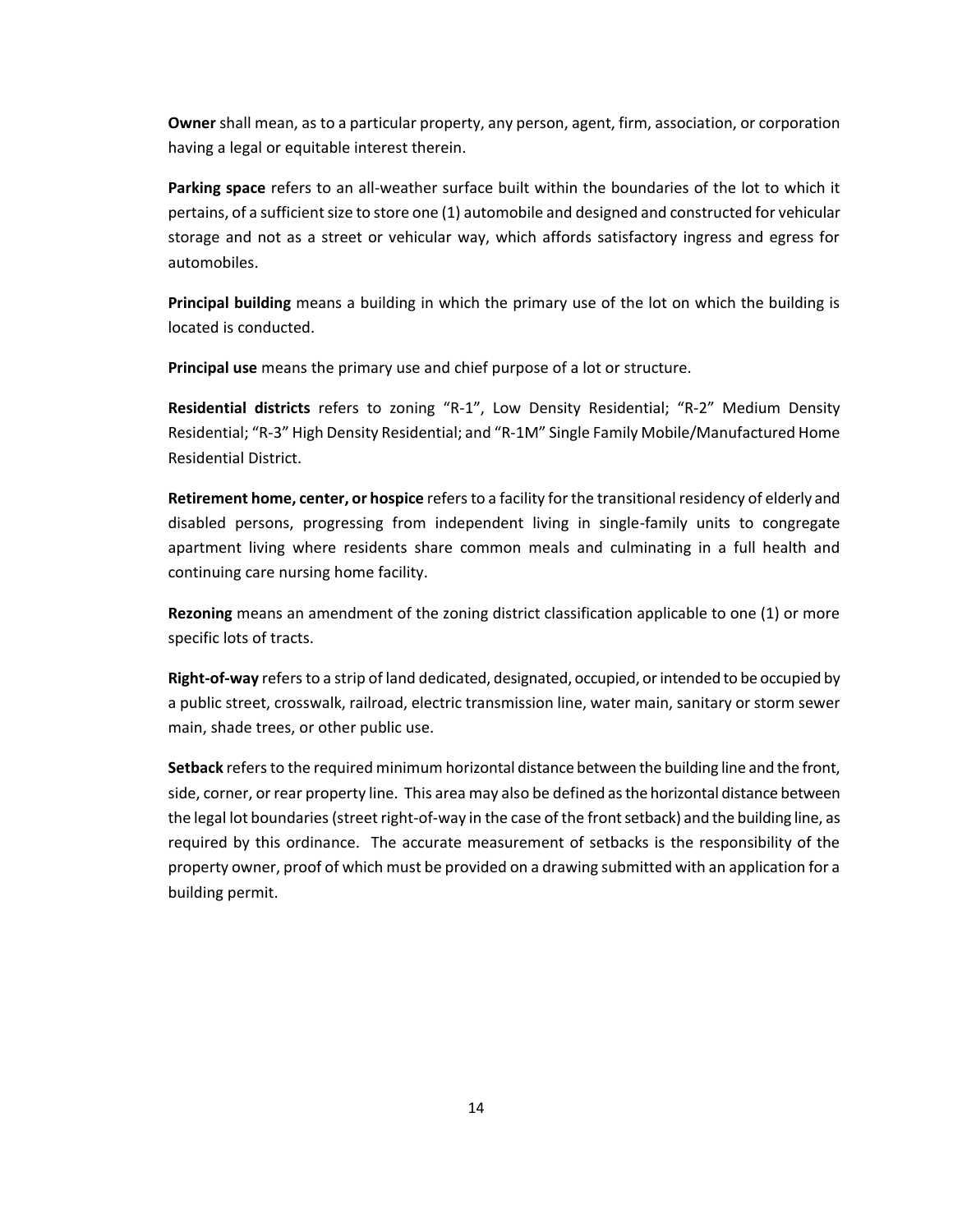

**Story** shall mean that portion of a building included between the upper surface of a floor and the upper surface of the floor or roof next above.

**Street** shall mean any public or private roadway right-of-way, which affords a primary means of access to abutting property. A driveway or alley which provides only secondary vehicular access to a lot or to an accessory parking facility, or to allow vehicles to take on or discharge passengers at the entrance of a building, shall not be considered a street.

**Structure** shall mean anything constructed or erected below, at, or above grade, which requires location on the ground or is attached to something having a location on the ground, and which, out of necessity or precaution, includes support, bracing, tying, anchoring, or other protection against the pressure of the elements.

**Temporary use** refers to a prospective use, intended for limited duration.

**Townhouse** - A structure on an individual lot, which is one of a series of dwelling units designated for single-family occupancy, which dwelling units are structurally connected or immediately adjacent to and abutting each other, without side yards, between individual dwelling units.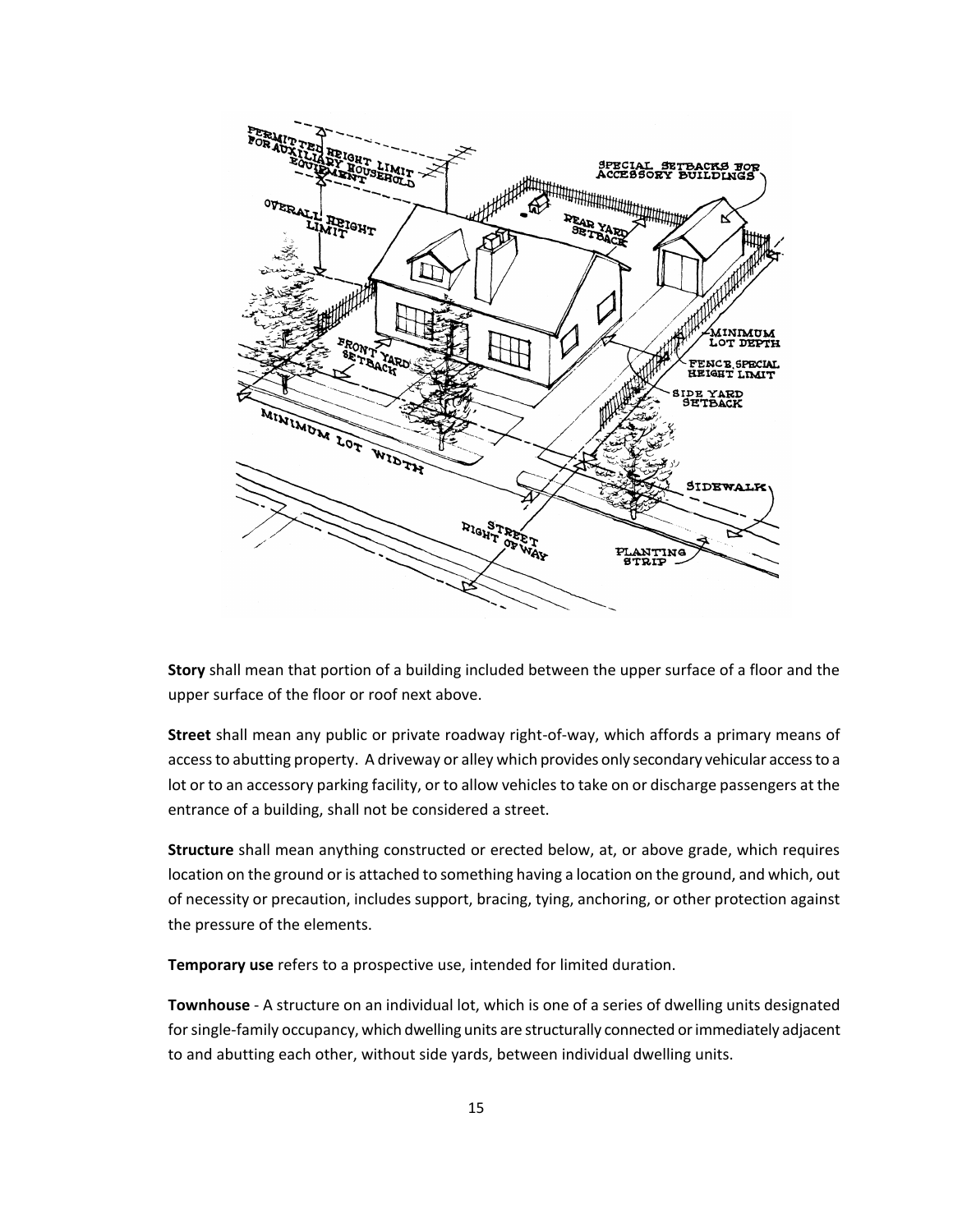**Use** means the purpose or activity for which the land, or building is designed, arranged or intended, or for which it is occupied or maintained.

**Variance** means a relaxation of the dimensional regulations where the action will not be contrary to the public interest and where, owing to conditions peculiar to the property and not the result of actions or the situation of the applicant, a literal enforcement of these regulations would result in unnecessary and undue hardship.

**Yard** means an open space at grade between a building and adjoining lot lines, unoccupied and unobstructed by any portion of a structure from the ground upward, except as otherwise provided. In measuring a yard for the purpose of determining the width of a side yard or depth of a front or rear yard, the least horizontal distance between a lot line and the building shall be used.

- A. **Yard, front required** is a yard extending across the front of a lot between the side lot lines and being the required minimum horizontal distance between the street or place line and the main building or any projections thereof, other than the projections of the usual uncovered steps, uncovered balconies, or uncovered porch, equal to the depth of the minimum front yard specified for the district in which the lot is located. The required front yard line represents the line in front of which no building or structure may be erected. On corner lots the front yard shall be considered as parallel to the street upon which the lot has its least dimension.
- B. **Yard, rear required** is a yard, except for accessory buildings as herein permitted, extending across the rear of a lot between side lot lines, and being the required minimum horizontal distance between the rear lot line and the rear of the main building or any projections thereof, equal to the depth of the minimum rear yard specified for the district in which the lot is located.
- C. **Yard, side required** is a yard extending from the required front yard through the required side yard and being the required minimum horizontal distance between a side lot line and the side of the main building, accessory building and any projections thereto. Any lot line, which is not a rear or front lot line shall be deemed a side lot line. Where a lot has only three (3) lot lines, those lot lines, which do not front upon a street shall be deemed side lot lines.
- D. **Required yard** means that portion of any yard constituting the minimum area required in any zoning district but excluding that portion of the yard in excess of the minimum required yard.
- E. **Corner yard** means that portion of a yard, which abuts street right-of-way along the side of the lot extending from the front lot line to the rear lot line.

**Zone** refers to a classification within which the regulations specified herein are uniform and which is assigned to a particular area of the City upon the Zoning Map which is a part of this ordinance.

**Zoning Official** shall mean the official of the City appointed by the City Council as such, and whose duties include administration and enforcement of these zoning regulations.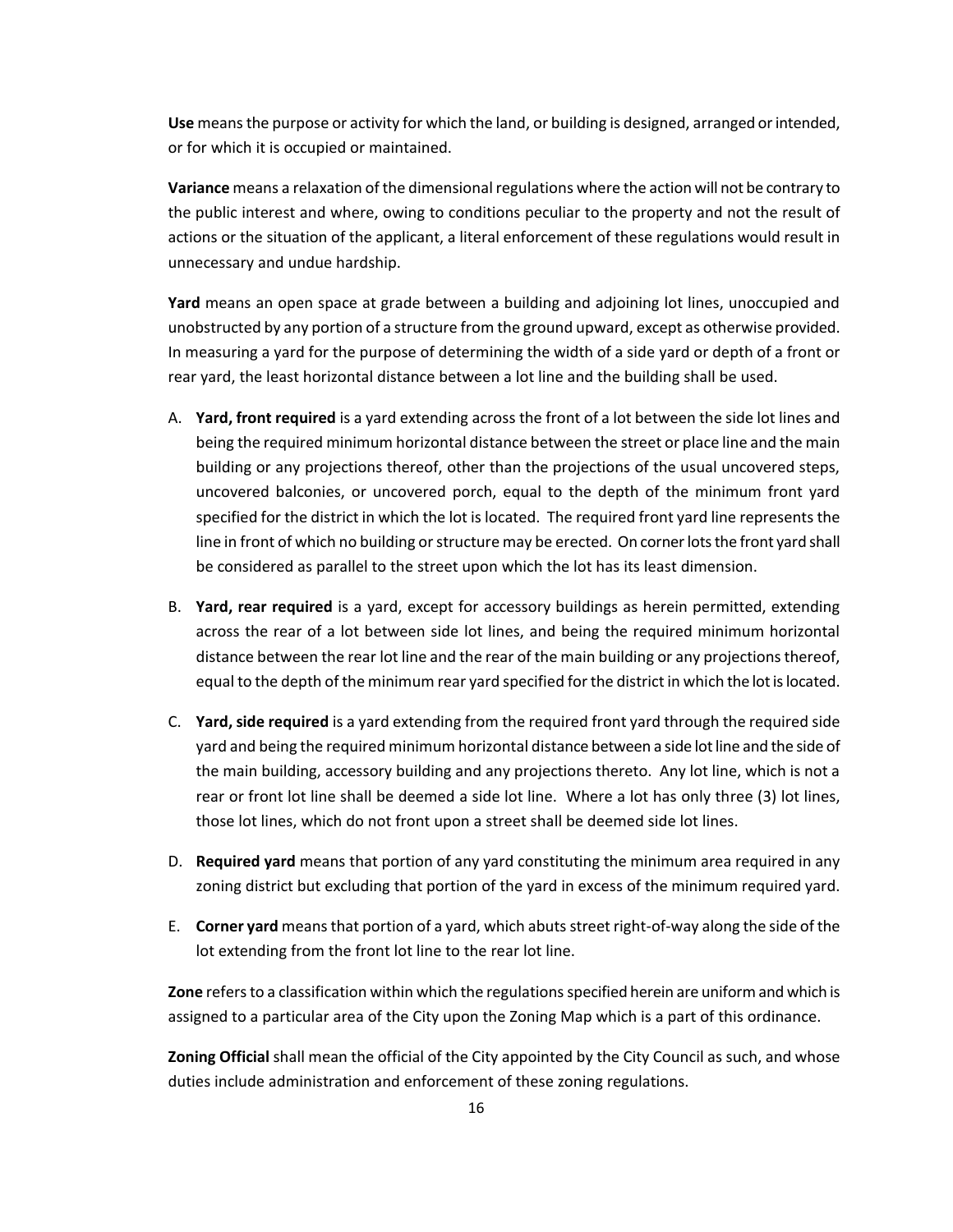# <span id="page-17-0"></span>SECTION 3: ADMINISTRATION / APPLICATIONS AND PROCEDURES

# <span id="page-17-1"></span>**A. ADMINISTRATIVE AND ENFORCEMENT OFFICIAL**

The Planning and Zoning Commission shall designate, and City Council confirm a Zoning Official, or designee, whose duties and responsibilities shall include, but are not limited to:

- 1. Initiate amendments to the zoning ordinance and official zoning district map, including zone changes, variances, and vacations;
- 2. Accept and process all submitted applications for text amendments to the zoning ordinance and official zoning district map, including zone changes, variances, and vacations;
- 3. Prepare staff comments for review by the Planning and Zoning Commission, City Council, and findings of fact for the Board of Adjustment regarding the appropriateness and nonconformance of requested amendments or variances;
- 4. Coordinate with the City Clerk to maintain all records, minutes, and the official zoning district map, related to the enforcement and procedures of this ordinance;
- 5. Serve as the enforcement officer to ensure compliance with this ordinance;
- 6. Serve as liaison between the Planning and Zoning Commission and City Council; and,
- 7. Perform other duties as necessary and appropriate to uphold the provisions of the Ordinance.

#### <span id="page-17-2"></span>**B. CITY COUNCIL**

The City Council shall have the powers and duties to perform the following, in addition to those specified in the City Charter:

- 1. Amend the zoning regulations of the City, in accordance with State Law;
- 2. Initiate, on behalf of the City, any amendment in the zoning classification of any land within the City;
- 3. Hear and decide on recommendations of the Planning and Zoning Commission, after receipt of a "final report" for applications relating to rezoning requests, text amendments, and vacations; and,
- 4. Hear appeals related to rezoning denials by the Planning and Zoning Commission.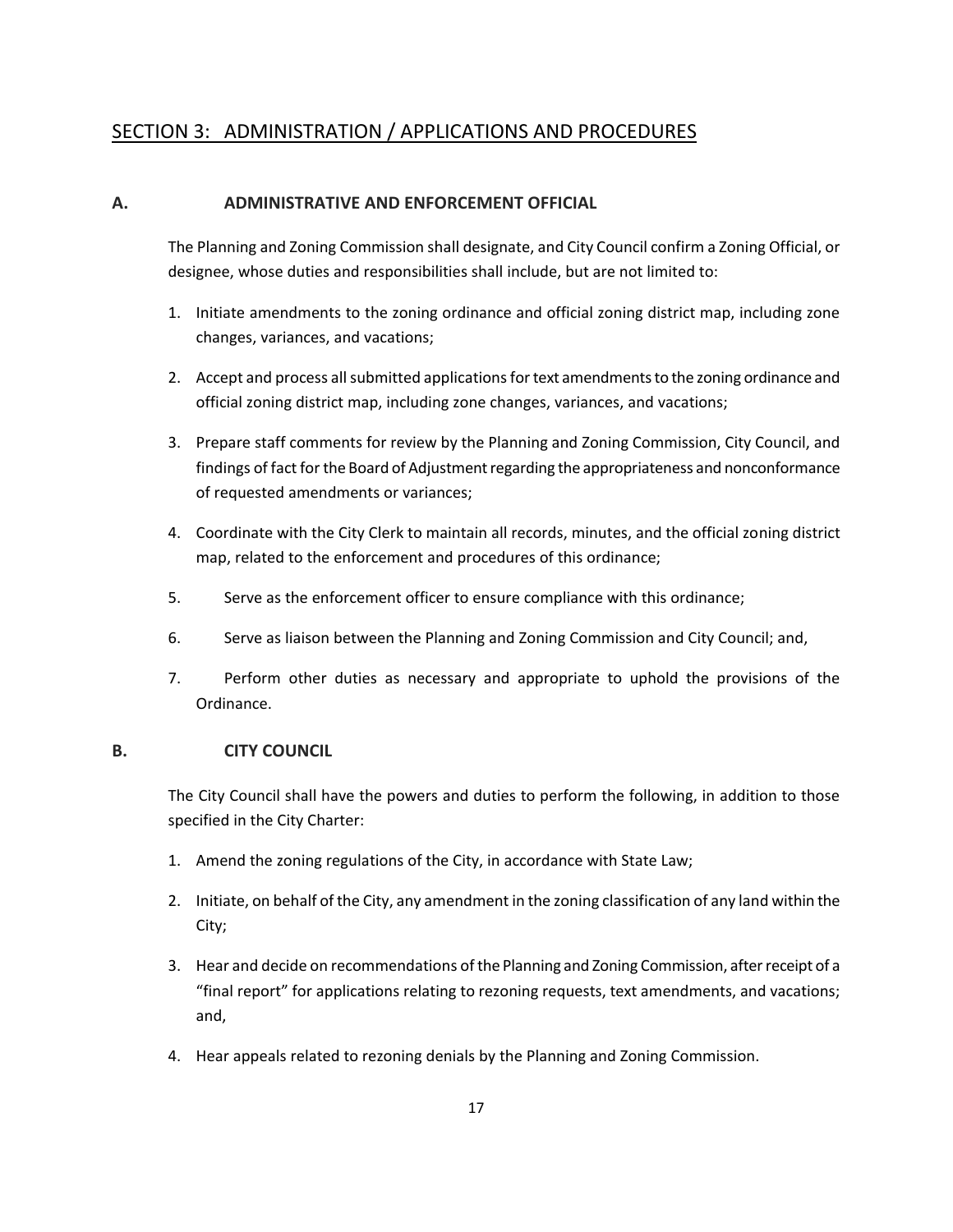#### <span id="page-18-0"></span>**C. PLANNING AND ZONING COMMISSION**

The Planning and Zoning Commission (hereinafter referred to as the "Commission"), shall be appointed by the City Council. The Commission shall consist of five (5) members, who shall be citizens of Oakland, Iowa, and qualified by knowledge and experience to act in matters pertaining to the development of a City plan and who shall not hold any elective office in the municipal government, in accordance with the City Charter. The members of the commission shall serve for five (5) year terms. A quorum shall consist of three (3) members and an affirmative vote of a majority of those present shall be necessary to pass upon pending questions, the Chairperson being entitled to vote upon any question. Tenure, Vacancies, and Powers and Duties are contained within the City Charter. The Planning and Zoning Commission shall have the responsibility to perform the following, in addition to those specified in the City Charter:

- 1. Hear testimony on behalf of applicants and consider the facts, findings, and recommendations of the Zoning Official;
- 2. Consider the interests of the public relating to the public health, safety, morals and general welfare;
- 3. Identify the appropriateness of requested rezoning issues, text amendments, and vacations considering conformance with the adopted zoning regulations and official zoning district map;
- 4. Make recommendations to the City Council, in the form of a "final report," related to approval or denial of an application in addition to stating the reasons for such approval or denial; and,
- 5. Perform other such duties and be vested with such powers as the City Council shall from time to time prescribe.

#### <span id="page-18-1"></span>**D. APPLICATION FOR REZONING**

A rezoning may be initiated by the Zoning Official, Planning and Zoning Commission, City Council, or by a landowner filing an application with the Zoning Official. If the applicant is not the owner of the property under consideration, a letter from the landowner authorizing the applicant to act as agent on behalf of the landowner is required. Landowners shall submit, but are not limited to, the following:

- 1. Name, address, and telephone number of applicant(s), owner(s), and agent(s);
- 2. A statement of the reasons why the rezoning is being requested;
- 3. Legal description of the property proposed for rezoning, including a copy of a plat or survey;
- 4. Filing fee, as established by the City Council; and,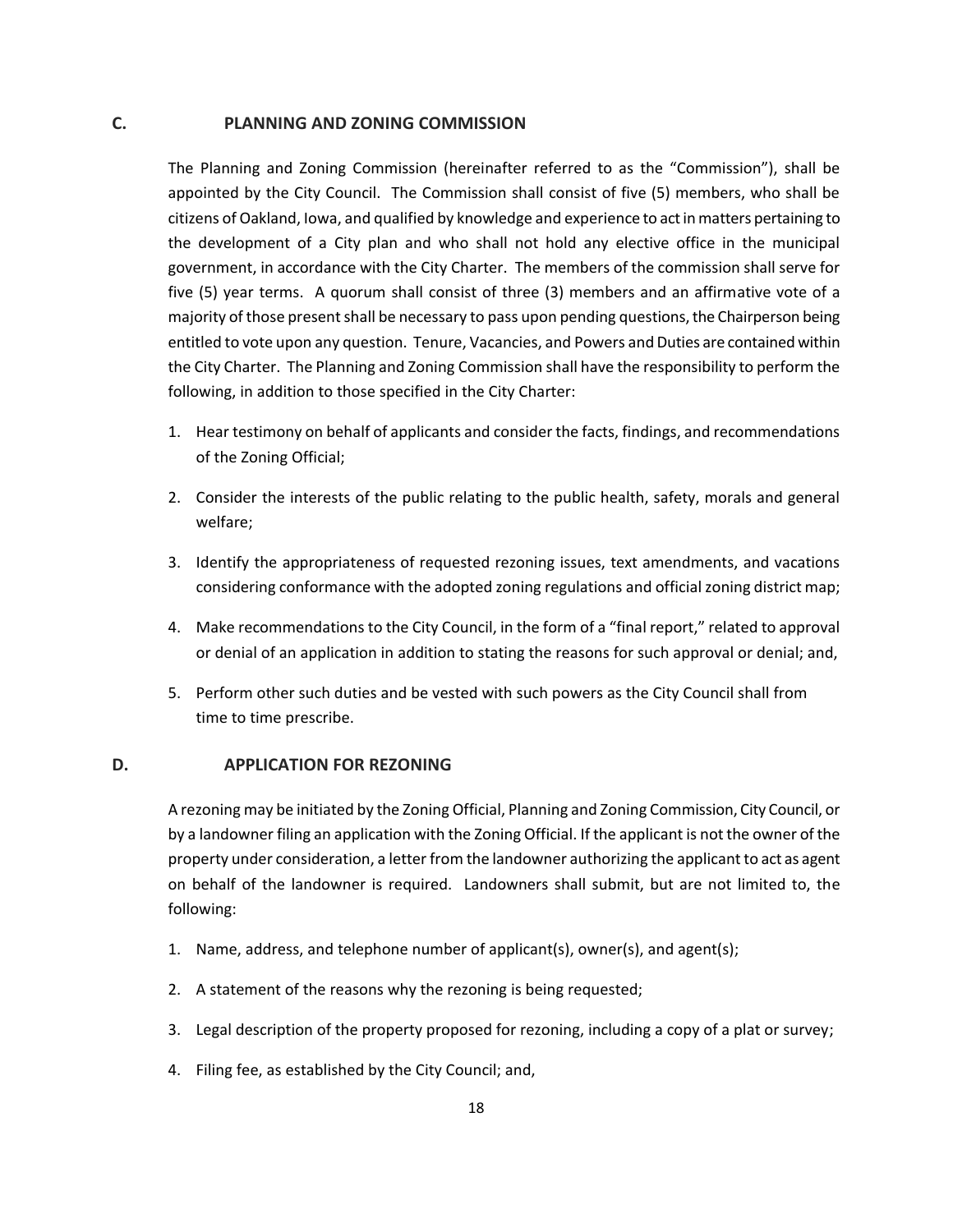5. Other information or documentation necessary to process the application, as required by the Zoning Official, Planning and Zoning Commission, and/or City Council.

**Publication** – Notice must be published at least once, not less than four nor more than twenty days before the date of the public hearing, in accordance with Section 362.3, Publication of notices, of the Iowa Code. Publication of notice must be in a newspaper published at least once weekly and having general circulation in the City. Where the hearing is for consideration of changes in the text of the ordinance, or a revision of the boundaries of zoning districts, the notice shall contain a statement regarding the proposed changes. If the hearing is on an application regarding specific property, the property shall be designated by legal description and a general street location.

**Planning and Zoning Commission Hearing and Report** - The Planning and Zoning Commission will hold a public hearing on each proposed request for rezoning. After the public hearing, the Commission will send a report, this report shall be known as the "final report," of meeting minutes to the City Council recommending denial or approval of the request. A tie vote on a request for a zoning change is deemed to be the Commission's recommendation for denial. If the Commission recommends denial, an appeal may be submitted to the City Council, if the applicant files a written request for a public hearing with the Zoning Official within 30 days of the date of denial.

**Criteria for Considering Rezoning Applications** - In considering any application for rezoning, the Planning and Zoning Commission and City Council may give consideration to the following criteria, to the extent pertinent to the application. In addition, other factors may be considered which may be relevant to the application.

- 1. Conformance of the proposed zoning and use with the Oakland Land Use Plan and other City policies.
- 2. The character of the neighborhood.
- 3. The zoning and use of nearby properties, and the extent to which the proposed zoning and use would be compatible.
- 4. The suitability of the property for the uses permitted by right in the proposed zoning district.
- 5. The extent to which approval of the application would detrimentally affect nearby properties.
- 6. The extent to which the proposed use would adversely affect the capacity or safety of that portion of the street network or present parking problems in the vicinity of the property.
- 7. The extent to which approval of the application would harm the value of nearby properties.
- 8. The gain to the public health, safety, and welfare due to denial of the application as compared to the hardship imposed upon the landowner as a result of denial of the application.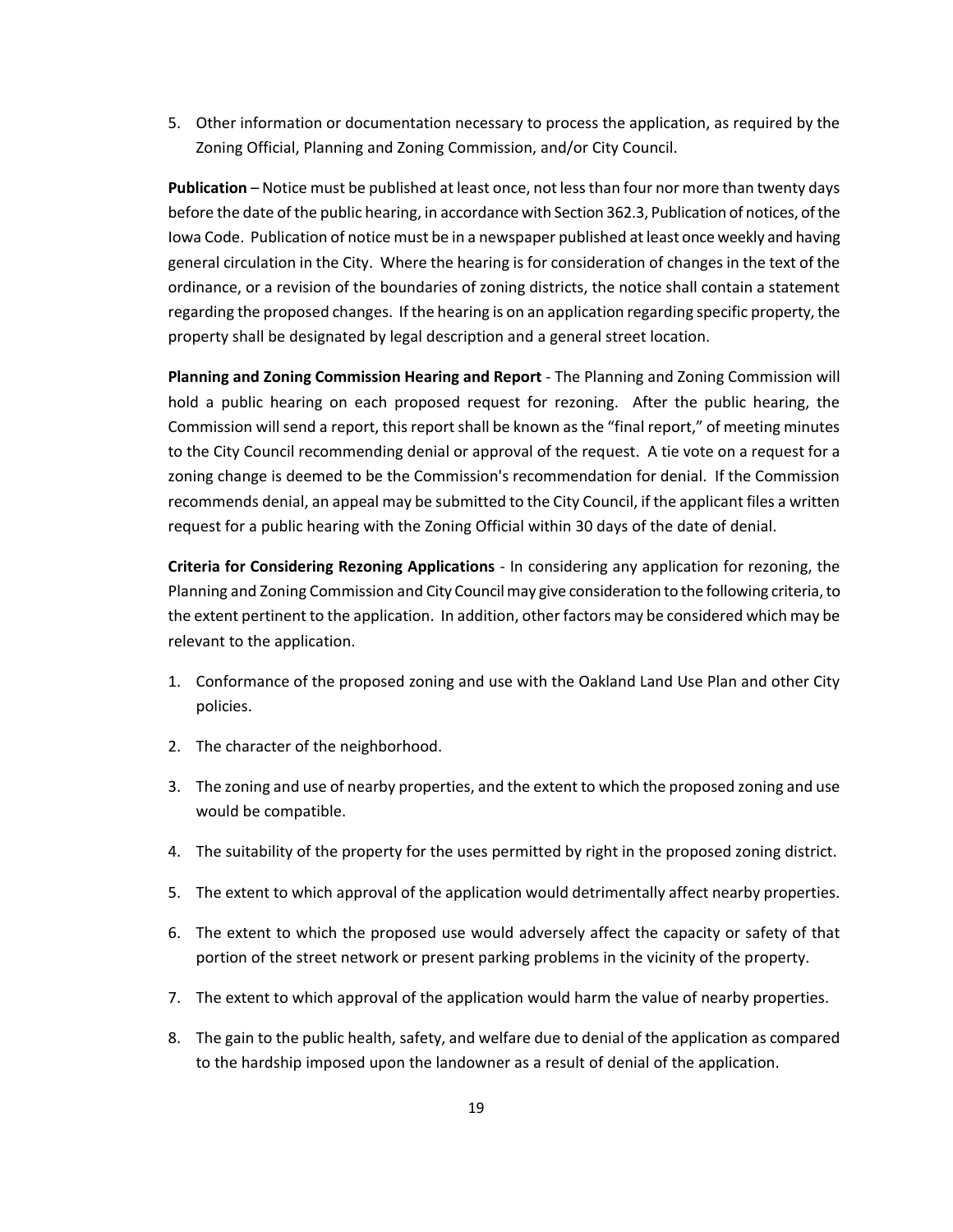**City Council Hearing and Action** - After receiving the "final report" of meeting minutes of the Planning and Zoning Commission, the City Council must hold a public hearing on the rezoning request, for which notice of the time and place of the hearing has been published in the newspaper not more than four nor more than twenty days before the date of the hearing, as provided by state law. After the close of the public hearing, the City Council may approve or deny the request, return it to the Commission for further consideration, or take whatever other action the Council deems appropriate. The affirmative vote of at least three-fourths of all members of Council is required to:

- 1. Overrule the Planning and Zoning Commission's recommendation that a proposed change to a zoning boundary (or regulation in the case of text amendments) be denied; or
- 2. Approve a change to a boundary (or regulation in the case of a text amendment), if the City receives a written and signed petition from at least 20 percent or more of the area of the lots included in the proposed change or repeal, or by the owners of 20 percent or more of the property which is located within 200 feet of the exterior boundaries of the property for which the change or repeal is proposed. The protest, if filed, must be filed before or at the public hearing. In computing the percentage of land area, the area of streets and alleys shall be included.

**Reconsideration** - An application for a change in zoning classification that is denied by the City Council or which is withdrawn by an applicant after the Planning and Zoning Commission makes a report recommending denial must not be again submitted for filing with the Zoning Official within six (6) months of the original date of filing, except upon the consent of the City Council.

**Application Fees** - The City of Oakland, Iowa, shall collect a fee in the amount of Fifty (\$50) dollars for each rezoning application submitted for consideration involving a public hearing.

#### <span id="page-20-0"></span>**E. BOARD OF ADJUSTMENT**

- 1. **Membership -** A Board of Adjustment is hereby created which shall consist of five (5) members appointed by the City Council. The term of office of each member shall be five (5) years with staggered terms for each of its members. The Board shall appoint its own chairperson. The Board shall not carry out its business without having three members of the Board of Adjustment present.
- 2. **Procedures** The Board shall meet at the call of the Chairperson and at such other times as it may determine necessary to conduct business. All meetings of the Board shall be open to the public. The Chairperson, or the acting chairperson in the chairperson's absence, may administer oaths and compel the attendance of witnesses. The Board shall keep minutes of its proceedings, including findings of fact, all its determinations and decisions, the reasons therefore, and the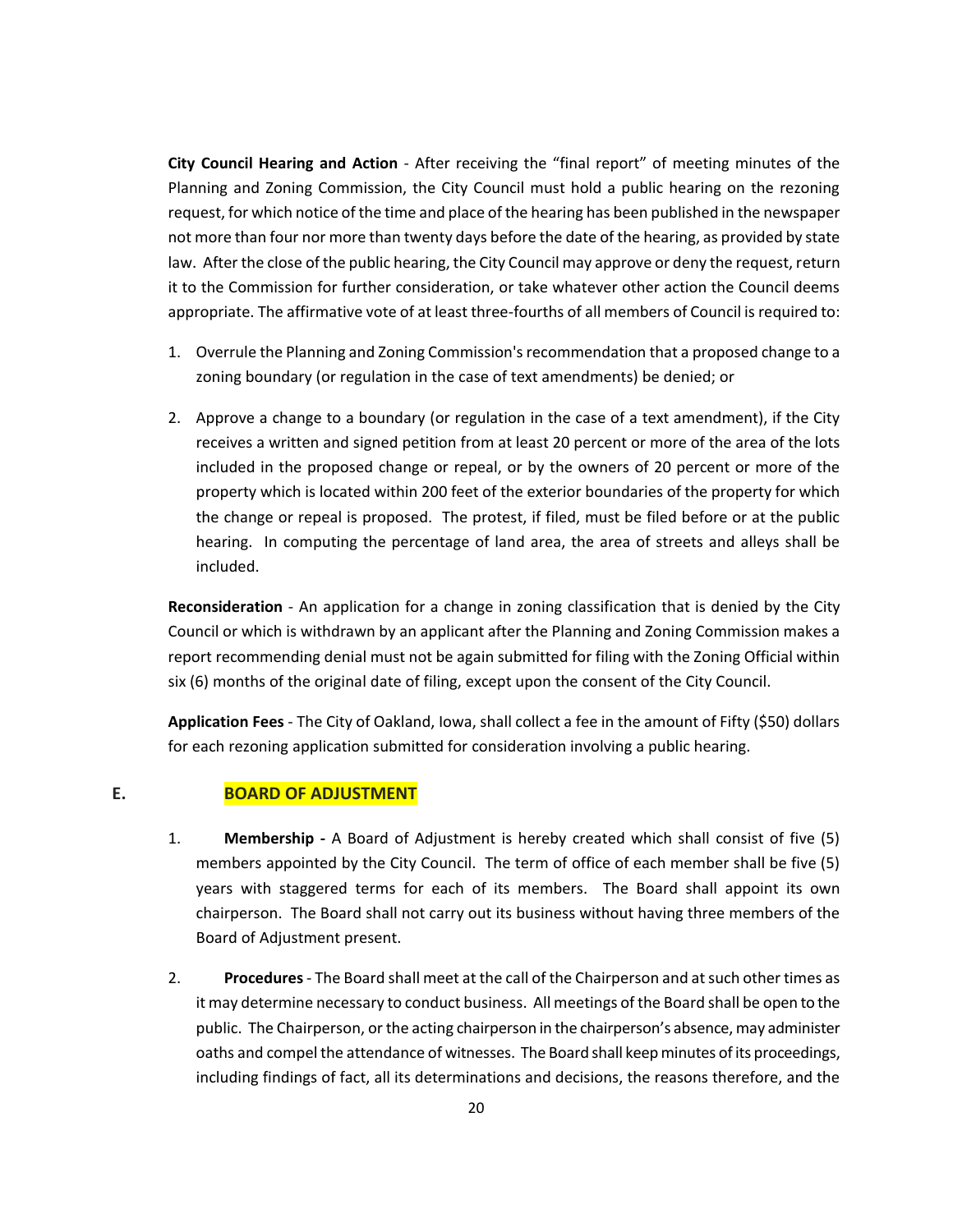vote of each member upon every question, or if absent or failing to vote, indicating such fact, which minutes shall immediately be filed in the office of the Board and shall be a public record.

- 3. **Appeals** Appeals to the Board of Adjustment may be taken by any person aggrieved or by any officer, department, board, or bureau of the municipality affected by any decision of the Zoning Official. Such appeal shall be taken within sixty (60) days by filing with the officer from whom the appeal is taken and with the Board of Adjustment a notice of appeal specifying the grounds. The officer from whom the appeal is taken shall transmit to the Board all the papers constituting the record upon which the action appealed from was taken.
- 4. **Effect of Appeals** An appeal stays all proceedings in furtherance of the action appealed from, unless the officer from whom the appeal is taken certifies to the Board after the notice of appeal shall have been filed with the officer that by reasons of facts stated in the certificate a stay would in the officer's opinion cause imminent peril to life or property. In such case, proceedings shall not be stayed otherwise than by a restraining order which may be granted by the Board or by a court of record on application on notice to the officer from whom the appeal is taken and on due cause shown.
- 5. **Powers** The Board of Adjustment shall have the following powers:
	- a. To hear and decide appeals where it is alleged there is error in any order, requirement, decision, or determination made by an administrative official in the enforcement of these regulations.
	- b. To hear and decide special exceptions to the terms of these regulations upon which the Board is required to pass under such regulations.
	- c. To authorize upon appeal in specific cases such variance from the terms of these regulations as will not be contrary to the public interest, where owing to special conditions a literal enforcement of the provisions of these regulations will result in unnecessary hardship, and so that the spirit of this ordinance shall be observed, and substantial justice done.
- 6. **Decision on Appeal** In exercising the above-mentioned powers the Board may, in conformance with the provisions of Chapter 414 of the Iowa Code, reverse or affirm, wholly or in part, or may modify the order, requirement, decision or determination appealed from and may make such order, requirement, decision or determination as ought to be made, and to that end shall have all the powers of the officer from whom the appeal is taken.
- 7. **Vote Required** The concurring vote of three (3) members of the Board shall be necessary to reverse any order, requirement, decision or determination of any administrative official, or to decide in favor of the applicant or any matter upon which it is required to pass under these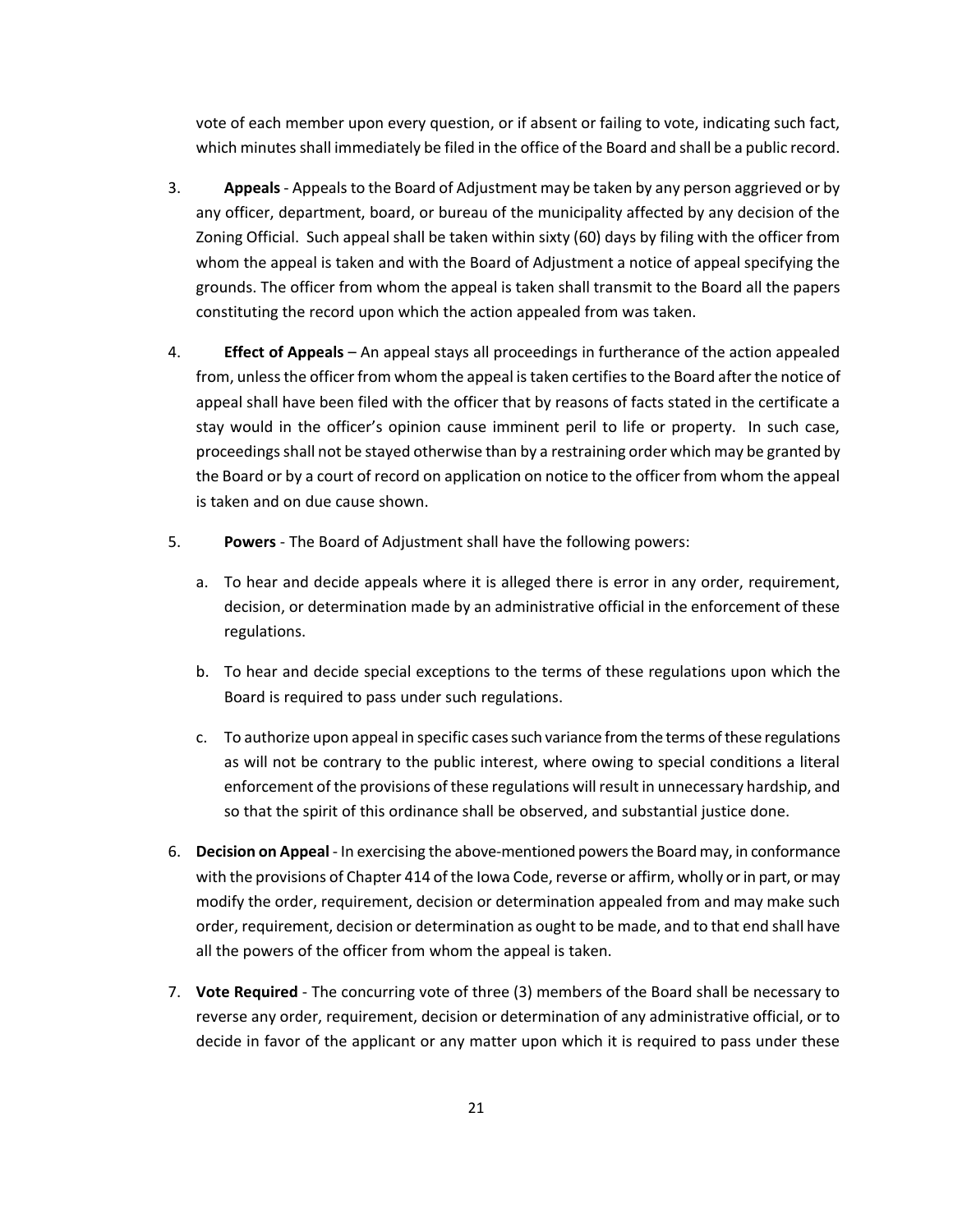regulations or to effect any variation in this ordinance; however, the Board shall not pass on zoning district changes.

- 8. **Hearing** The Board of Adjustment shall fix a time for the hearing of the appeal within sixty (60) days and give due notice thereof to the parties and decide the appeal within sixty (60) days following the close of the hearing. The hearing shall be open to the public and any party at interest may appear in person or by agent or attorney.
- 9. **Variance Requirements**  No variance shall be granted by the Board unless it finds:
	- a. Such variance will not be contrary to the public interest.
	- b. Such variance will not authorize the operation of a use other than those uses specifically authorized for the district in which the property for which the variance is sought is located.
	- c. Such variance will not substantially or permanently injure the appropriate use of adjacent conformity property in the same district.
	- d. Such variance will not alter the essential character of the district in which it is located or the property for which the variance is sought.
	- e. Such variance will be in harmony with the spirit and purposes of this ordinance.
	- f. The plight of the owner of the property for which the variance is sought is due to unique circumstances existing on the property, and the unique circumstances were not created by the owner of the property and are not merely financial, and are not due to, or the result of, general conditions in the district in which the property is located.
	- g. The variance will not substantially weaken the general purposes of this ordinance or the regulations established for the specified district.
	- h. The variance will not adversely affect the public health, safety or welfare of the public.
- 10. **Fees** The City of Oakland, Iowa, shall collect a fee in the amount of fifty dollars (\$50) for each appeal submitted for consideration of the Board involving a hearing.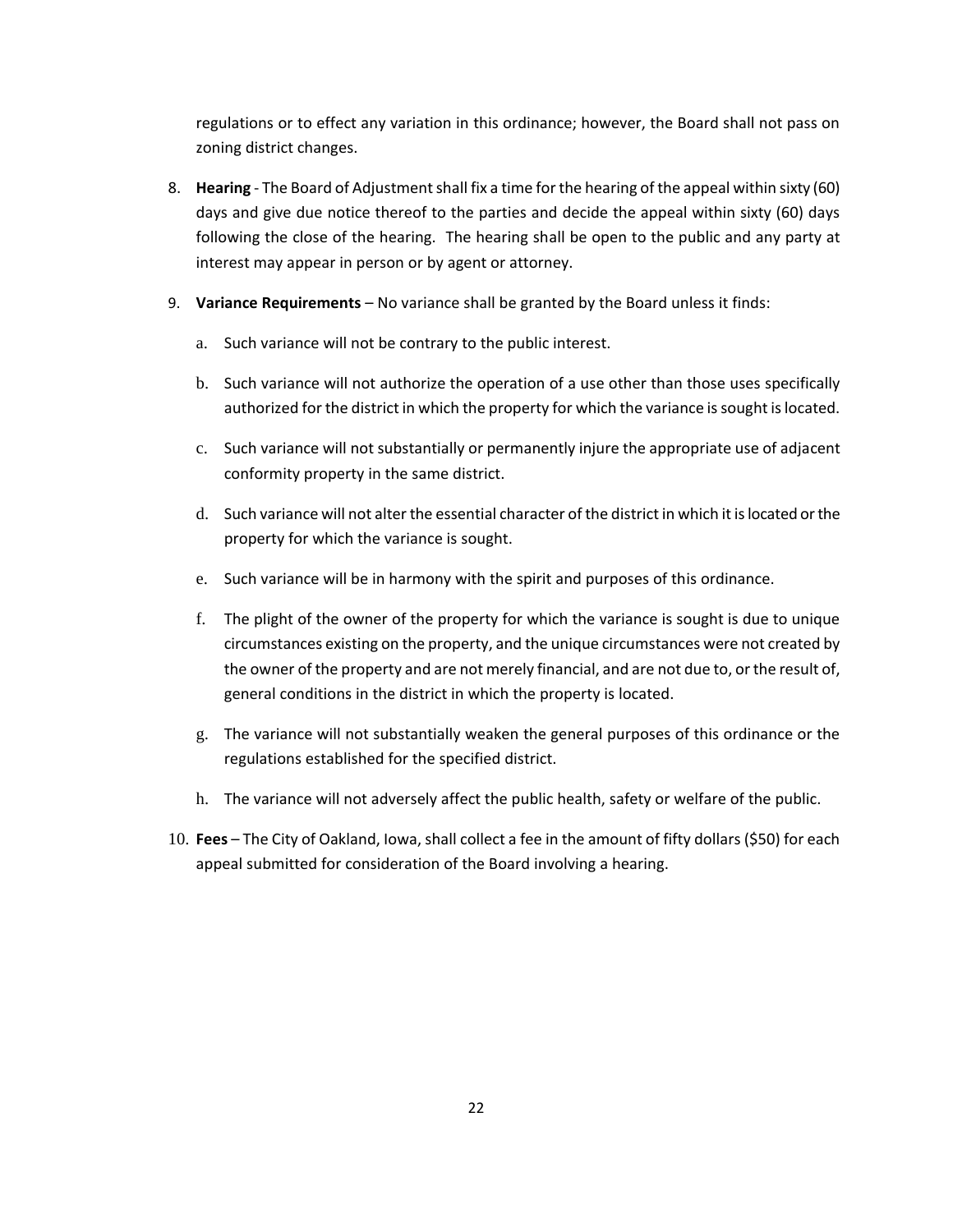# <span id="page-23-0"></span>SECTION 4: ZONING DISTRICTS

# <span id="page-23-1"></span>**A. ESTABLISHMENT OF ZONING DISTRICTS AND BOUNDARIES**

For the purpose of regulating and restricting the use of land and the erection, construction, reconstruction, altering, moving, or use of buildings and structures, the corporate area of the City of Oakland is divided into zoning districts, as follows:

#### **Agricultural District:**

**"AG"** Agriculture District

#### **Residential Districts:**

| $"R-1"$ | Low Density Residential District |
|---------|----------------------------------|
|---------|----------------------------------|

- **"R-2"** Medium Density Residential District
- **"R-3"** High Density Residential District

**"R-1M"** Mobile/Manufactured Home Residential District

#### **Commercial Districts:**

**"CBD"** Central Business District

#### **Industrial Districts:**

**"M-1"** Industrial District

#### **Special Overlay District:**

**"F"** Flood Plain District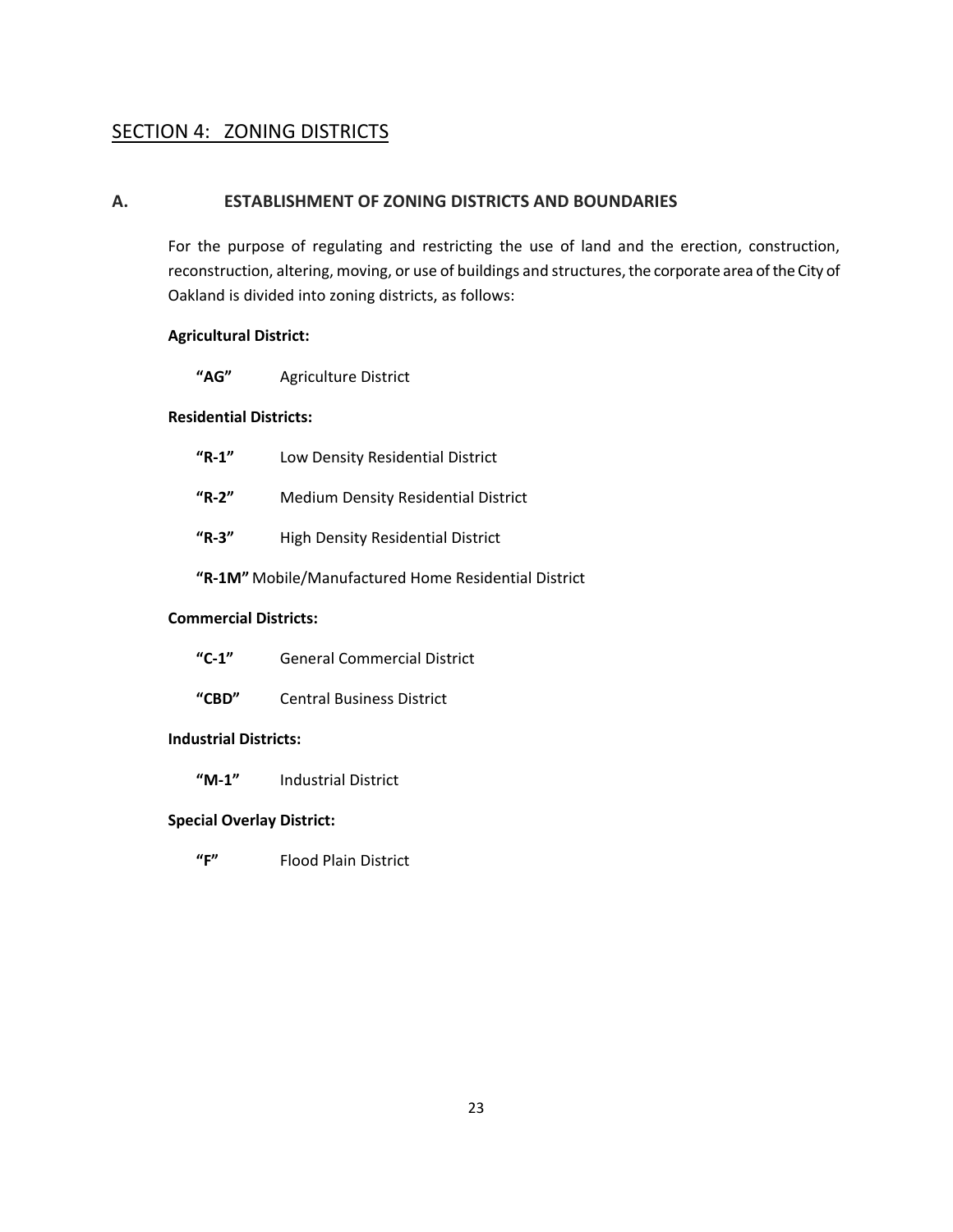#### <span id="page-24-0"></span>**B. OFFICIAL ZONING DISTRICT MAP**

The location and boundaries of the various zoning districts are shown on the Official Zoning District Map. The Zoning Official is responsible for custody of the map and will promptly make any changes approved by the City Council. The provisions of an ordinance establishing a district, amending a district classification, or amending a district boundary controls over any conflicting information shown on the Official Zoning District Map. The Official Zoning District Map, together with all notations, references and other information shown thereon and all amendments thereto, shall be as much a part of this ordinance as if fully set forth and described in these regulations. The Official Zoning District Map, properly attested, is on file in the office of the City Clerk.

Interpretation of District Boundaries - Where uncertainty exists with respect to the boundaries of any of the districts shown on the Official Zoning District Map, the following rules apply:

- 1. The adopted ordinance with the surveyed legal description may be used for verification purposes of the district boundaries;
- 2. Where district boundaries are so indicated that they approximately follow the center lines of streets or highways, the street center lines or highway rights-of-way lines are construed to be the boundaries;
- 3. Where district boundaries are so indicated that they approximately follow lot lines, the lot lines are construed to be the boundaries;
- 4. Where district boundaries are so indicated that they are approximately parallel to the center lines or street lines of streets, or the center lines of right-or-way lines of highways, such district boundaries shall be construed as being parallel thereto and at such distance therefrom as indicated on the zoning map. If no distance is given, such dimension shall be determined by the use of the scale on the zoning map;
- 5. In subdivided property, the district boundary lines on the zoning map shall be determined by use of the scale appearing on the map;
- 6. In the case of a district boundary line dividing a property into two parts, the district boundary line will be construed to be the property line nearest the less restricted district;
- 7. Whenever any street, alley, or other public way is vacated by official action of the City Council, the zoning district adjoining each side of the street, alley, or public way shall be automatically extended to the center of such vacation and all area included in the vacation shall then be subject to all regulations of the extended districts; and,
- 8. Where streets or alleys on the ground differ from streets or alleys shown on the zoning map, the streets or alleys on the ground control.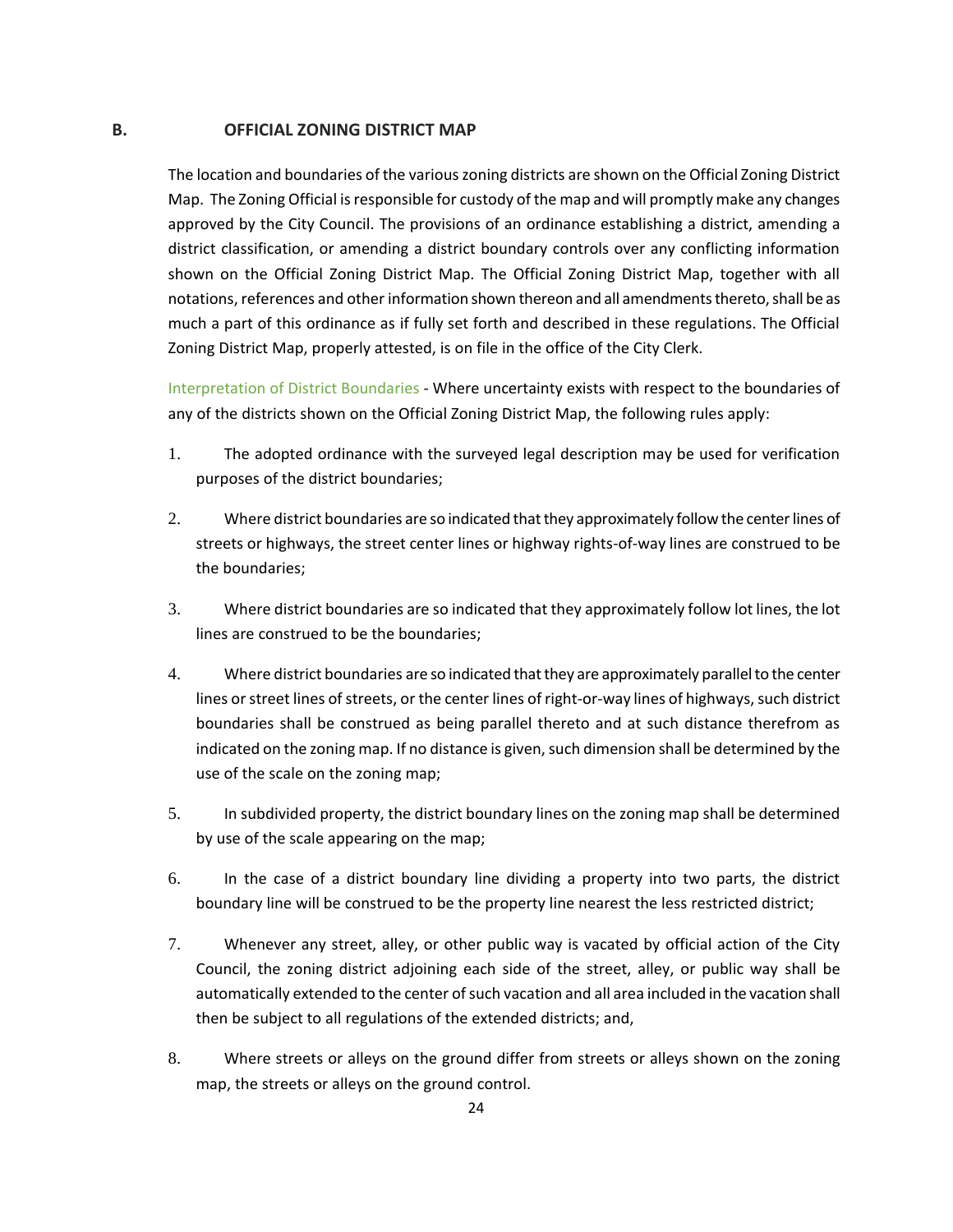### <span id="page-25-0"></span>C. NEW AND UNLISTED USES

If the Zoning Official determines that a proposed use is not listed as a use permitted by right, or if there is ambiguity of its proper classification within the respective zoning districts, the Zoning Official will request that the Planning and Zoning Commission, based upon the Zoning Official's report listing the nature of the use, consider the proposed use and its compatibility with the other uses permitted in the various districts and make a determination as to the district or districts within which the use should be located. The Planning and Zoning Commission's determination must be sent to the City Council for its consideration and action. The City Council's determination must be enacted in accordance with the procedures for amending the text of these zoning regulations.

#### <span id="page-25-1"></span>D. ZONING OF NEWLY ANNEXED AREAS AND UNPLATTED PROPERTY

Proposed Annexation - In the event the Planning and Zoning Commission holds a hearing on proposed annexation, it may, at its discretion, at the same time hold a hearing upon the permanent zoning that is to be given to the area or tract to be annexed, and make a recommendation on both matters to the City Council so that the City Council can, if it desires, act on the matter of permanent zoning and annexation at the same time.

Newly Annexed Areas - Land annexed to the City will be permanently zoned promptly following annexation. The procedure for original permanent zoning is as follows:

- 1. The Planning and Zoning Commission will make a report to the City Council recommending the zoning classification(s) for the land annexed. The report of the Planning and Zoning Commission shall consider the request for a particular zoning designation or designations of the property owner(s);
- 2. The City Council will hold a public hearing on the proposed original permanent zoning, notice of the time and place of which have been published in the newspaper not less than four nor more than twenty days before the date of the hearing. After the public hearing, the City Council may, by ordinance, permanently zone the property annexed.

A building permit will not be issued for land annexed into the City before the land is permanently zoned, other than for a use that is a permitted use in a Single Family Residential (R-1) District.

Unplatted property - The Planning and Zoning Commission of the City of Oakland shall not approve any plat or any subdivision within the corporate limits of Oakland until the area covered by the proposed plat has been permanently zoned by the City Council.

#### <span id="page-25-2"></span>E. COMPLIANCE WITH REGULATIONS

The following regulatory provisions shall require compliance: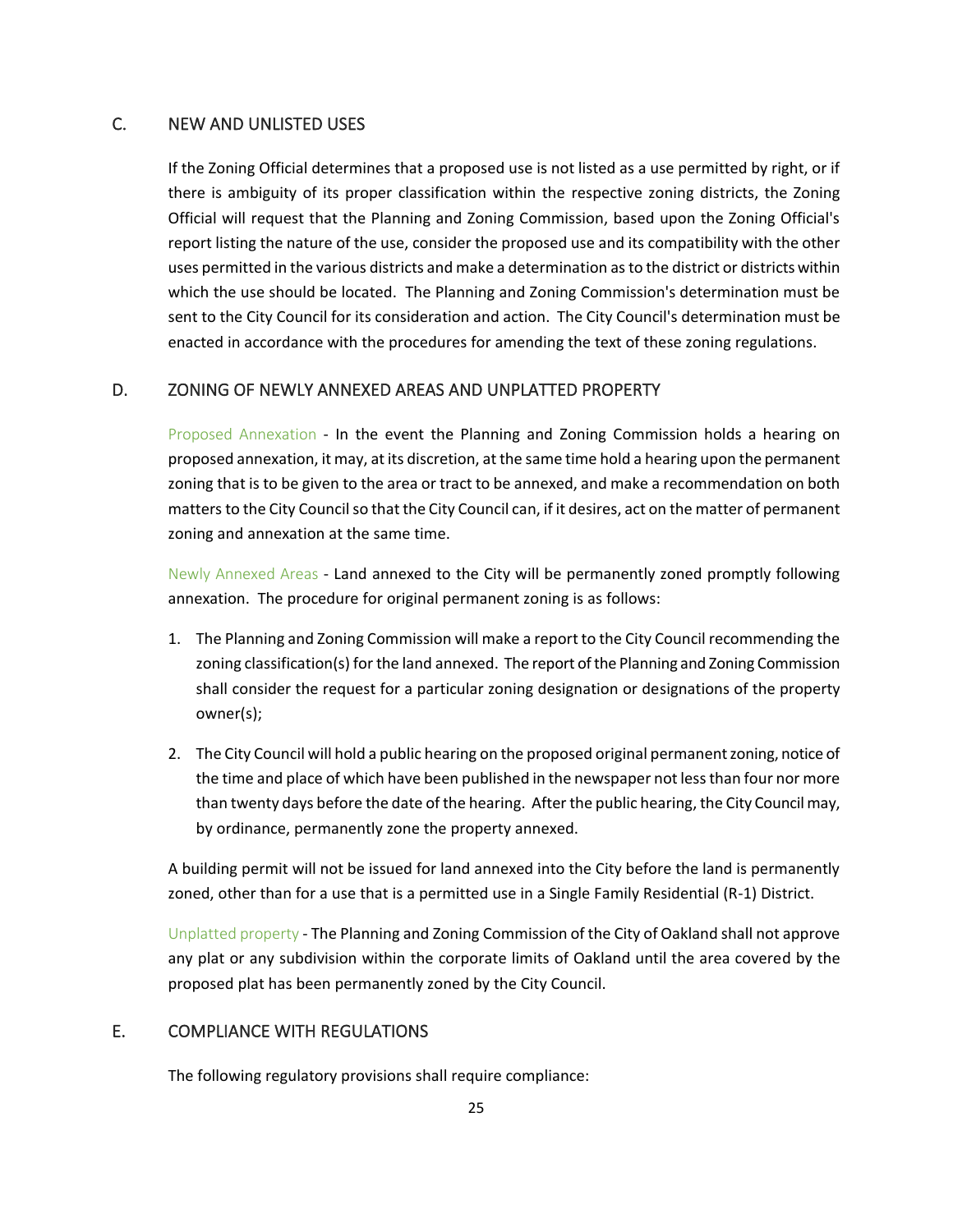- 1. No land shall be used except for a purpose permitted in the district in which it is located.
- 2. No building shall be erected, converted, enlarged, reconstructed, moved or structurally altered, nor shall any building be used, except for a use permitted in the district in which the building is located.
- 3. No building shall be erected, converted, enlarged, reconstructed or structurally altered to exceed the height limit established for the district in which the building is located.
- 4. No building shall be erected, converted, enlarged, reconstructed or structurally altered except in conformity with the area regulations of the district in which the building is located.
- 5. No building shall be erected, or structurally altered to the extent specifically provided in this ordinance except in conformity with the off-street parking and loading regulations of the district in which the building is located.
- 6. The minimum yards, parking spaces, and open spaces required by this ordinance for each and every building shall not be encroached upon or considered as part of the yard, parking space or open space required for any other building, nor shall any lot area be reduced below the requirements of this ordinance for the district in which the lot is located.
- 7. Every building hereafter erected or structurally altered shall be located on a lot as defined in the ordinance; and, except as provided in this ordinance, there shall not be more than one main building on one lot.

# <span id="page-26-0"></span>F. ZONING DISTRICT REGULATIONS – See following page.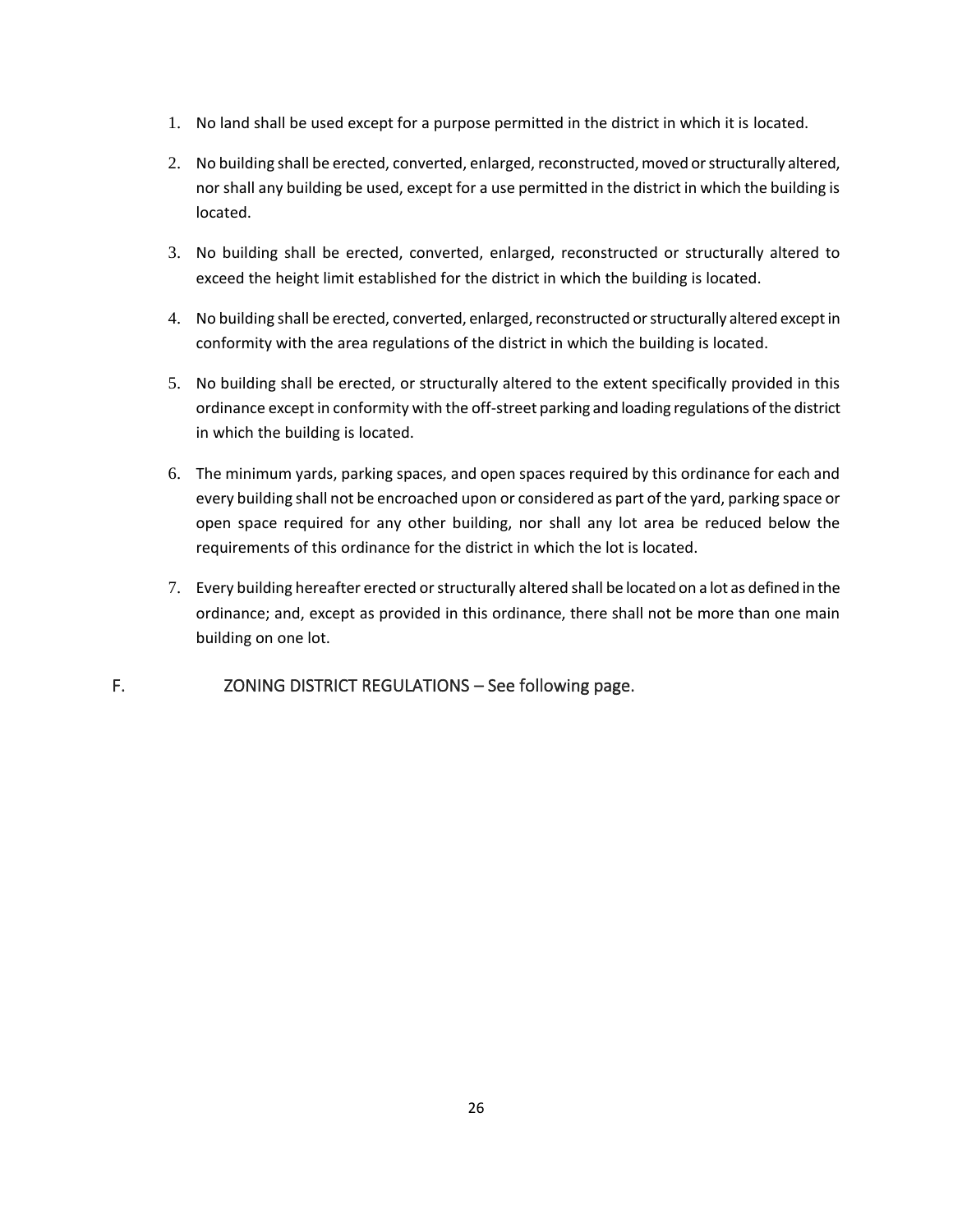AG AGRICULTURE DISTRICT **-** The zoning or property as *"AG, Agriculture District"* is intended to maintain and enhance agricultural operations and preserve agricultural lands utilized for crop production and the raising of livestock.

*Uses permitted by right*: No building, structure, or land shall be used, and no building or structure shall be erected, constructed, reconstructed, moved or altered except for one (1) or more of the uses identified below, subject to all applicable provisions of these zoning regulations.

- 1. Accessory residential uses.
- 2. Agricultural uses including production of crops, livestock and animal specialties.
- 3. Agricultural services.
- 4. Conventional detached single-family residences.
- 5. Churches and other religious organizations, including accessory facilities.
- 6. Elementary and secondary schools.
- 7. Family homes.
- 8. Golf courses, except miniature course or practice driving tee operated for commercial purposes.
- 9. Greenhouses and nurseries.
- 10. Home occupations incidental to a permitted use.
- 11. Parks and recreation facilities.
- 12. Public uses, such as a library, fire station, or community center.

*Height and Area Regulations*: The maximum height of buildings and structures, the minimum dimensions of lots, setbacks for yards and parking lots, and the minimum lot area per dwelling unit shall be as follows, except as otherwise provided in Section 6, Height and Area Regulations:

- A. Minimum lot area Five acres.
- B. Maximum height of structures -- Maximum thirty-five (35) feet from finished grade. Agricultural structures – Maximum fifty (50) feet from finished grade.
- C. Minimum yards:
	- 1. Front: Fifty (50) feet from street right-of-way.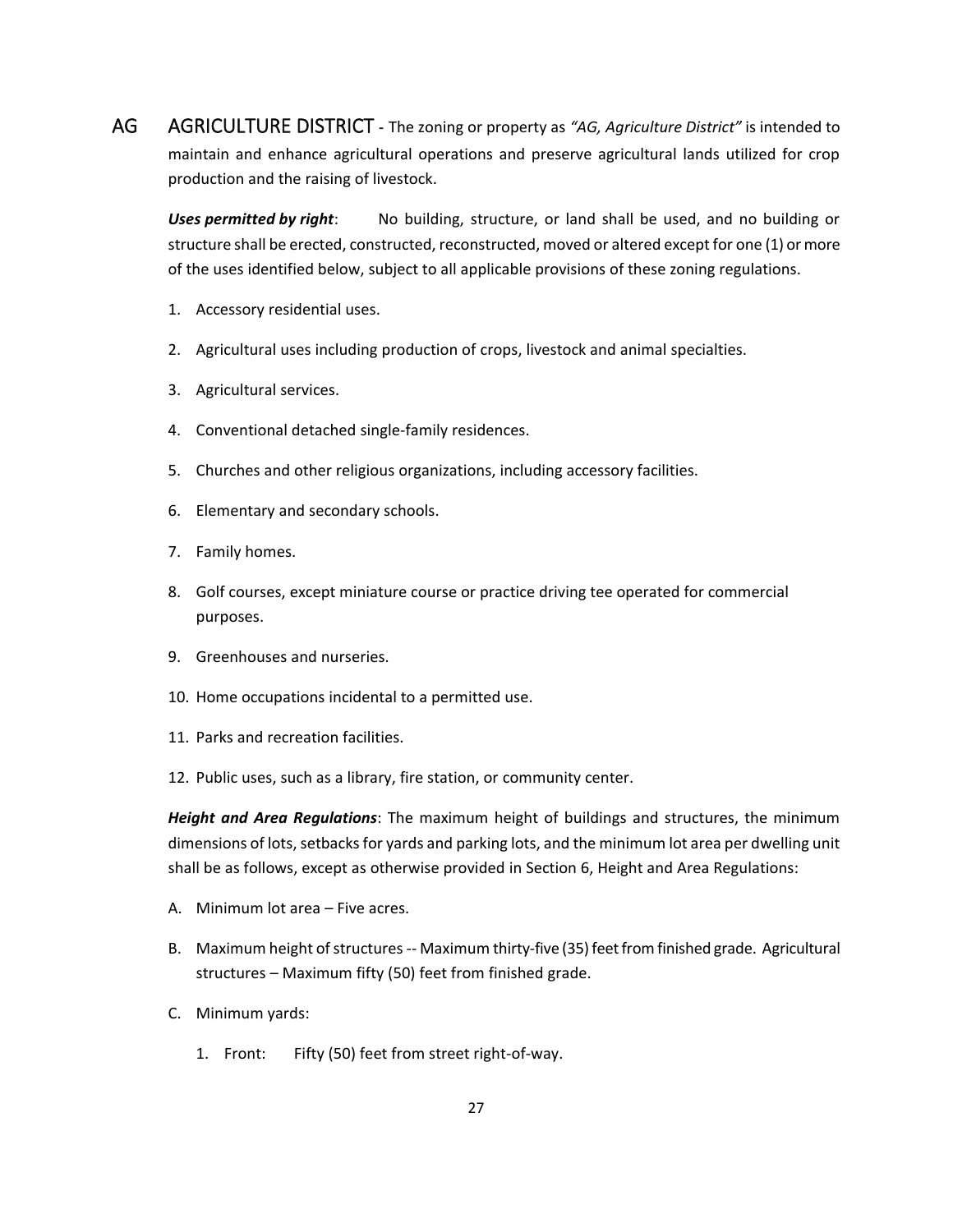- 2. Side: Fifty (50) feet.
- 3. Corner: Fifty (50) feet.
- 4. Rear: Fifty (50) feet.
- D. Minimum Lot Width: Four Hundred Fifty (450) feet.

#### *Development and Performance Standards***:**

- A. There shall be no restrictions as to the operation of agricultural vehicles and machinery, or the sale or marketing of products raised on the premises.
- B. All buildings, structures or yards used for the raising, feeding, housing, or sale of livestock or poultry shall be located at least one hundred (100) feet from residentially zoned land.
- C. There shall be no disposal of garbage or rubbish other than regular removal within three hundred (300) feet of residentially zoned land.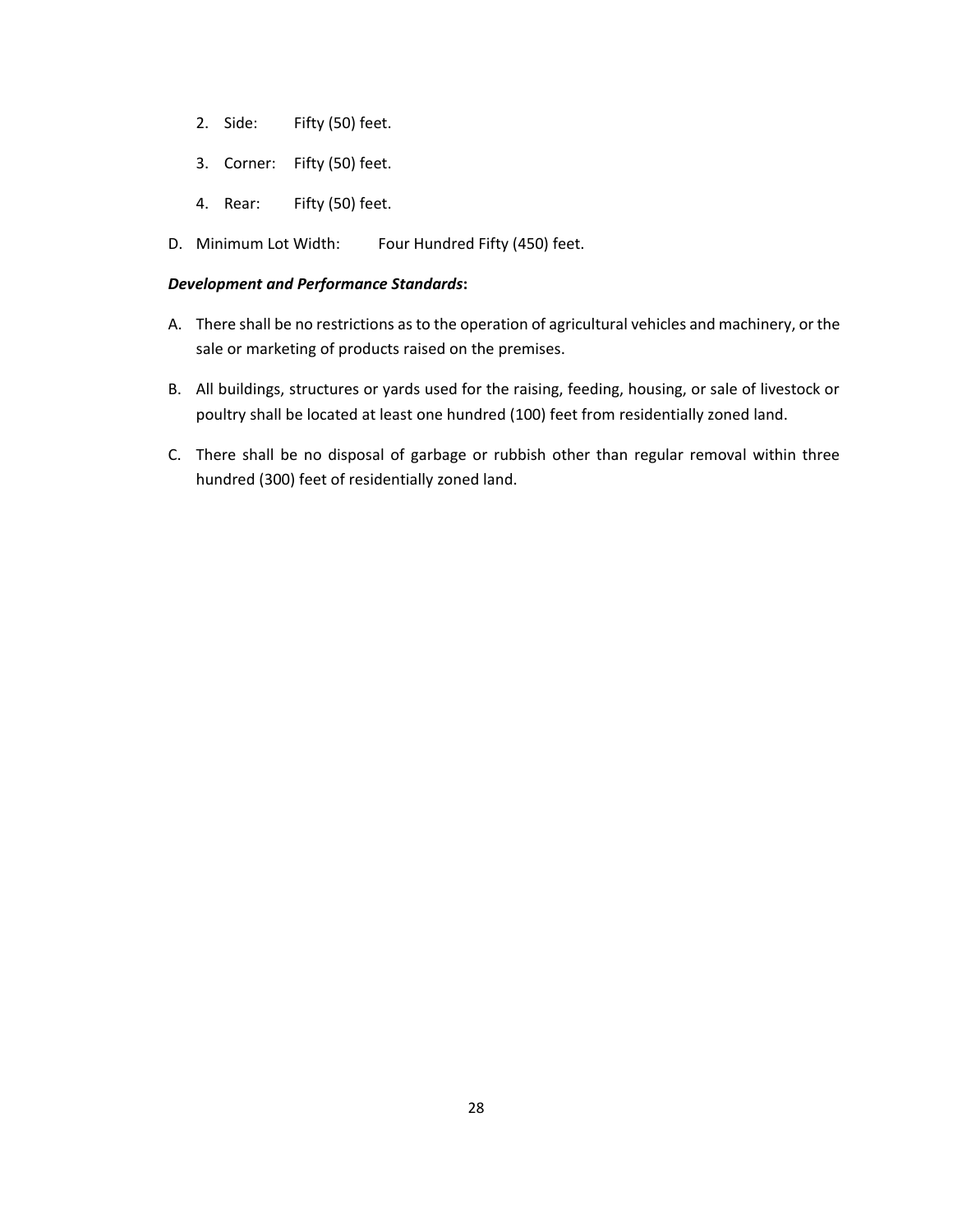R-1 LOW DENSITY RESIDENTIAL DISTRICT - The zoning of property as "*R-1", Low Density Residential*, is intended to provide for conventional detached single-family dwellings on larger lots. The "*R-1"* district is considered to be appropriate for undeveloped areas in order to protect development of conventional single-family residential areas. District *"R-1"* may be used as a "holding zone" between the time of annexation and development.

*Uses permitted by right*: No building, structure, or land shall be used, and no building or structure shall be erected, constructed, reconstructed, moved or altered except for one (1) or more of the uses identified below, subject to all applicable provisions of these zoning regulations.

1. Accessory residential uses.

#### 2. Agricultural uses.

- 3. Conventional detached single-family residences.
- 4. Churches and other religious organizations, including accessory facilities.
- 5. Elementary and secondary schools.
- 6. Family homes.
- 7. Golf courses, except miniature course or practice driving tee operated for commercial purposes.
- 8. Home occupations incidental to a permitted use.
- 9. Parks and recreation facilities.
- 10. Public uses, such as a library, fire station, or community center.

*Height and Area Regulations*: The maximum height of buildings and structures, the minimum dimensions of lots, setbacks for yards and parking lots, and the minimum lot area per dwelling unit shall be as follows, except as otherwise provided in Section 6, Height and Area Regulations:

A. Minimum lot area -- Seven thousand five hundred (7,500) square feet per dwelling unit.

Eight thousand (8,000) square feet per dwelling unit for corner lots.

- B. Maximum height of structures -- Maximum thirty-five (35) feet from finished grade.
- C. Minimum yards:
	- 1. Front: Twenty-five (25) feet from street right-of-way.

Thirty (30) feet for Nonresidential Uses.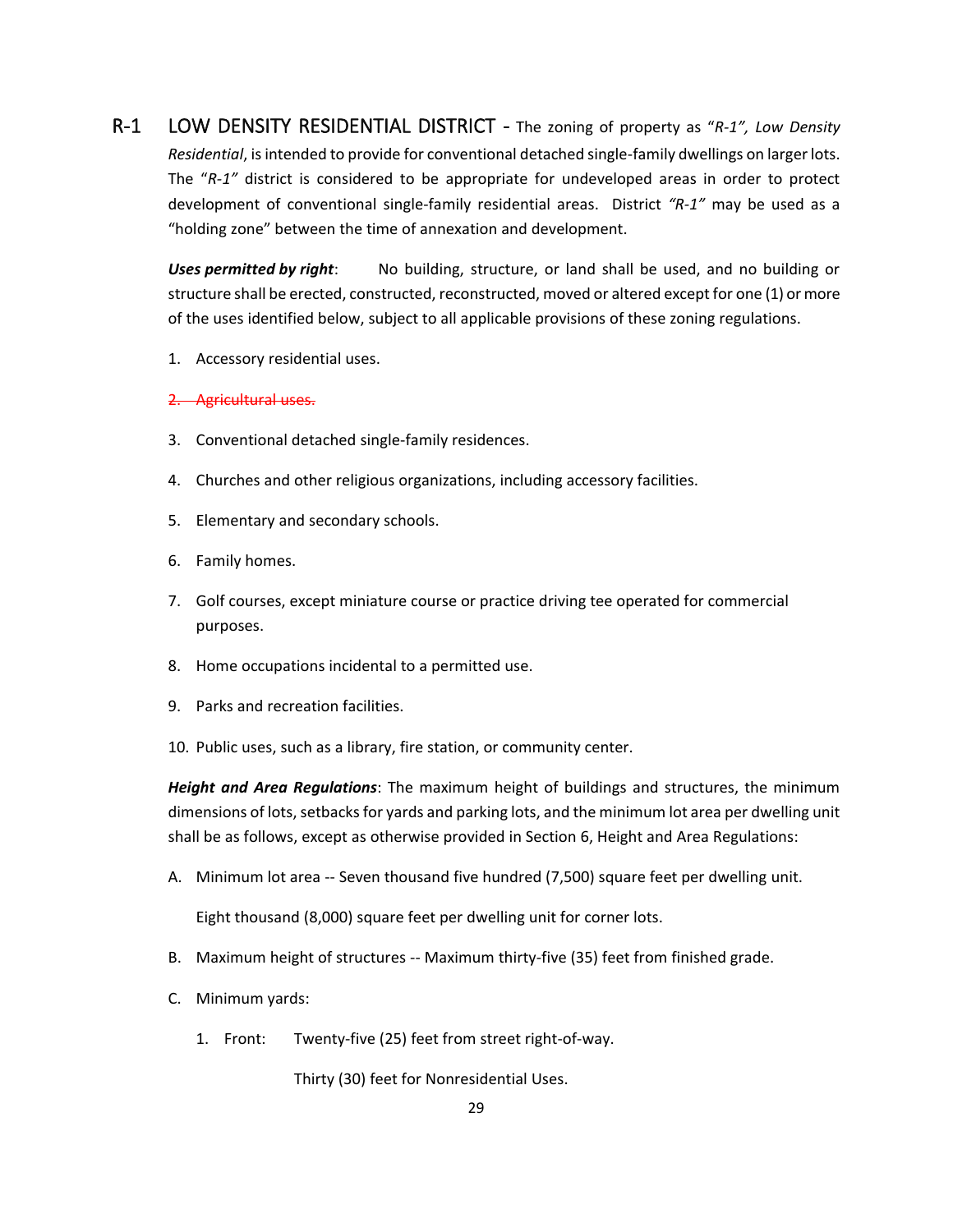- 2. Side: Seven (7) feet or 10 percent of the lot width, whichever is greater. Fifteen (15) feet for Nonresidential Uses.
- 3. Corner: Equal to the front yard and for special exceptions no less than fifteen (15) feet.
- 4. Rear: Twenty-five (25) feet or 20 percent of the lot depth, which ever is greater. Thirty (30) feet for Nonresidential Uses.
- D. Minimum Lot Width: Sixty (60) feet standard.

Seventy (70) feet for corner lots.

- E. Minimum Lot Depth: One hundred (100) feet.
- F. Minimum parking lot setback for nonresidential uses:
	- 1. Twenty-five (25) feet from street right-of-way.
	- 2. Ten (10) feet from adjoining property lines.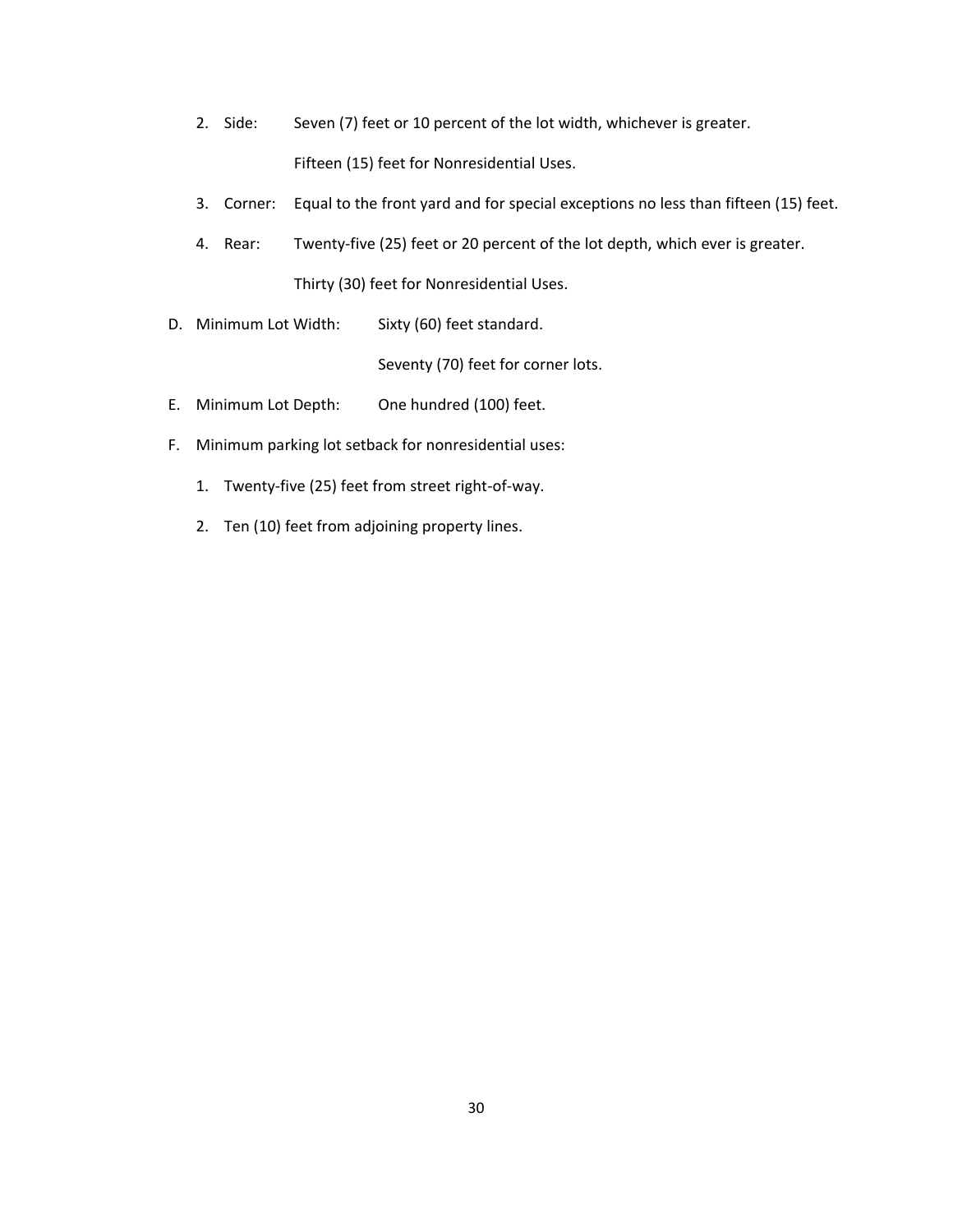#### *Development and Performance Standards***:**

A. Residential dwellings:

- 1. The roof must be covered with roofing material that is residential in appearance, including, but not limited to, approved wood, asphalt composition shingles or fiberglass, and any other materials that are considered to be standard residential construction materials.
- 2. All roof structures shall provide an eaves projection of no less than six (6) inches, which may include a gutter.
- 3. The exterior siding shall consist predominantly of vinyl or metal horizontal lap siding (the reflectivity of which does not exceed that of gloss white paint), wood or hardboard, brick, stone or stucco comparable in composition, appearance and durability to the exterior siding commonly used in standard residential construction in the city.
- 4. Must have a continuous permanent masonry foundation or masonry curtain wall slab, unpierced except for required ventilation and access. All dwelling units including attached garages shall be placed on a permanent frost-free foundation. The foundation system must be visually compatible with permanent foundation systems of surrounding residential structures.
- **5.** Stairs, porches, entrance platforms, ramps and other means of entrance and exit to and from the home shall be installed or constructed in accordance with the building codes adopted by the city and attached firmly to the primary structure and anchored securely to the ground.
- **6.** All fuel supply systems shall be constructed and installed within the foundation wall or underground within all applicable building and safety codes.
- 7. On all level sites the main floor shall be no greater than twenty (20) inches above finished grade at the foundation. On sloping or irregular sites the side closest, the grade level shall not be greater than twenty (20) inches above finished grade at the foundation.
- 8. The dwelling unit must have a minimum width of twenty-two (22) feet for at least sixtyfive percent of the length of the dwelling unit, said dimension to be exclusive of attached garages, porches or other accessory structures. All dwelling units shall provide for a minimum of nine hundred (900) square feet of floor space.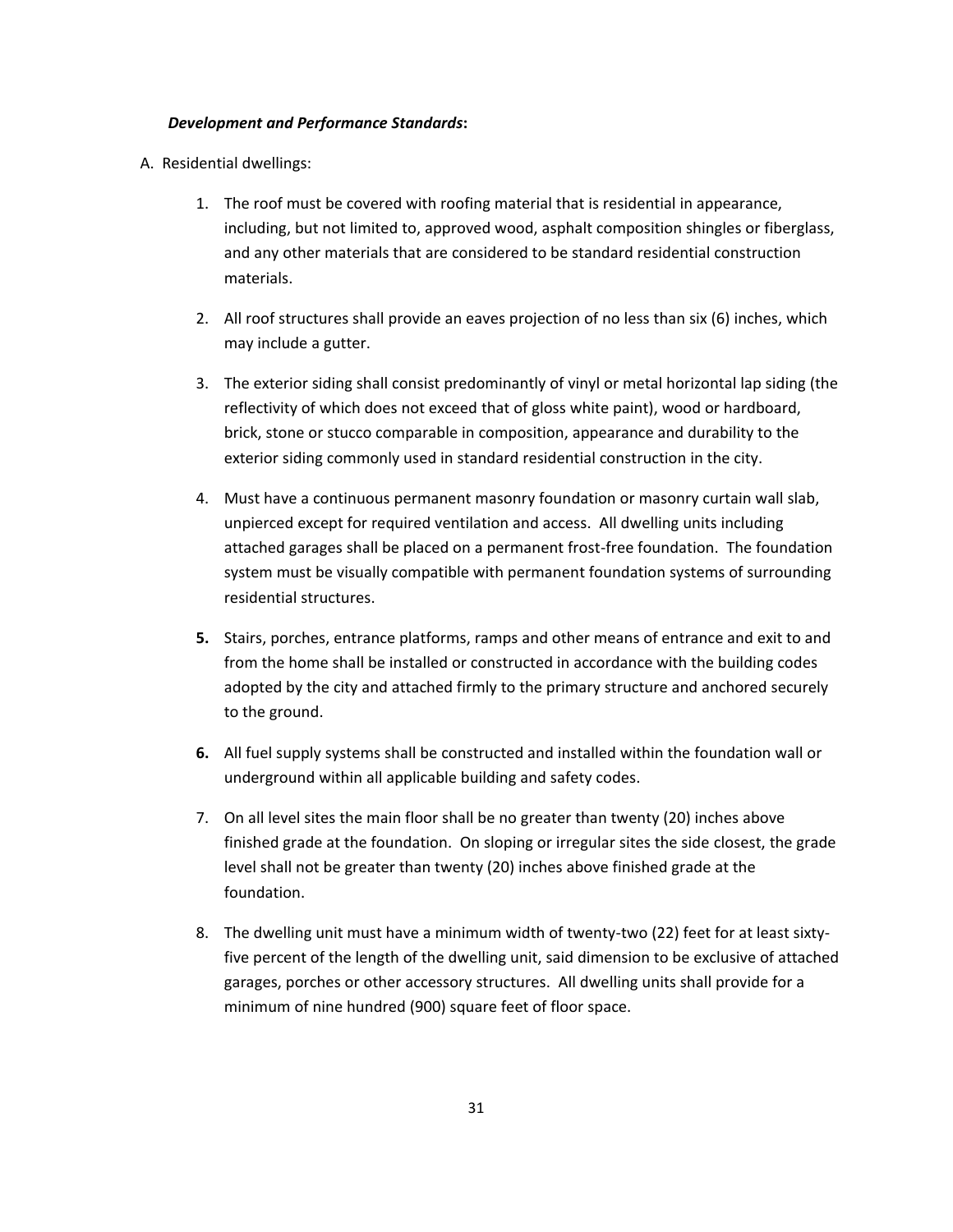R-2 MEDUIM DENSITY RESIDENTIAL DISTRICT - The zoning of property as "*R-2" Medium Density Residential*, is intended for single and two-family residential development, including conventional detached single-family homes and two-family duplexes on smaller sized lots. The purpose of the "*R-2"* district is to allow a blend of residential uses within a compatible, cohesive neighborhood environment.

*Uses Permitted by Right:* No building, structure, or land shall be used, and no building or structure shall be erected, constructed, reconstructed, moved or altered except for one (1) or more of the uses identified below, subject to all applicable provisions of these zoning regulations.

- 1. Accessory residential uses.
- 2. Conventional detached single-family residences.
- 3. Churches and other religious organizations, including accessory facilities.
- 4. Elementary and secondary schools.
- 5. Family homes.
- 6. Golf courses, except miniature course or practice driving tee operated for commercial purposes.
- 7. Home occupations incidental to a permitted use.
- 8. Parks and recreation facilities.
- 9. Public uses such as a library, fire station, or community center.
- 10. Two family residences (duplexes).

*Height and Area Regulations*: The maximum height of buildings and structures, the minimum dimensions of lots, setbacks for yards and parking lots, and the minimum lot area per dwelling unit for conventional detached single family and two-family residences shall be as follows, except as otherwise provided in Section 6, Height and Area Regulations.

A. Minimum lot area -- Six thousand (6,000) square feet per dwelling unit.

Three thousand (3,000) square feet per dwelling unit for two family dwellings.

- B. Maximum height of structures -- Maximum thirty-five (35) feet from finished grade.
- C. Minimum yards: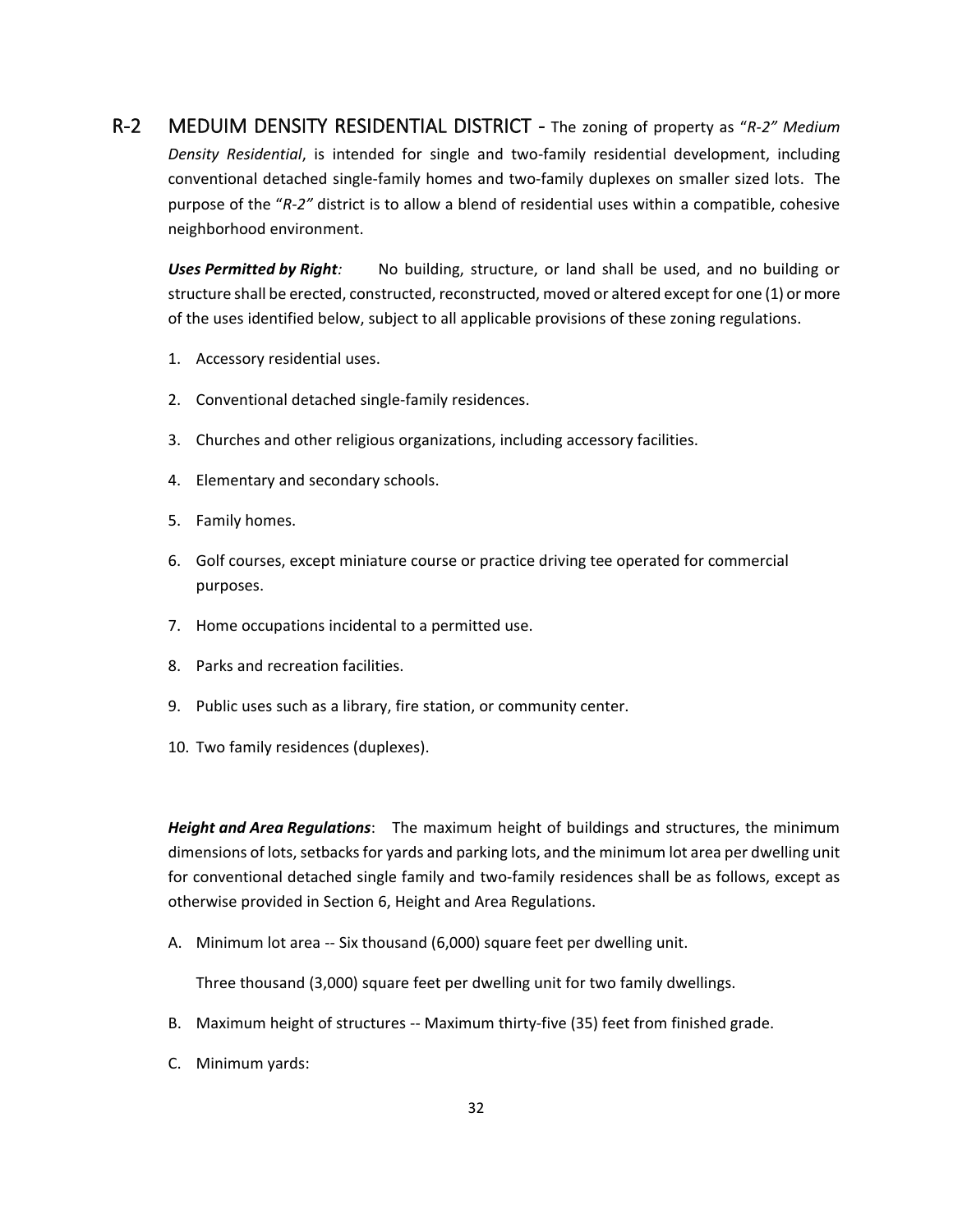- 1. Front: Twenty-five (25) feet from street right-of-way. Thirty (30) feet for Nonresidential Uses.
- 2. Side: Seven (7) feet or 10 percent of the lot width, which ever is greater. Fifteen (15) feet for Nonresidential Uses.
- 3. Corner: Equal to the front yard and for special exceptions no less than fifteen (15) feet.
- 4. Rear: Twenty-five (25) feet or 20 percent of the lot depth, which ever is greater. Thirty (30) feet for Nonresidential Uses.
- D. Minimum Lot Width: Sixty (60) feet standard.

Seventy (70) feet for corner lots.

- E. Minimum Lot Depth: One hundred (100) feet.
- F. Minimum parking lot setback for Nonresidential Uses:
	- 1. Twenty-five (25) feet from street right-of-way.
	- 2. Ten (10) feet from adjoining property lines.

#### *Development and Performance Standards***:**

A. Reserved.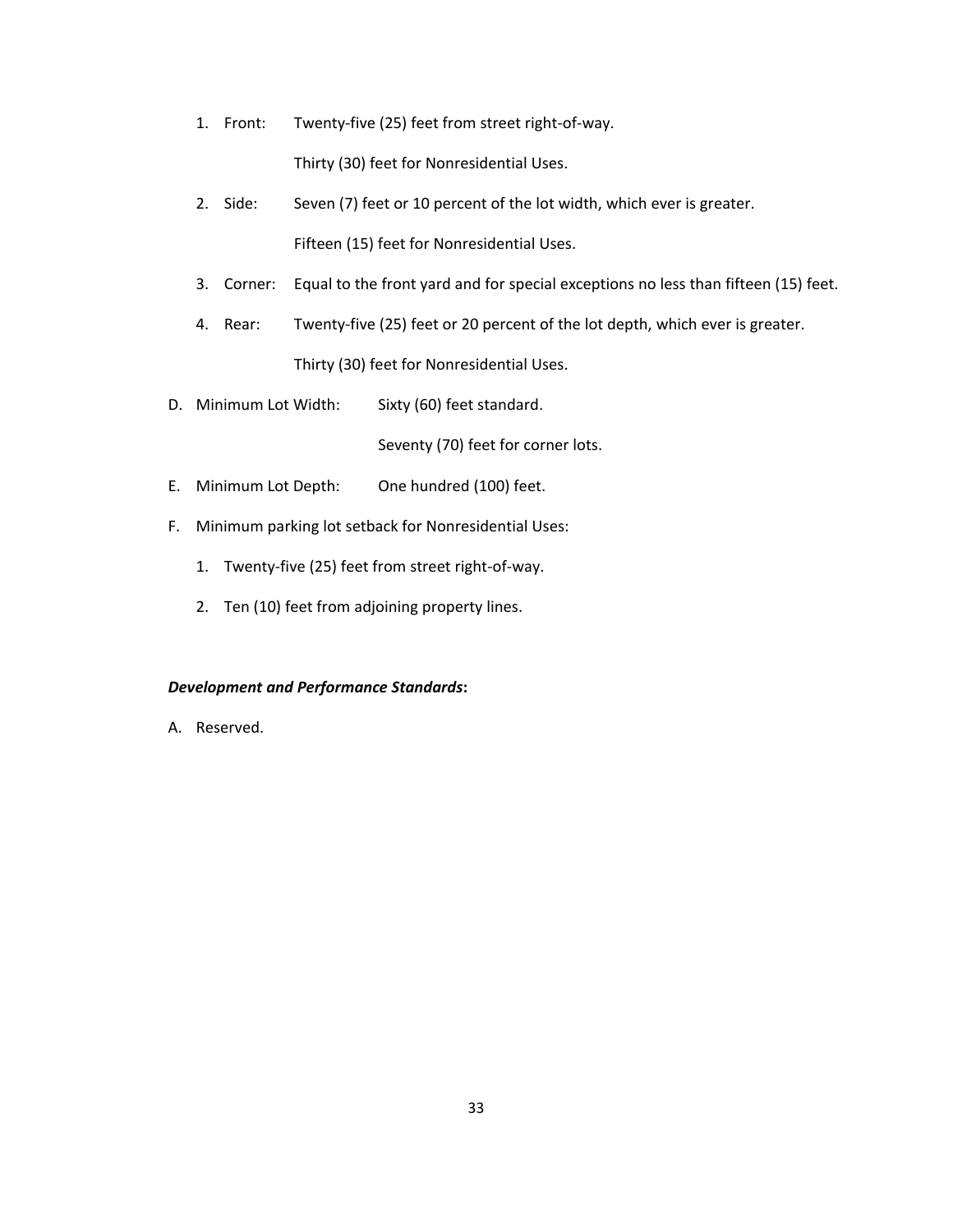R-3 HIGH DENSITY RESIDENTIAL DISTRICT - The zoning of property as "*R-3", High Density Residential*, is intended for various types of residential development, including conventional single and two-family residences and multiple family dwellings such as duplexes, triplexes, town homes, condominiums, and apartments. The "*R-3"* district may be used to develop mixed residential use communities.

*Uses Permitted by Right:* No building, structure, or land shall be used, and no building or structure shall be erected, constructed, reconstructed, moved or altered except for one (1) or more of the uses identified below, subject to all applicable provisions of these zoning regulations.

- 1. Accessory residential uses.
- 2. Boarding and lodging houses.
- 3. Conventional detached single-family residences.
- 4. Churches and other religious organizations, including accessory facilities.
- 5. Elementary and secondary schools.
- 6. Family homes.
- 7. Golf courses, except miniature course or practice driving tee operated for commercial purposes.
- 8. Multiple family dwellings.
- 9. Nursing, convalescent and retirement homes.
- 10. Parks and recreation facilities.
- 11. Public uses such as a fire station and community center.
- 12. Social Club, Private Facility designated for the specific use of the complex's tenants and their guests accompanying them.
- 13. Two family residences.

*Height and Area Regulations*: The maximum height of buildings and structures, the minimum dimensions of lots, setbacks for yards and parking lots, and the minimum lot area per dwelling unit shall be as follows, except as otherwise provided in Section 6, Height and Area Regulations.

A. Minimum lot area -- Six thousand (6,000) square feet.

One Thousand (1,000) square feet per dwelling unit.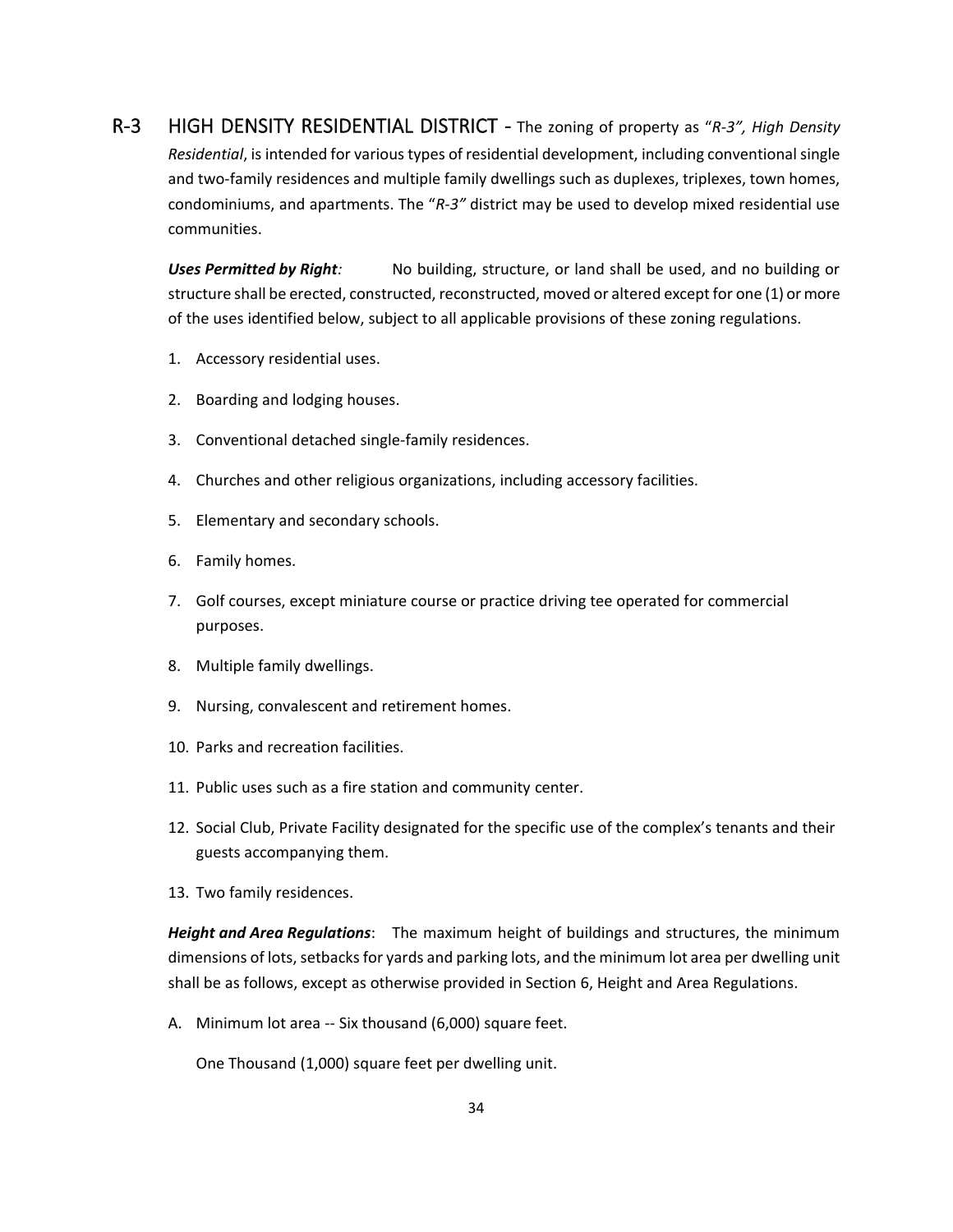Single and Two-Family Residences and Nonresidential Uses – Same as districts R-1 and R-2.

B. Maximum height of structures -- Maximum forty-five (45) feet from finished grade.

Single and Two-Family Residences and Nonresidential Uses -- Maximum thirty-five (35) feet from finished grade.

- C. Minimum yards:
	- 1. Front: Twenty-five (25) feet from street right-of-way.

Thirty (30) feet for Nonresidential Uses.

- 2. Side: Ten (10) feet or 10 percent of the lot width, which ever is greater. Seven (7) feet for Single and Two Family Residential Uses. Fifteen (15) feet for Nonresidential Uses.
- 3. Corner: Equal to the front yard and for special exceptions no less than fifteen (15) feet.
- 4. Rear: Twenty-five (25) feet.

Thirty (30) feet for Nonresidential Uses.

- D. Minimum parking lot setback:
	- 1. Twenty (20) feet from street right-of-way.
	- 2. Twenty (20) feet from adjoining property lines.
- E. Lot coverage: Sixty (60) percent of lot area, including principal and accessory buildings.
- F. Minimum separation between principal buildings -- twenty (20) feet.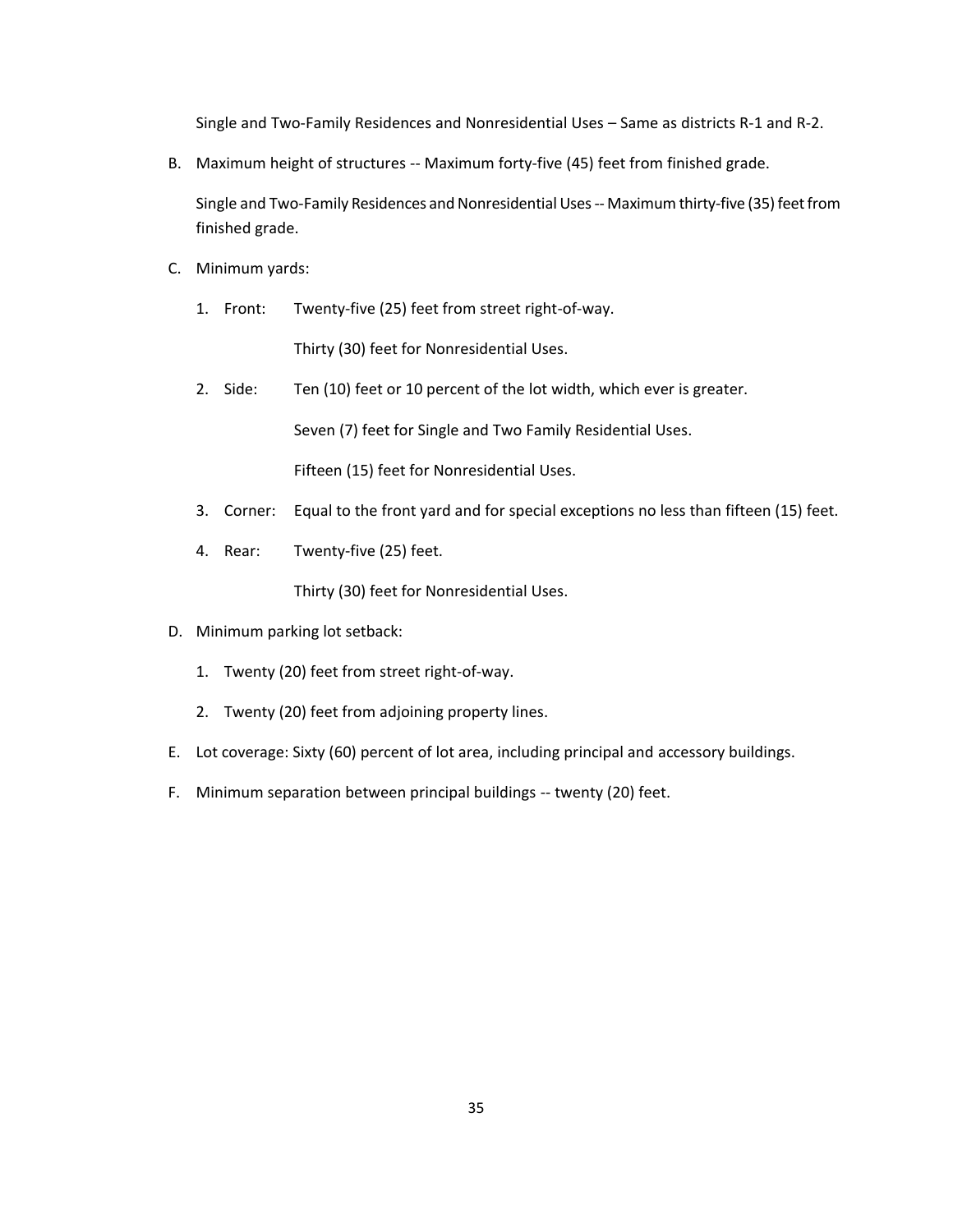#### *Development and Performance Standards***:**

- A. Property zoned "R-3" shall have frontage and main access directly on a major or minor street.
- B. Minimum 10 percent of the net site area shall be common area for use by all persons who reside on the premises, i.e. playground, tennis court, swimming pool, exercise path, natural preserve area, etc.
- C. Nonresidential uses that are proposed as an amenity to a particular development and not for use by the general public, i.e. pools, clubhouses, et cetera, should be located within the interior of the development. Under certain circumstances, notification of the surrounding property owners may be required.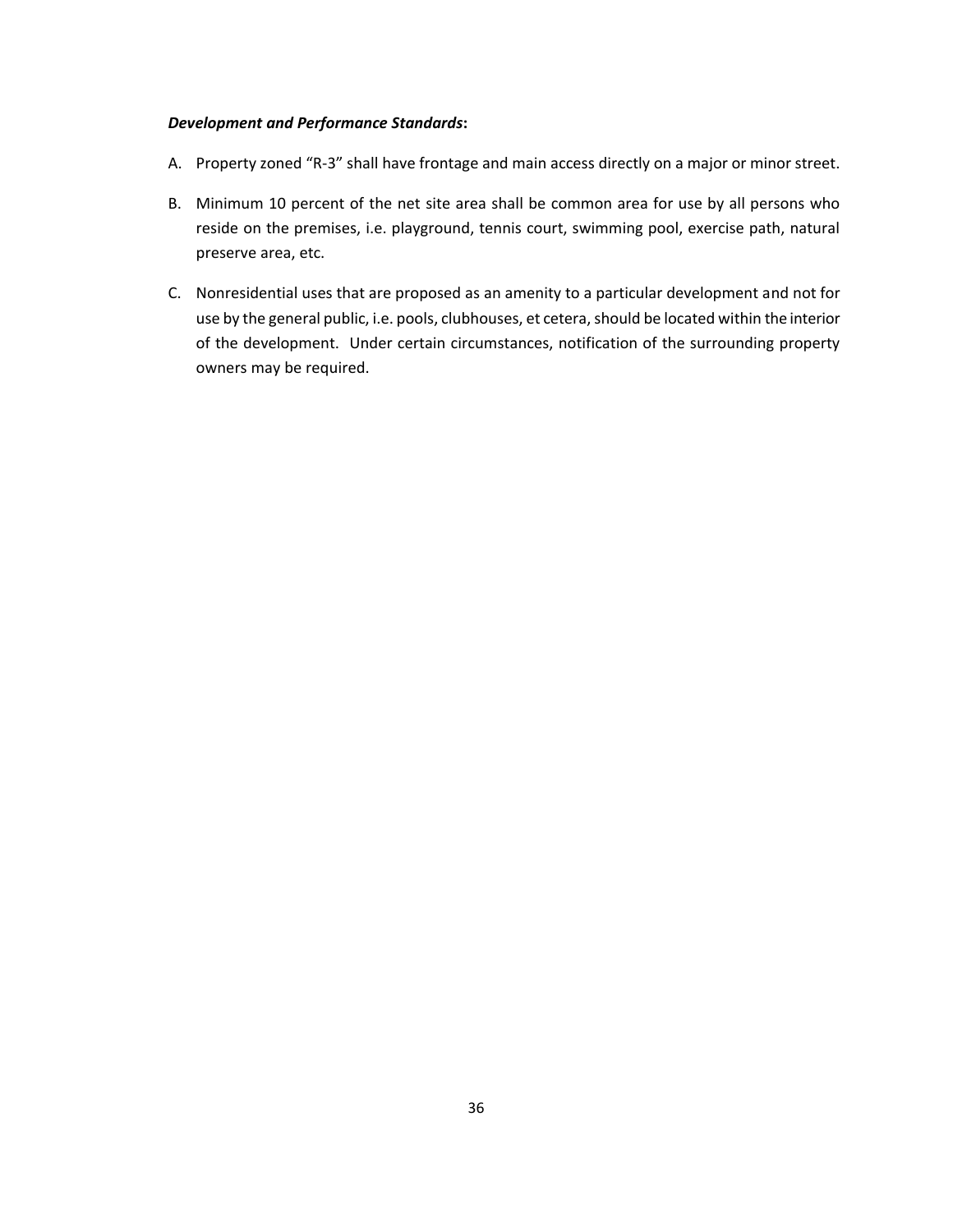# R-1M MOBILE/MANUFACTURED HOME RESIDENTIAL DISTRICT - The zoning of property as "*R-1M" Mobile/Manufactured Home Residential*, is intended for mobile or manufactured home parks and subdivisions. Conventional single-family dwellings, two-family dwellings, and multiple family dwellings are not permitted within the *"R-1M"* district.

*Uses Permitted by Right:* No mobile/manufactured home, house trailer, dwelling or other structure permitted in this zone may be erected, altered, placed, moved, or converted on any lot or tract unless said lot or tract is in conformity with all minimum area regulations in this section. The building official may permit the parking, use and occupancy of a mobile/manufactured home outside of a duly authorized zone for a period not to exceed fifteen (15) days. No person shall park, place or locate any mobile/manufactured home upon any public street or public park within the City for a period of more than twenty-four (24) hours.

No mobile/manufactured home, building, structure, or land shall be used, and no building or structure shall be erected, constructed, reconstructed, moved or altered except for one (1) or more of the uses identified below, subject to all applicable provisions of these zoning regulations.

- 1. Accessory residential uses, including a manager's dwelling and office, storage building, rest rooms, wash rooms, bath house in conjunction with a swimming pool, for the private use of the occupants of the park or subdivision, recreation building, and similar uses.
- 2. Auxiliary or incidental businesses operated for the convenience of the park residents.
- 3. Boarding and lodging houses.
- 4. Churches and other religious organizations, including accessory facilities.
- 5. Elementary and secondary schools.
- 6. Family homes.
- 7. Golf courses, except miniature course or practice driving tee operated for commercial purposes.
- 8. Home occupations incidental to a permitted use.
- 9. Mobile/manufactured homes.
- 10. Nursing, convalescent and retirement homes.
- 11. Parks and recreation facilities.
- 12. Public uses such as a fire station or community center.
- 13. Tornado shelter.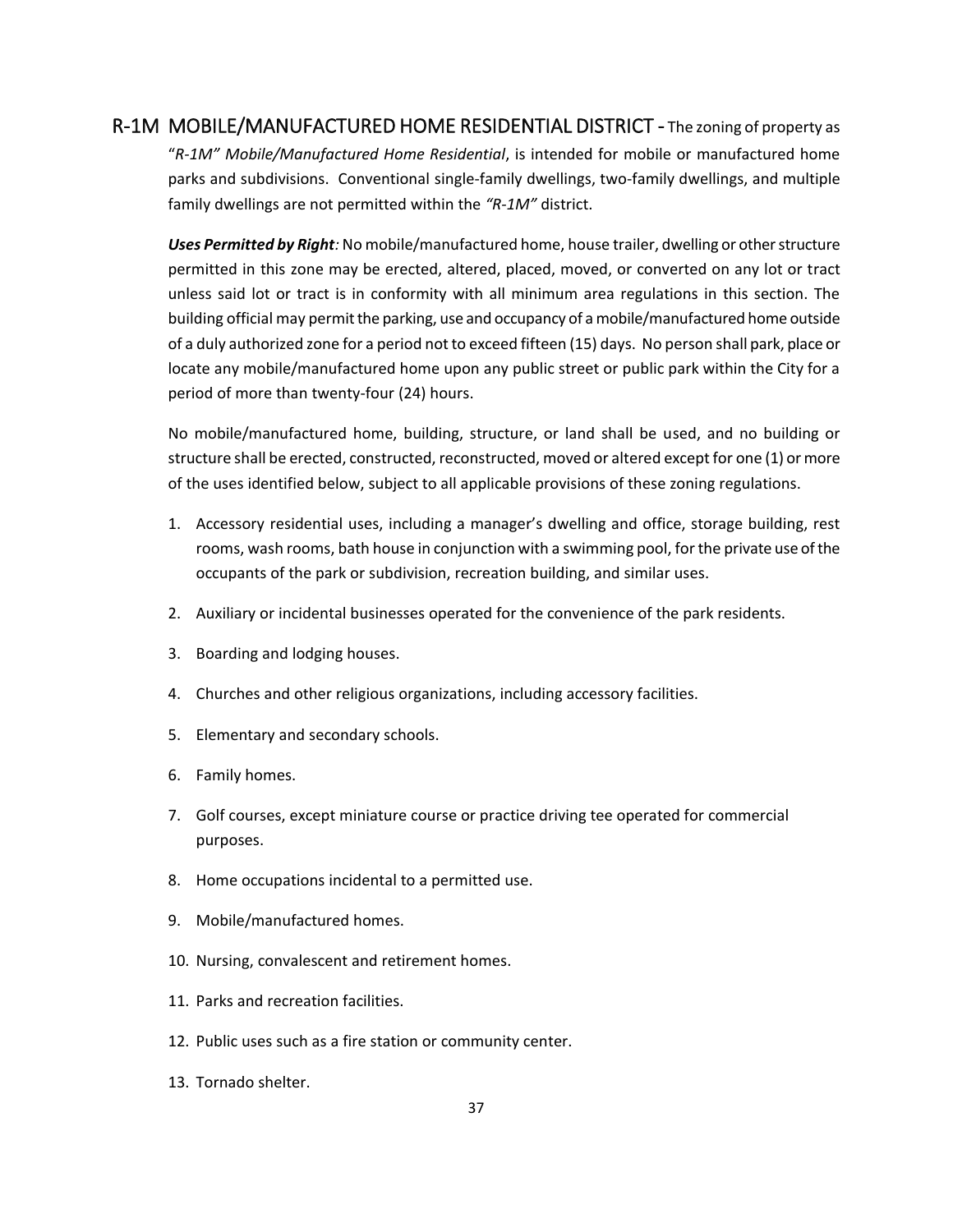*Height and Area Regulations*: The maximum height of buildings and structures, the minimum dimensions of lots, setbacks for yards and parking lots, and the minimum lot area per dwelling unit for mobile/manufactured homes shall be as follows, except as otherwise provided in Section 6, Height and Area Regulations.

A. Minimum lot area -- Five thousand two hundred (5,200) square feet per dwelling unit within a mobile/manufactured home park.

Seven thousand five hundred (7,500) square feet per dwelling unit within a mobile/manufactured home subdivision.

- B. Maximum height of structures -- One (1) story, maximum fifteen (15) feet from finished grade.
- C. Minimum yards:
	- 1. Front: Twenty-five (25) feet from street right-of-way.

Twenty (20) feet from a private street easement.

- 2. Side: Ten (10) feet on each side (measured horizontally from the nearest point of the rear line of the unit or lot to the nearest part of the mobile/manufactured home).
- 3. Corner: Equal to the front yard and for special exceptions no less than fifteen (15) feet.
- 4. Rear: Twenty (20) feet (measured horizontally from the nearest point of a unit or lot line to the nearest part of the mobile/manufactured home). Provided, however, a rear yard of 20 percent of the lot depth shall be required in previously subdivided lots in areas zoned "R-1M," this amount shall not be less than twenty (20) feet.
- D. Minimum Lot Width: Sixty (60) feet standard.

Seventy (70) feet for corner lots.

- E. Minimum Lot Depth: One hundred (100) feet.
- F. Minimum parking lot setback for Nonresidential Uses:
	- 1. Twenty-five (25) feet from street right-of-way.
	- 2. Ten (10) feet from adjoining property lines.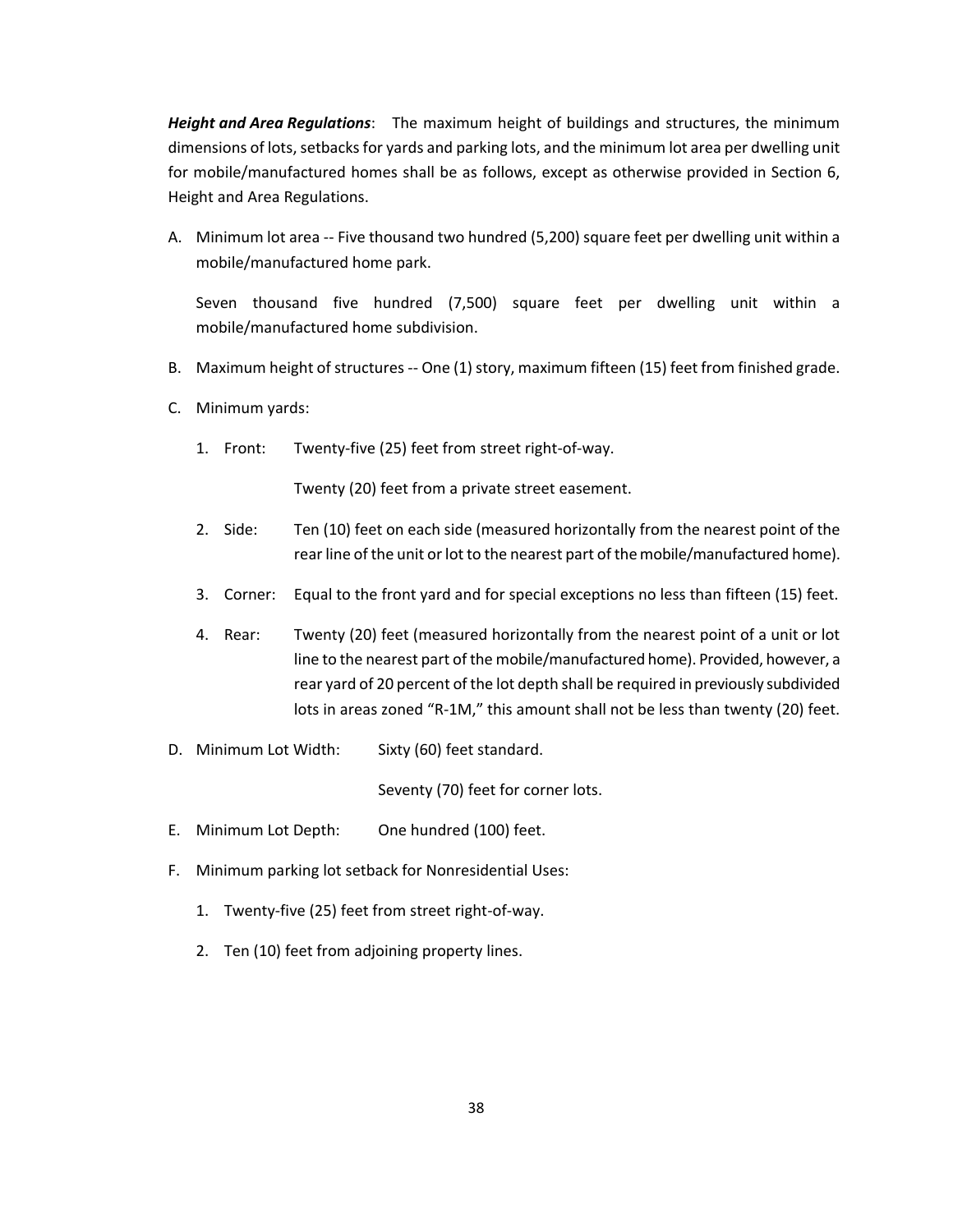#### *Development and Performance Standards***:**

- A. **Compliance with Other Ordinances***:* All applicable requirements of the City must be complied with and the necessary permits acquired prior to a mobile/manufactured home being placed within the City.
- B. **Plat Requirements***:* No mobile/manufactured home park or subdivision shall be constructed or developed without following all platting procedures outlined in the subdivision ordinance.
- C. **Screening Requirements***:* All mobile/manufactured homes located within the corporate limits shall be totally screened around the bottom.
- D. **Foundation Requirements**: A mobile/manufactured home located outside of a mobile home park, within a mobile/manufactured home subdivision, shall be placed on a permanent frostfree foundation system which meets the support and anchorage requirements as recommended by the manufacturer or required by the State Building Code. Provided however, that these regulations shall not require a perimeter foundation system for a manufactured home which is incompatible with the structural design of the manufactured home structure. The foundation system must be visually compatible with permanent foundation systems of surrounding residential structures. Any such home shall be installed in accordance with the requirements of the State Building Code.
- E. **General Rules and Regulations for Mobile/Manufactured Home Parks** The following rules and regulations shall be adhered to in regard to all mobile/manufactured home park developments:
	- 1. All streets within the development shall be privately owned and maintained.
	- 2. Proper easements shall be granted for access by police, fire, ambulance and sanitation vehicles.
	- 3. The domestic water supply shall be serviced by a single master water meter and all lines within the development shall be privately owned and maintained.
	- 4. In the event a fire hydrant is required within the park to provide fire protection, this main line shall be located within a dedicated easement and maintained by the City of Oakland.
	- 5. Sanitary sewer connections will be made at manholes at the main line and all lines within the development shall be privately owned and maintained.
	- 6. The garbage collection system will be examined by the superintendent of sanitation and a decision will be made regarding collection.
	- 7. There shall be provided adequate shelter from tornados and other acts of God within each mobile/manufactured home park development that is sufficient in size to provide shelter for all residents of the development. The storm shelter shall be constructed to meet national building code standards for such structures.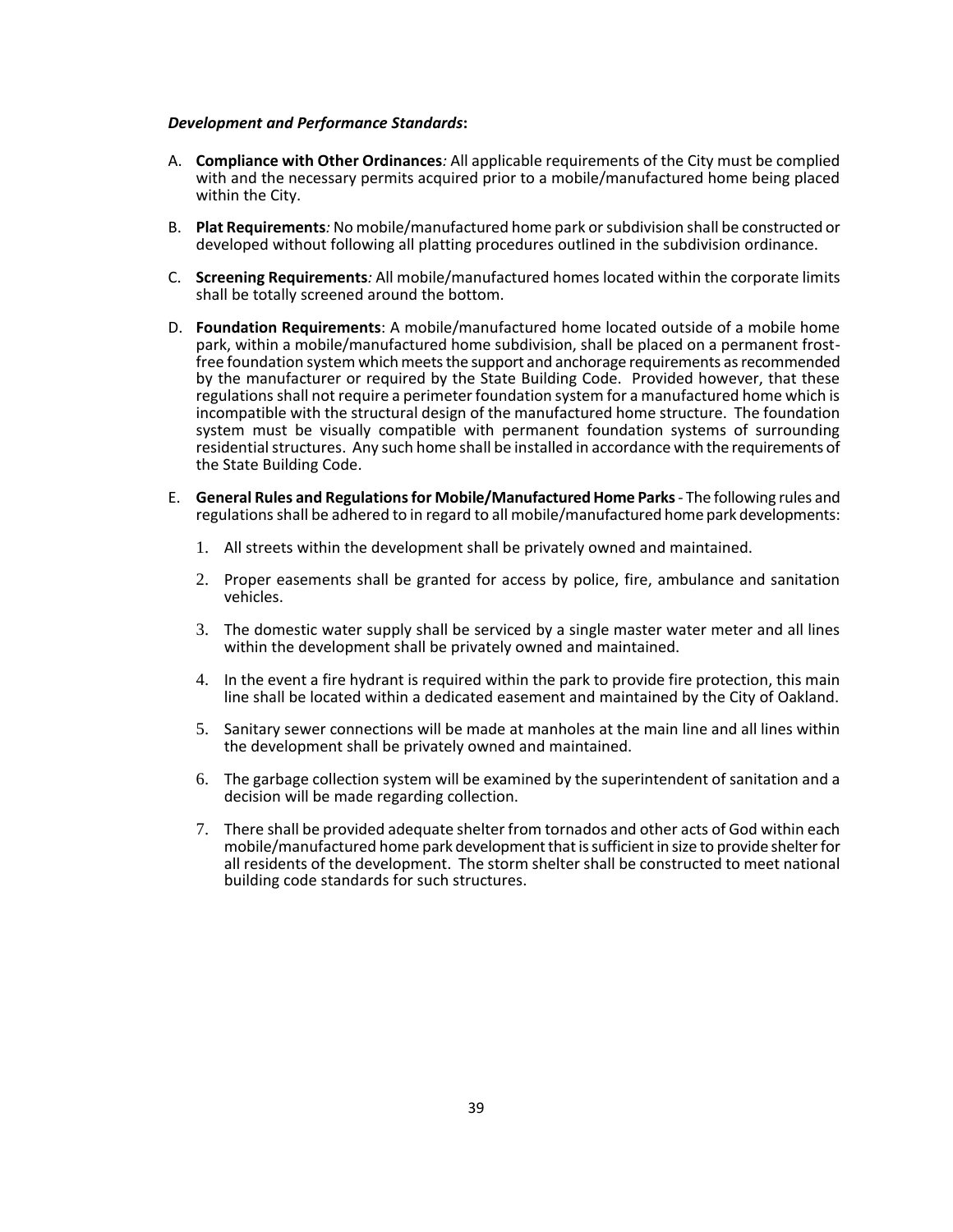C-1 GENERAL COMMERCIAL (C-1) DISTRICT -The zoning of property as "*C-1", General Commercial*, is intended to provide for a variety of commercial uses including wholesale sales and services, general retail and service businesses, and office uses. This district is primarily intended for use in high traffic areas adjacent to major streets and is appropriate for high volume commercial centers. Outdoor storage and display of merchandise is permitted in this district, subject to development and performance standards.

*Uses Permitted by Right:* No building, structure, or land shall be used, and no building or structure shall be erected, constructed, reconstructed, moved or altered except for one (1) or more of the uses identified below, subject to all applicable provisions of these zoning regulations.

- 1. Accounting and bookkeeping services, including tax preparation.
- 2. Advertising, including equipment rental and leasing.
- 3. Air courier and transportation services.
- 4. Apparel and accessory stores.
- 5. Appliance and home furnishing stores.
- 6. Automotive sales, service and repair shops, including parts supply stores and auto body work.
- 7. Bakery.
- 8. Banks, credit unions, and other depository institutions.
- 9. Barber and beauty shops.
- 10. Bowling alleys and other entertainment centers.
- 11. Child day care services.
- 12. Coin operated laundries and dry cleaning services.
- 13. Commercial printing shops.
- 14. Dance studios and gymnastics centers.
- 15. Eating and drinking places, including drive-through or drive-in service and the sale of alcoholic liquor or cereal malt beverages for consumption on the premises.
- 16. Farm implement display and sales.
- 17. Florist shops.
- 18. Food stores of all types.
- 19. Funeral services, including mortuaries and crematories.
- 20. Gasoline service stations, including mechanical repair.
- 21. General merchandise stores, including department and variety stores.
- 22. Government offices and similar public uses.
- 23. Hardware stores and lumberyards, including outdoor display and storage.
- 24. Health services, offices and clinics.
- 25. Hospital or sanitarium, except a criminal or mental hospital.
- 26. Hotels, motels, rooming and boarding houses, and other lodging places.
- 27. Insurance agents and other carriers.
- 28. Legal services.
- 29. Libraries.
- 30. Liquor stores.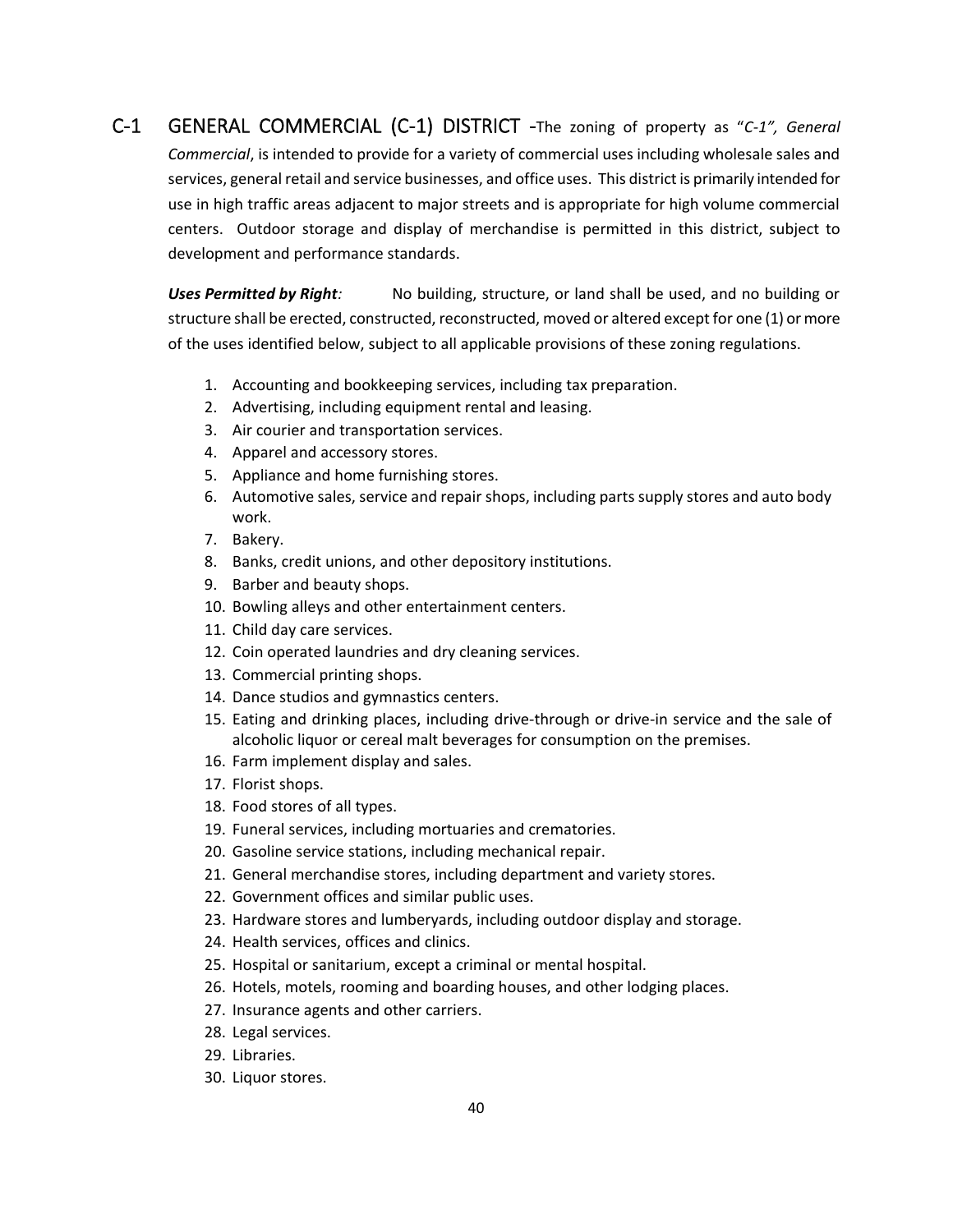- 31. Lumber and building materials yards.
- 32. Medical and dental offices.
- 33. Membership organizations.
- 34. Motor vehicles (all types) sales, leasing, and service.
- 35. Museums and galleries.
- 36. Nursing, convalescent and retirement homes.
- 37. Office buildings of all types.
- 38. Parks and recreation facilities, public or private (noncommercial).
- 39. Plumbing shop, without outdoor storage.
- 40. Post offices.
- 41. Radio and television broadcasting station or studio.
- 42. Real estate services.
- 43. Religious organizations.
- 44. Repair shops, miscellaneous.
- 45. Retail nurseries.
- 46. Retail stores not elsewhere classified.
- 47. Shoe repair shops.
- 48. Small animal hospitals and kennels.
- 49. Social and family services.
- 50. Sports and recreation clubs.
- 51. Studios art, teaching, dance, music, drama, photography.
- 52. Telephone and communication services, except satellite stations and towers.
- 53. Theaters.
- 54. Travel agencies.
- 55. Upholstery shop, not including furniture manufacturing.
- 56. Utilities.
- 57. Veterinary clinics for small animals and pets, excluding outdoor runs.
- 58. Wholesale clubs and warehouses.

*Height and Area Regulations*: The maximum height of buildings and structures, the minimum dimensions of lots, setbacks for yards and parking lots shall be as follows, except as otherwise provided in Section 6, Height and Area Regulations.

- A. Minimum lot area -- Seven thousand five hundred (7,500) square feet.
- B. Maximum height of structures -- Maximum forty-five (45) feet from finished grade.
- C. Minimum yards:
	- 1. Front: Twenty (20) feet from street right-of-way.
	- 2. Side: Seven (7) feet.

Twenty (20) feet when adjacent to residential property.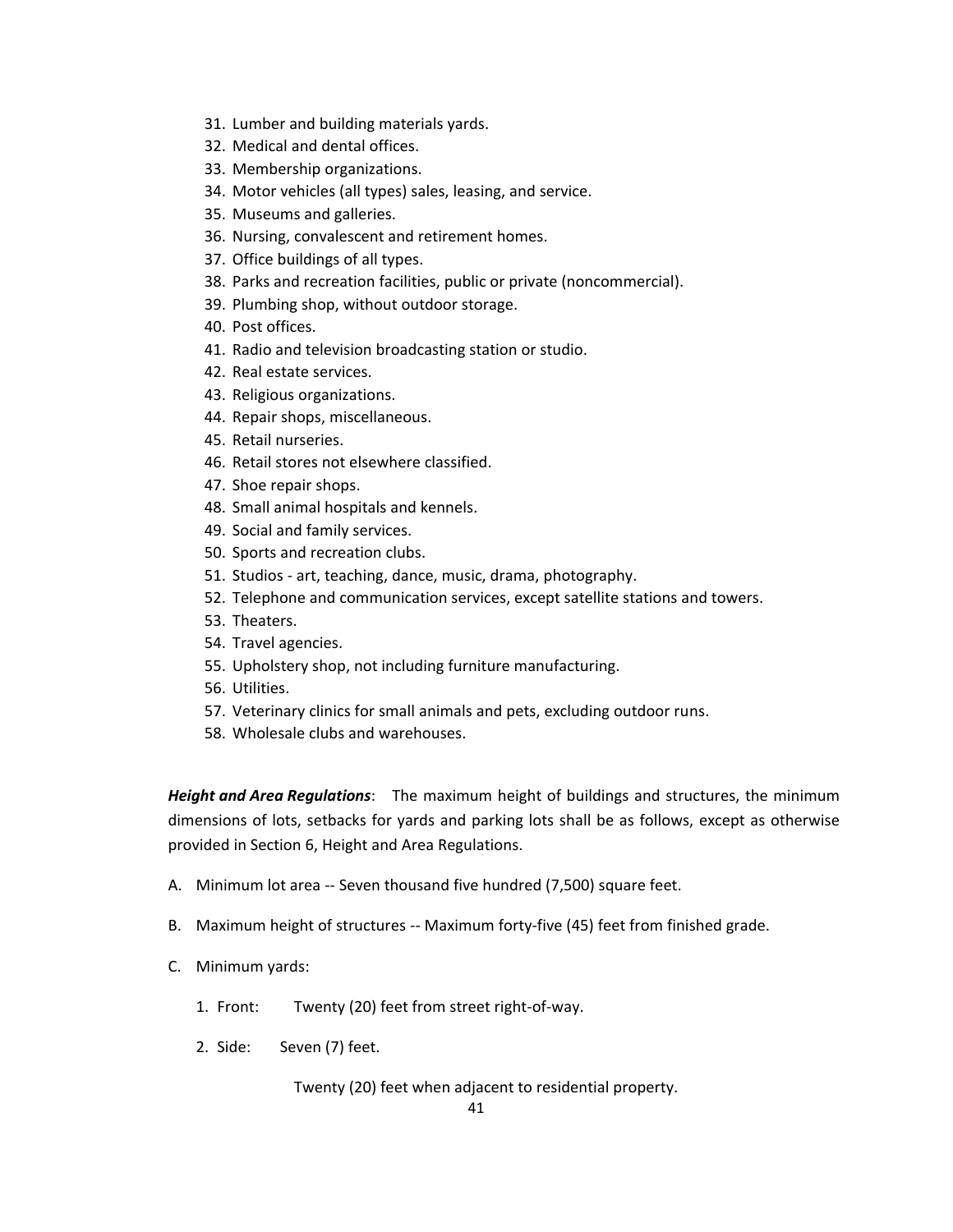- 3. Corner: Fifteen (15) feet.
- 4. Rear: Twenty (20) feet.

Twenty-five (25) feet when adjacent to residential property.

D. Minimum parking lot setback - Fifteen (15) feet.

Twenty (20) feet when adjacent to residential property.

#### *Development and Performance Standards***:**

- A. Merchandise displayed outside a building shall be kept off the public sidewalks and streets, shall not be placed within a required parking/paving setback area, shall not reduce the capacity of a parking lot below that required by this ordinance for the use, and shall not occupy an area greater that 20 percent of the ground floor area of the building or tenant space.
- B. Landscaping materials may be displayed on an unlimited basis outside a building but shall be kept off public sidewalks and streets, shall not be placed within a required parking/paving setback area, and shall not reduce the capacity of a parking lot below that required by this ordinance for the use.
- C. Customary passenger vehicles, trailers, recreational vehicles, motor vehicles and other motorized machinery and equipment for sale or lease may be displayed on an unlimited basis outside a building on a display area or lot, provided that the display area shall not be placed within a required parking/paving setback area and shall not reduce the capacity of a parking lot below that required by this ordinance for the use.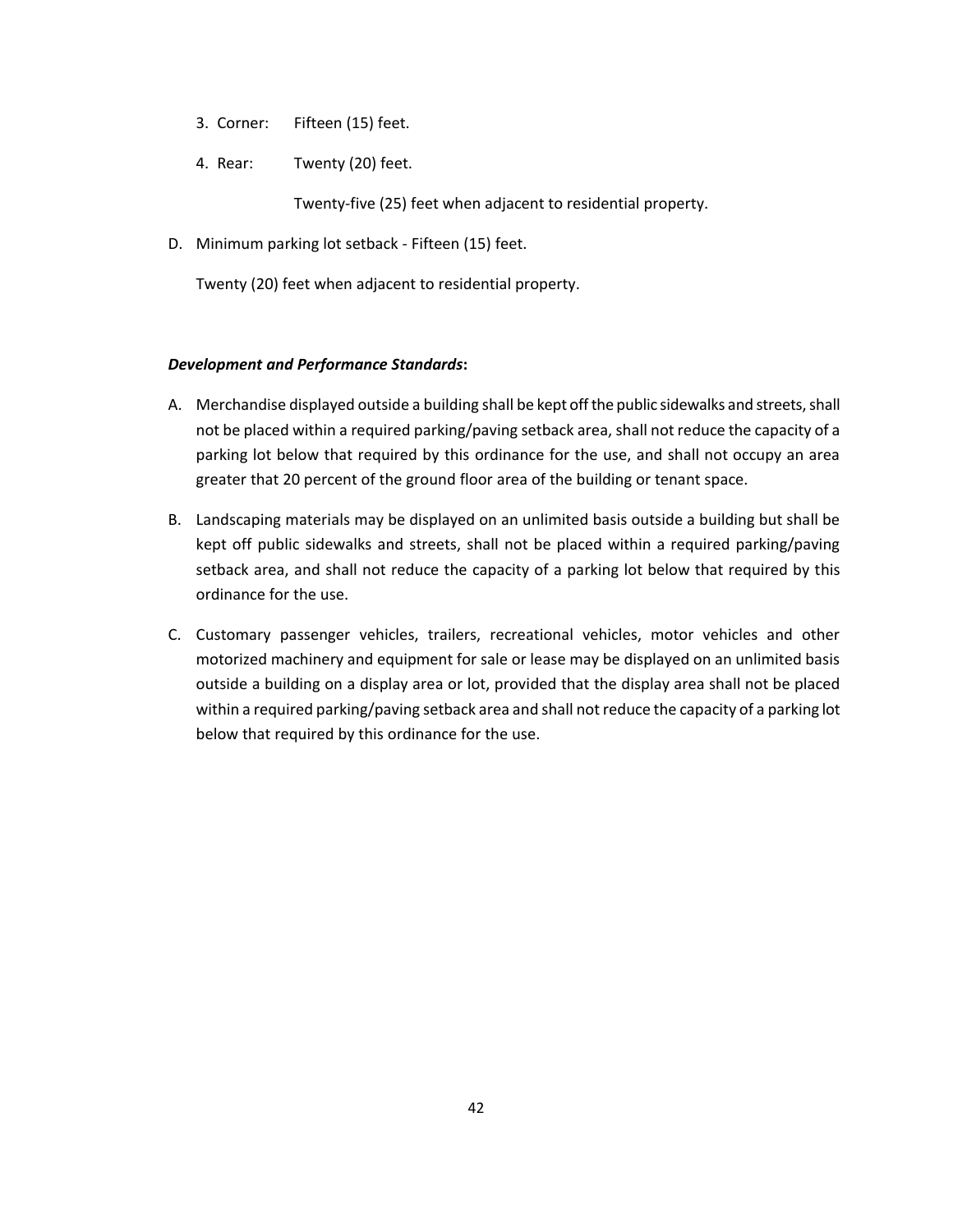CBD CENTRAL BUSINESS DISTRICT -The zoning of property as *CBD, Central Business District*, constitutes the downtown of Oakland. The "*CBD"* is intended to recognize the unique characteristics of a traditional main street, which accommodates a mixture of uses, including retail, service, specialty shops, entertainment, office, and residential uses. The "*CBD"* is intended to provide a pedestrian-oriented commercial retail district with no requirements for off-street parking.

*Uses Permitted by Right:* No building, structure, or land shall be used, and no building or structure shall be erected, constructed, reconstructed, moved or altered except for one (1) or more of the uses identified below, subject to all applicable provisions of these zoning regulations.

- 1. All uses permitted in the "*C-1" General Commercial* districts, except eating places with drivethrough or drive-in service; veterinary clinics, small animal hospitals and dog kennels; lumberyards; coin-operated laundries; automotive sales, service and repair shops; hospital; liquor stores; motor vehicle sales and leasing; retail nurseries; warehouses; and wholesale clubs.
- 2. Dwellings located above the first floor of a business.

*Height and Area Regulations*: Due to the nature of the Central Business District (CBD), no regulations governing height of buildings, lot size, setbacks, and parking regulations are required, except as follows:

A. Maximum height and minimum setbacks -- Buildings and structures shall be compatible with existing structures on either side (or nearest structure within the block) in which case the setbacks and heights of those structures shall prevail.

#### *Development and Performance Standards***:**

- A. Merchandise which may appropriately be displayed or stored outside a building shall be kept off the public sidewalks and streets, except during special promotional activities and sales approved by the City and shall not occupy an area greater than 20 percent of the ground floor area of the building or tenant space.
- B. Eating establishments may have an outdoor service area that is accessory to the main restaurant function. The outdoor service area must be a well-defined space, designed and serviced to keep debris from blowing off the premises.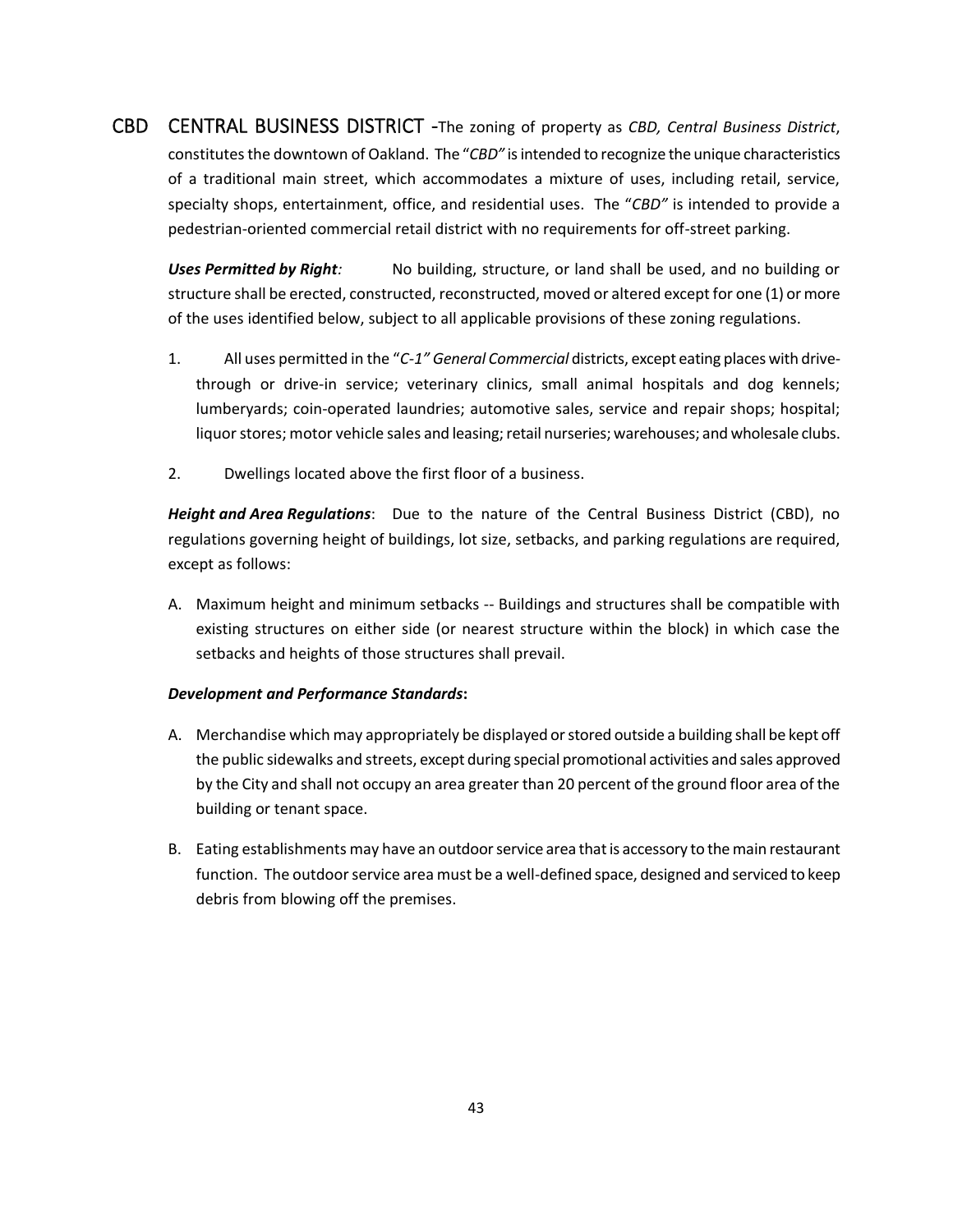M-1 INDUSTRIAL DISTRICT -The zoning of property as "M-1"*, Industrial District*, is intended to provide for a variety of industrial uses. The uses intended for the *"M-1"* district include office warehousing, wholesaling, product assembly, and manufacturing. Most activities shall occur inside a building, however, outside storage of materials and displays may be permitted subject to performance standards.

*Uses Permitted by Right:* No building, structure, or land shall be used, and no building or structure shall be erected, constructed, reconstructed, moved or altered except for one (1) or more of the uses identified below, subject to all applicable provisions of these zoning regulations.

- 1. Advertising not elsewhere classified.
- 2. Apparel and other finished products manufacturing.
- 3. Automotive rental, leasing, repair, and service.
- 4. Drugs and pharmaceutical products manufacturing.
- 5. Electrical appliances and equipment manufacturing.
- 6. Electronic components and accessories manufacturing.
- 7. Food and kindred product manufacturing.
- 8. Furniture and fixtures manufacturing.
- 9. General building contractors, including heavy construction contractors.
- 10. General warehousing and storage.
- 11. Government offices and similar public uses.
- 12. Grain mill products -- manufacturing.
- 13. Industrial machinery and equipment, including transportation.
- 14. Laboratories, medical and dental.
- 15. Laundry, cleaning and garment services.
- 16. Leather product manufacturing.
- 17. Linen supply.
- 18. Lumber and building materials dealers retail.
- 19. Machinery, equipment and supplies wholesale distribution.
- 20. Mailing, reproduction, commercial art and photography services.
- 21. Measuring, analyzing, and controlling instruments; photographic, medical and optical goods; watches and clocks - manufacturing.
- 22. Membership sports and recreational clubs.
- 23. Miniature storage warehouses.
- 24. Miscellaneous office warehousing.
- 25. Motor freight transportation and warehousing.
- 26. Motor vehicle parts and supplies wholesale trade, but only when the premises upon which such activities are conducted are wholly enclosed within a building or by a wooden fence not less than eight feet (8') in height and in which the openings or cracks are less than fifteen percent (15%) of the total area.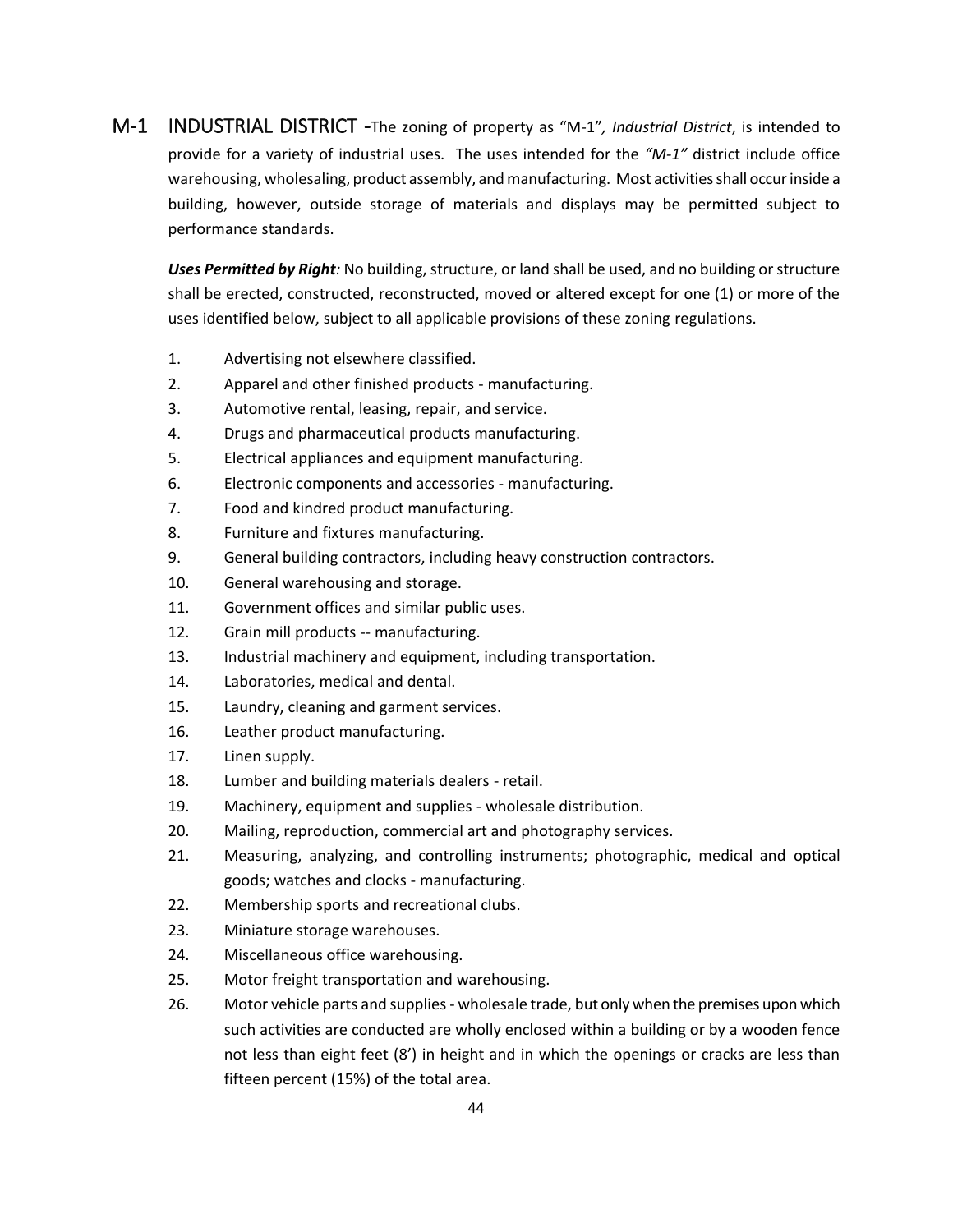- 27. Paper and allied paper products.
- 28. Petroleum and petroleum products.
- 29. Postal services.
- 30. Printing and publishing industries, including commercial printing.
- 31. Recreational vehicle and boat dealers.
- 32. Research and testing services.
- 33. Special trade contractors.
- 34. Stone, clay, and glass products.
- 35. Telephone and other communication services, including satellite stations and towers.
- 36. Textile mill products manufacturing.
- 37. Transportation, freight and cargo.
- 38. Trucking and other courier services.
- 39. Wholesale trade Durable goods: furniture, lumber and construction materials, commercial equipment and supplies, electrical goods, hardware, and miscellaneous durable goods.
- 40. Wholesale trade Non-durable goods: paper products; drugs; apparel; groceries and related products; beer, wine, and distilled alcoholic beverages; and miscellaneous nondurable goods.

*Height and Area Regulations*: The maximum height of buildings and structures, the minimum dimensions of lots, setbacks for yards and parking lots shall be as follows, except as otherwise provided in Section 6, Height and Area Regulations.

- A. Minimum lot area -- None.
- B. Maximum height of structures: Fifty-five (55) feet from finished grade.
- C. Minimum yards:
	- 1. Front: Twenty-five (25) feet from street right-of-way.
	- 2. Side: Ten (10) feet.

Twenty (20) feet when adjacent to residential property.

- 3. Corner: Fifteen (15) feet.
- 4. Rear: Twenty (20) feet.

Twenty-five (25) feet when adjacent to residential property.

D. Minimum parking lot setback - Ten (10) feet.

Thirty (30) feet when adjacent to residential property.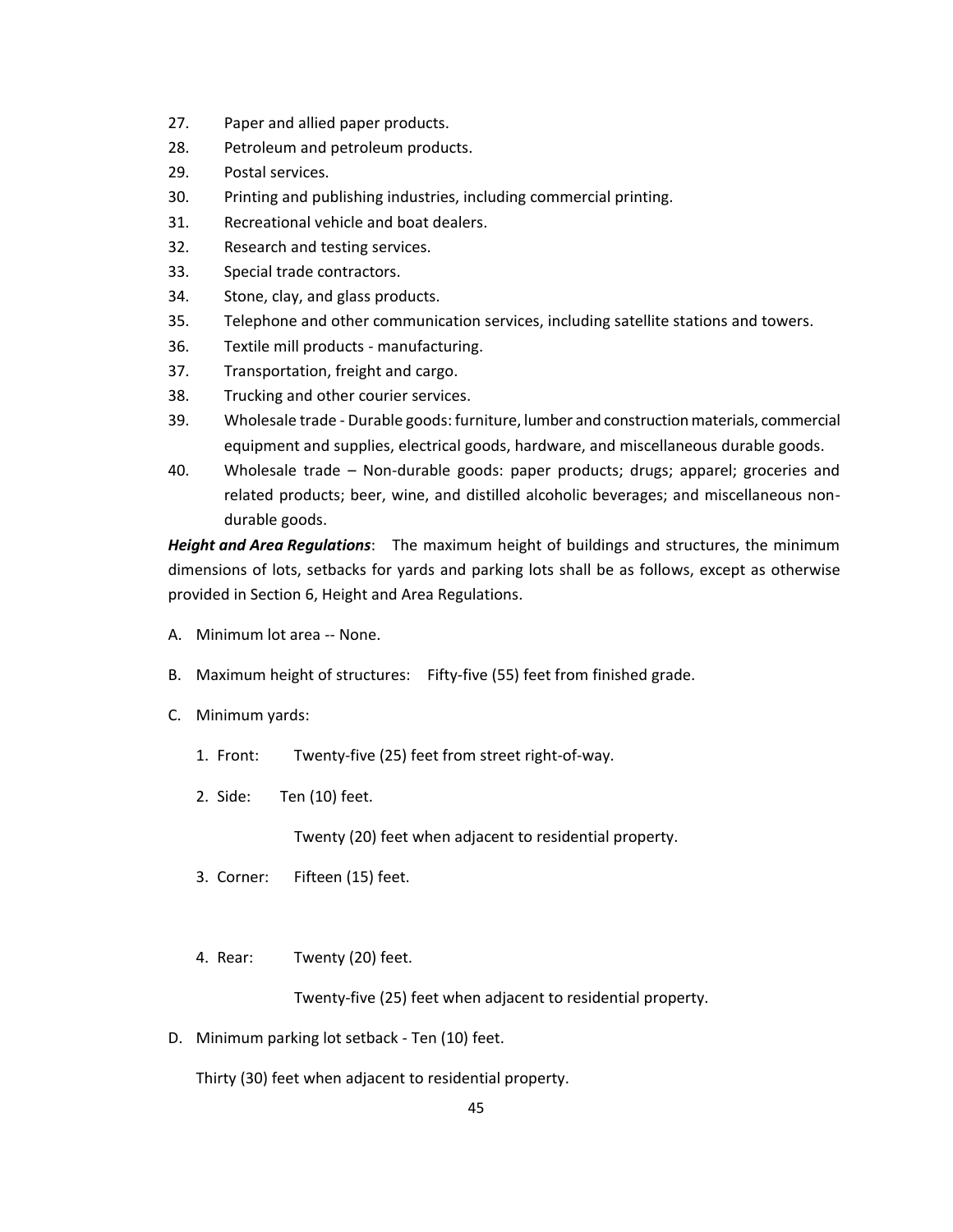#### *Development and Performance Standards***:**

- A. Materials and equipment not offered for sale or rent may be stored outside if they do not occupy a contiguous area greater than 20 percent of the ground floor area of the building or tenant space.
- B. Merchandise may be displayed or stored outside a building if not located on public property or within a required parking area or yard and the merchandise does not occupy a contiguous area in excess of 10 percent of the ground floor area of the building of tenant space.
- C. Customary passenger vehicles, trailers, recreational vehicles, motor vehicles and other motorized and non-motorized machinery and equipment for sale or lease may be displayed on an unlimited basis outside a building on a display area or lot, provided that the display area shall not be placed within a required parking/paving setback area and shall not reduce the capacity of a parking lot below that required by this ordinance for the use.
- D. Storage of materials, products or equipment not for sale or lease shall be one hundred (100) percent screened from public view. Screened from public view means not visible at eye level from adjoining properties or any street right-of-way.
- E. An opaque screen, fence, or wall not less than six (6) feet in height shall be provided along all rear and side property lines which are common to property zoned or anticipated for residential use, as shown on the Oakland 2020 Land Use Plan. Such screening shall not extend in front of the building line of adjacent dwellings.
- F. Odors or fumes created by industrial processes must be contained so that no odors may be sensed at the lot line.
- G. Uses emitting or likely to emit substantial amounts of dust, odor, gas, smoke, or noise shall receive the approval of the City Council after a review and report of the Planning and Zoning Commission, and subject to the imposed conditions as may be deemed necessary to protect adjacent property and to prevent objectionable or offensive conditions. Such uses shall be in compliance with the enacted laws of the State of Iowa and the City of Oakland.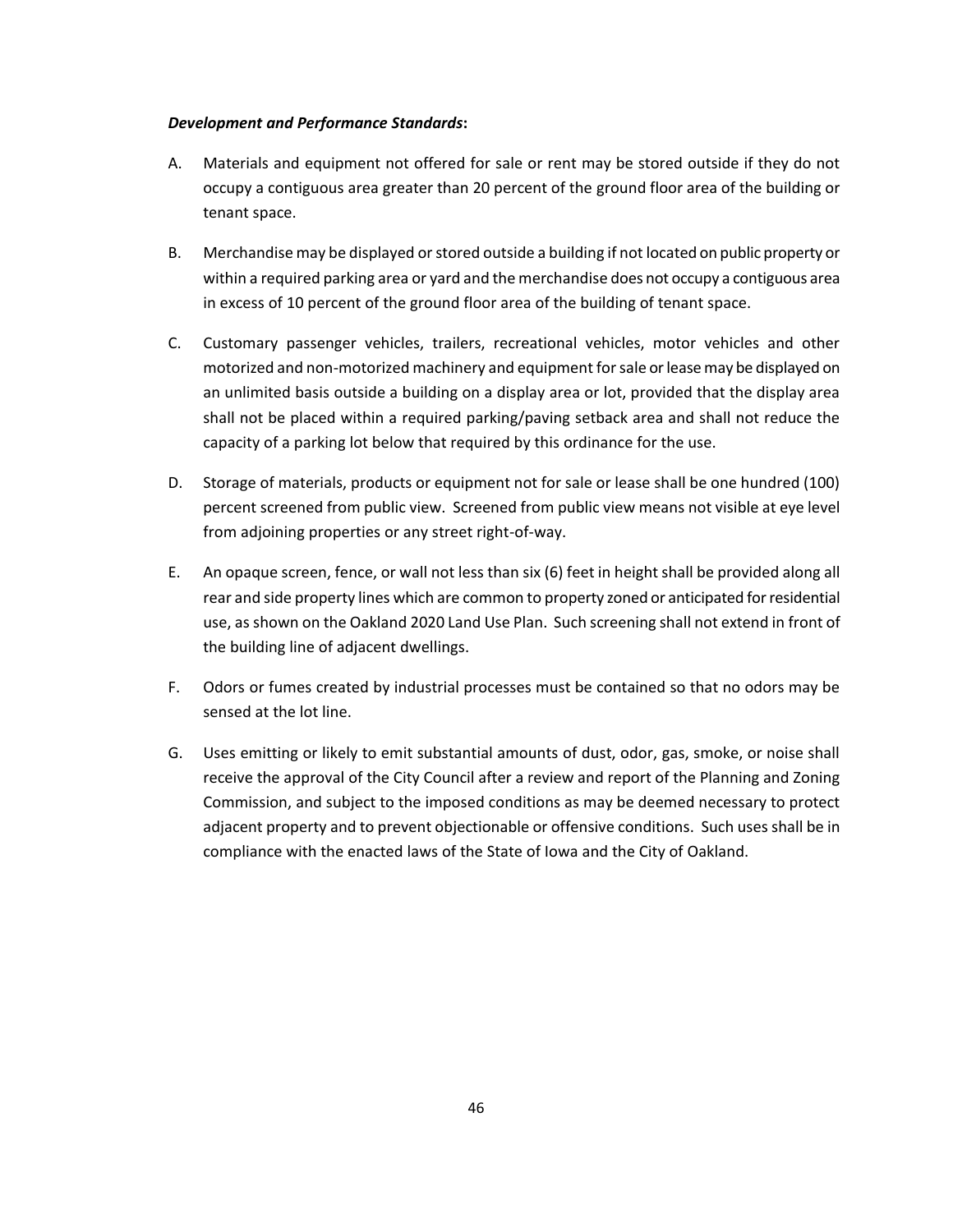FLOODPLAIN OVERLAY DISTRICT - This district is limited to specified areas encompassing land that has already been assigned conventional zoning district designations. It supplements the standards of the underlying conventional districts with new or increased standards, which may be more restrictive. This district is intended to protect against the loss of life and property by establishing limitations of use and other restrictions within the areas determined to be within any of the 100-year flood plain zone designations.

Uses Permitted by Right: No building, structure, or land shall be used, and no building or structure shall be erected, constructed, reconstructed, moved or altered except for one (1) or more of the uses identified below, subject to all applicable provisions of these zoning regulations.

- 1. Agriculture.
- 2. Parks and recreation uses.
- 3. Other uses approved by the Board of Adjustment, which would not be impaired by their being flooded.

*Height and Area Regulations*: The maximum height of buildings and structures, the minimum dimensions of lots, setbacks for yards and parking lots shall be as follows, except as otherwise provided in Section 6, Height and Area Regulations.

- A. Maximum height of structures: Maximum forth five (45) feet from finished grade.
- B. Minimum yards:
	- 1. Front: Twenty-five (25) feet from street right-of-way.
	- 2. Side: Five (5) feet.
	- 3. Rear: Twenty (20) feet.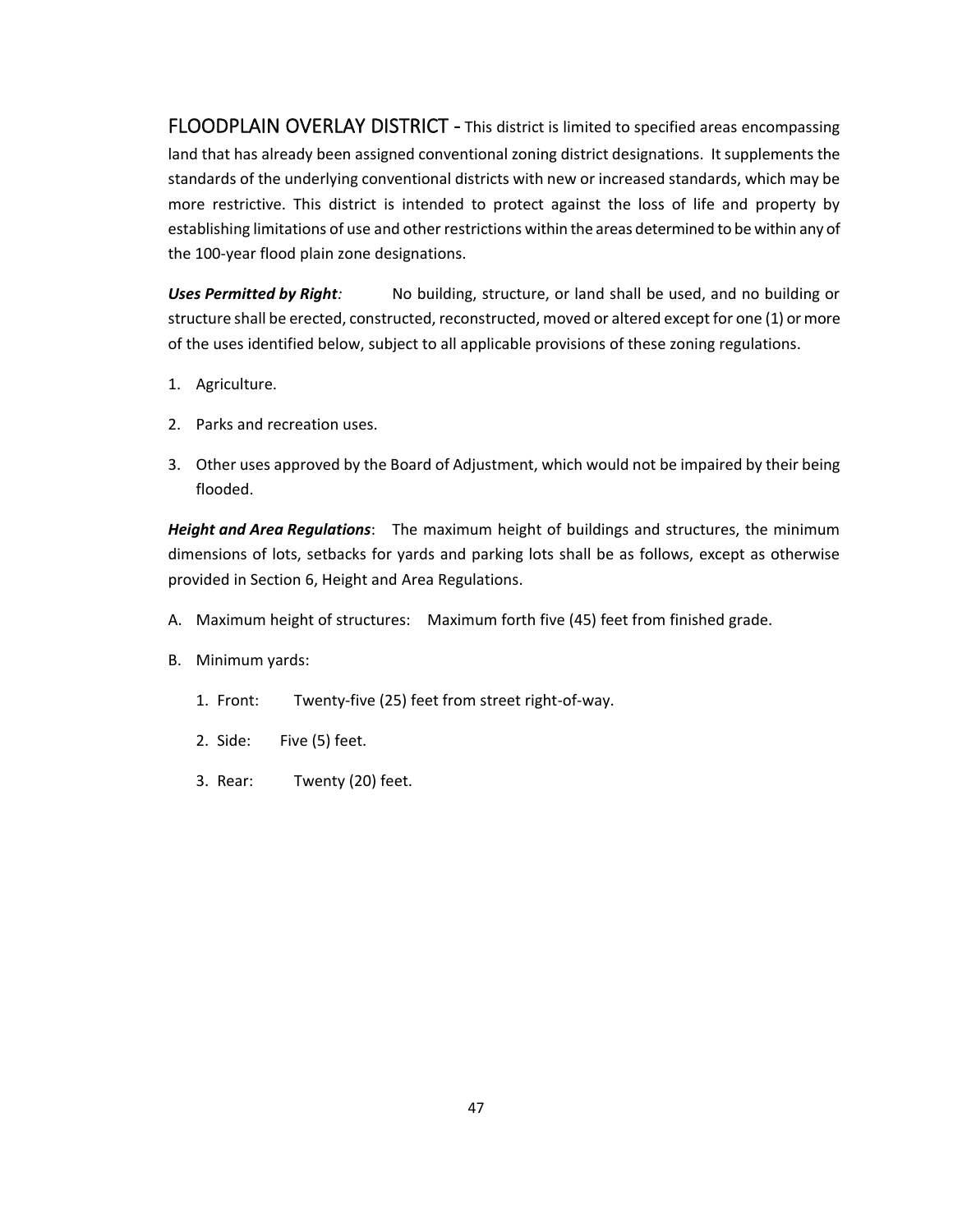HEIGHT AND AREA MATRIX - Provided in **Table 1, Height and Area Matrix**, are the height and area requirements for each zoning district. Where there are two or more values shown, the first is for the permitted use in the district followed by supplemental requirements for other uses and site conditions. For example, in the R-1 District the front yard setback is shown as 20/30, which means that a 20-foot setback is required for single family residential uses and a 30 foot setback is required for any other the permitted nonresidential uses in the district. The two values shown for lot width indicate the required widths for standard and corner lots, respectively.

#### **TABLE 1**

|          | Lot Area (sq.<br>ft) | Height<br>(feet) | Setback |                   |        |                          | Lot                      | Lot   | Lot   |
|----------|----------------------|------------------|---------|-------------------|--------|--------------------------|--------------------------|-------|-------|
| District |                      |                  | Front   | Side              | Corner | Rear                     | Coverage                 | Width | Depth |
|          |                      |                  |         |                   |        |                          |                          |       |       |
| AG       | 217,800              | 35/50            | 50      | 50                | 50     | 50                       | $\overline{\phantom{a}}$ | 450   | $-$   |
|          |                      |                  |         |                   |        |                          |                          |       |       |
| $R-1$    | 7,500/8,000          | 35               | 25/30   | 7/15              | 25     | 25/3                     | $\overline{\phantom{a}}$ | 60/70 | 100   |
|          |                      |                  |         |                   |        | 0                        |                          |       |       |
|          |                      |                  |         |                   |        |                          |                          |       |       |
| $R-2$    | 6,000/3,000          | 35               | 25/30   | 7/15              | 25     | 25/3                     | --                       | 60/70 | 100   |
|          |                      |                  |         |                   |        | $\mathbf 0$              |                          |       |       |
| $R-3$    | 6,000/1,000          | 45/35            | 25/30   | 10/6/             | 25     | 25/3                     | 60%                      | $-$   |       |
|          |                      |                  |         | 15                |        | $\mathbf 0$              |                          |       |       |
|          |                      |                  |         |                   |        |                          |                          |       |       |
| $R-1M$   | 5,200/7,500          | 15               | 25/20   | 10                | 25     | 20                       | $\overline{\phantom{a}}$ | 60/70 | 100   |
| $C-1$    | 7,500                | 45               | 20      | 7/20              | 15     | 20/2                     | $\overline{\phantom{0}}$ | $- -$ |       |
|          |                      |                  |         |                   |        | 5                        |                          |       |       |
|          |                      |                  |         |                   |        |                          |                          |       |       |
| CBD      | $-$                  | --               | --      | $\qquad \qquad -$ | $-$    | $\overline{\phantom{a}}$ | --                       | --    | $-$   |
| $M-1$    | --                   | 55               | 25      | 10/20             | 15     | 20/2                     | $\overline{\phantom{a}}$ | --    | $-$   |
|          |                      |                  |         |                   |        | 5                        |                          |       |       |
| F        | --                   | 45               | 25      | 5                 | $-$    | 20                       | $-$                      | --    |       |

# **HEIGHT AND AREA MATRIX**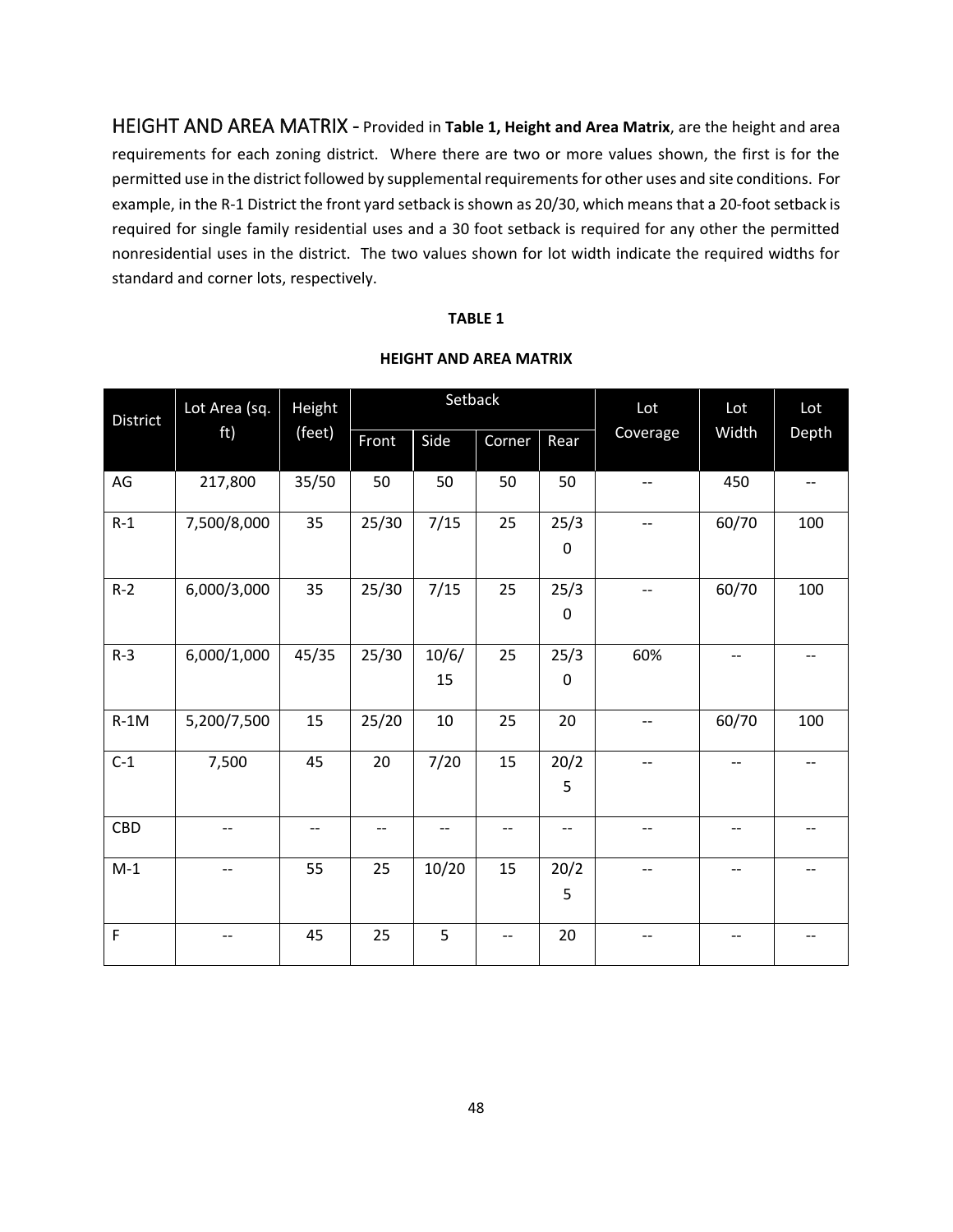# <span id="page-49-0"></span>SECTION 5: SPECIAL USE REGULATIONS

Certain uses of land, buildings or structures may not be appropriate under all circumstances in any given zoning district but may be appropriate where adequate precautions can be taken to assure compatibility with surrounding uses, public need, and the City as a whole. It is the intent of this section to allow for such uses by the granting of a special use permit, subject to the procedures, which are applicable to rezoning, as stated herein.

The Mayor and City Council by a simple majority vote may, by ordinance, grant a special permit for the following special uses in any district, except as herein qualified, for which they are otherwise prohibited by this ordinance, and may impose appropriate conditions and safeguards to protect property and property values in the neighborhood.

#### <span id="page-49-1"></span>A. PERMITTED SPECIAL USES

No building, structure, land or premises shall be used, and no building or structure shall hereafter be erected, constructed, reconstructed, moved or altered, except for one or more of the special uses set forth below. Issuance of a special use permit is restricted to the zoning district and land where such permit is applied.

- 1. Cemetery or Mausoleum.
- 2. Extremely hazardous materials in the AG Agricultural District or the M-1 Industrial District, subject to all State and Federal laws.
- 3. Feedlots and stockyards in the M-1 Industrial District.
- 4. Greenhouse or a nursery, not less than 100 feet from all property lines.
- 5. Landing field or strip for aircraft.
- 6. Livestock facilities and operations in the M-1 Industrial District.
- 7. Radio tower or broadcasting station.
- 8. Removal of gravel, topsoil or similar natural material, with safeguards for the protection of adjoining property and the community as a whole.
- 9. Riding stable.
- 10. Roadside stand, commercial amusement or recreational development for temporary or seasonal periods.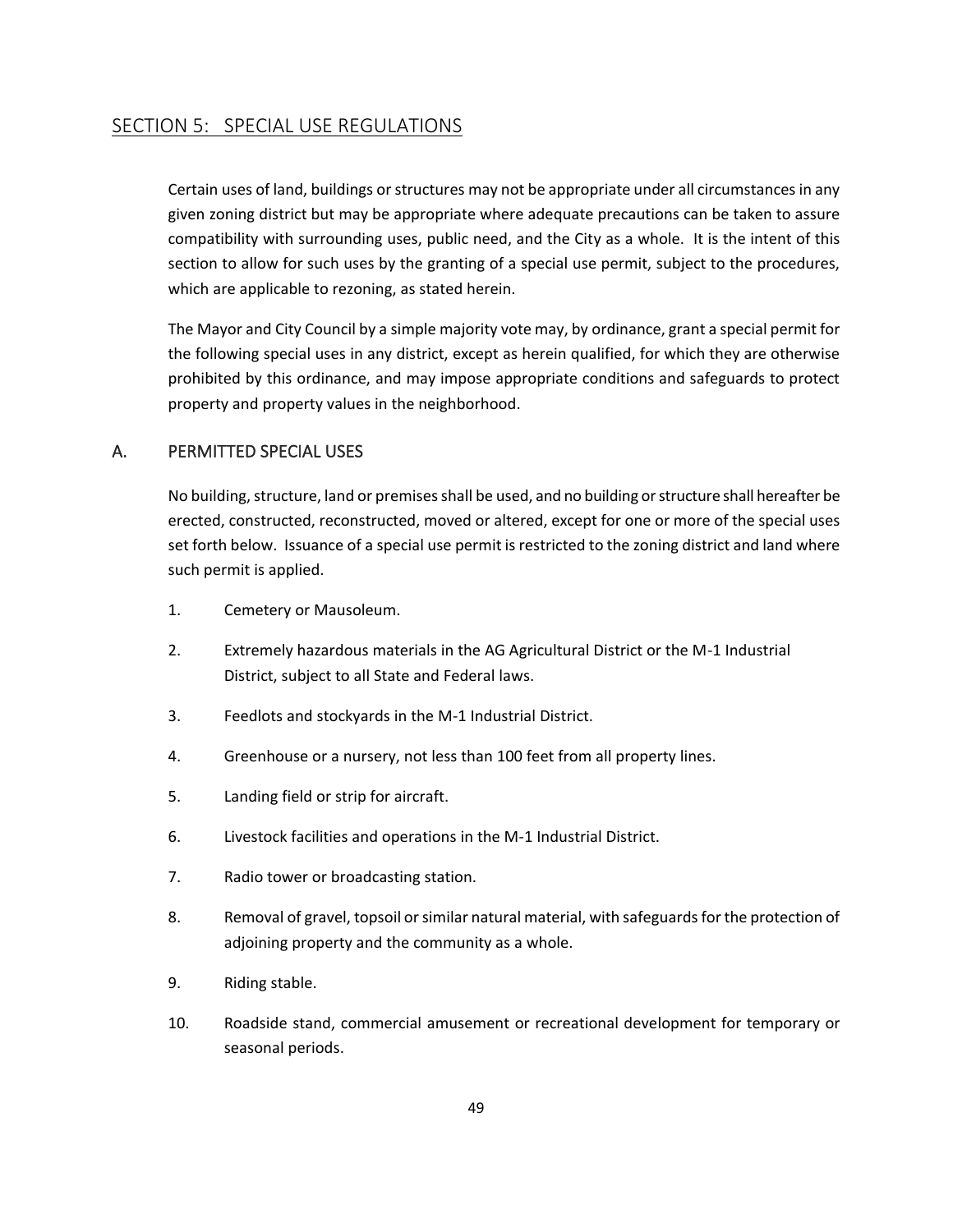- 11. Sanitary fill for the disposal of garbage or trash.
- 12. Trailer camp observing all appropriate State and County regulations, provided there is at least 2,000 square feet of lot area per trailer, no trailer or service building is closer than 25 feet to any side or rear lot line, and such hard-surfaced drives, landscaping and similar improvements as may be deemed necessary for its proper development and for the protection of the surrounding area are provided.
- 13. Others as determined necessary by the City Council.

Any proposed special use shall otherwise comply with all the regulations set forth in the ordinance for the district in which such use is located.

# <span id="page-50-0"></span>B. CRITERIA FOR CONSIDERING SPECIAL USES

In considering any application for a special use permit, the Planning and Zoning Commission and City Council shall make findings based on the criteria stated in Section 3 – Administration / Applications and Procedures but shall not be precluded from consideration of other factors which may be relevant to a particular application.

Where a special use of a commercial or industrial nature is proposed to be located in any residential district, the special use permit shall not be approved unless it is determined that the proposed use would be of limited duration or compatible with the proposed uses in the area as depicted on the Oakland Land Use Plan.

# <span id="page-50-1"></span>C. TIME LIMITS FOR SPECIAL USES

- 1. Special uses shall commence within one year from the date of approval, unless extended by action of the City Council.
- 2. Commencement of a special use occurs upon the issuance of a building permit, or upon the initiation of significant action to satisfy requirements for improvements required as part of the special use permit.
- 3. The Zoning Official shall review a proposed time extension to determine is any modifications are proposed to be made to the site, and if changes have occurred to the zoning ordinance or other development regulations that would affect the extension request.
- 4. If the Zoning Official finds that no substantial modifications are proposed, the time extension may be approved subject to conditions, if any.
- 5. If the Zoning Official finds that substantial modifications are proposed, the time extension shall be forwarded to the Planning and Zoning Commission and City Council for final action.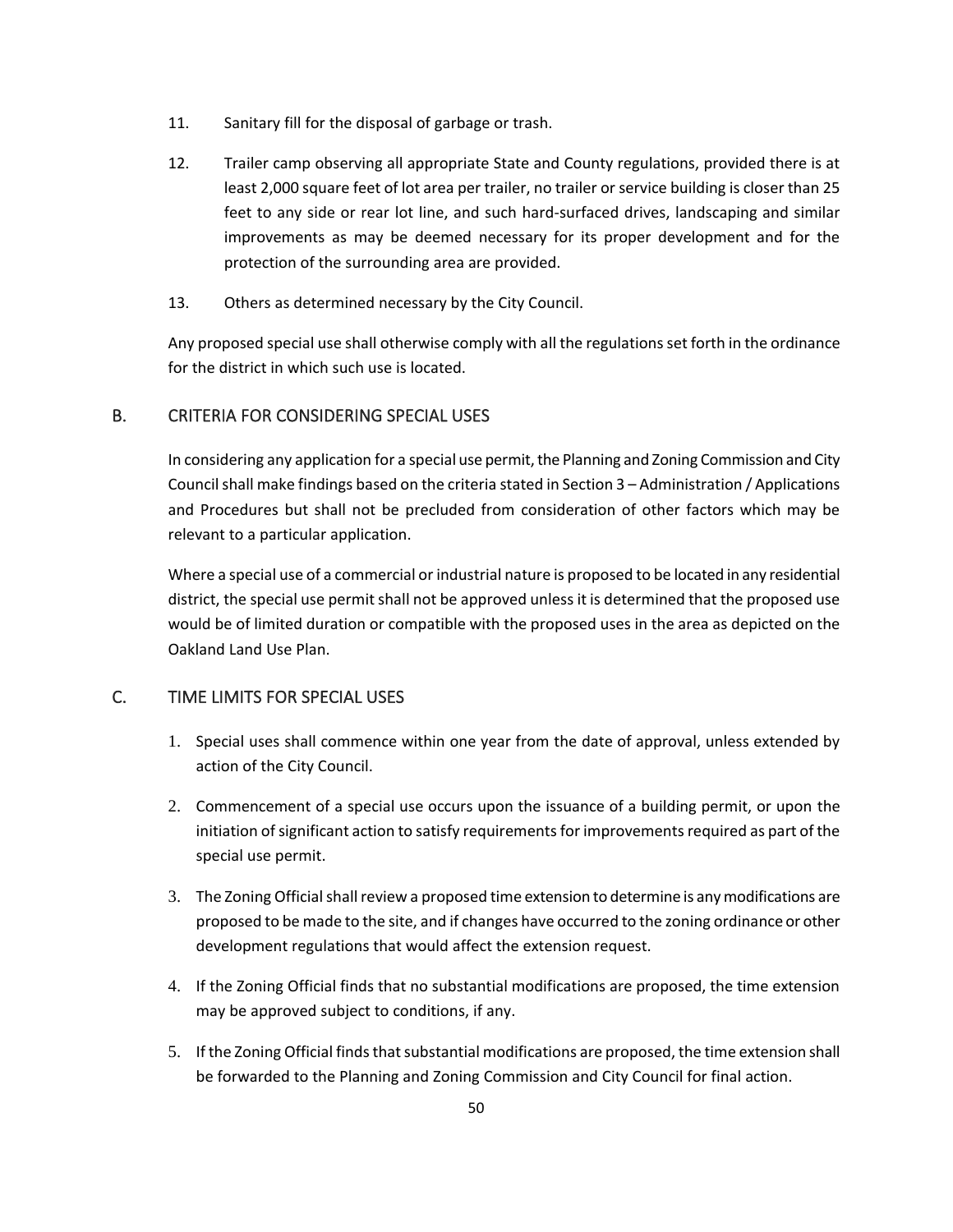# <span id="page-51-0"></span>D. REVOCATION OF SPECIAL USE PERMITS

- 1. Basis for revocation: Any special use permit granted under the authority of this section is subject to revocation for any of the following reasons:
	- a. Noncompliance with any applicable requirement set forth in this section;
	- b. Noncompliance with any special conditions imposed at the time of approval of the special use permit;
	- c. Violation of any provisions of the City's ordinances pertaining to the use of the land, construction or uses of buildings or structures or activities conducted on the premises;
	- d. Where conditions in the neighborhood or surrounding property have changed to the extent that approval of the permit would be clearly unwarranted if being applied for at the time of revocation.
- 2. Procedure for revocation:
	- a. Revocation proceedings may be initiated by a majority vote of the City Council or the Planning and Zoning Commission.
	- b. An appeal of any decision of the City Council to revoke a special use may be filed in the District Court of Pottawattamie County. Any appeal taken shall not suspend the order of revocation during the pendency of the appeal unless so ordered by the District Court.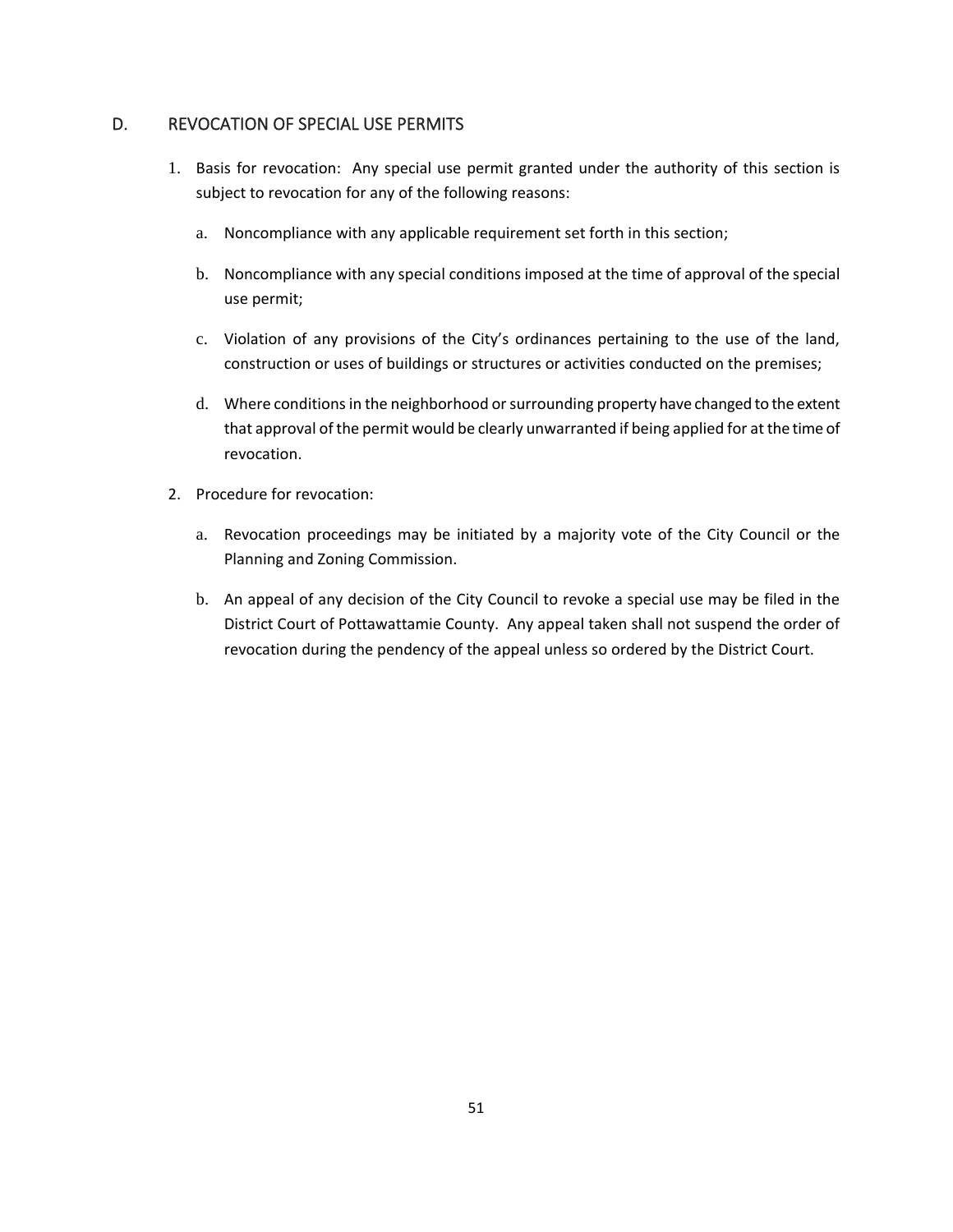# <span id="page-52-0"></span>SECTION 6: HEIGHT AND AREA REGULATIONS

# <span id="page-52-1"></span>A. HEIGHT

1. The height regulations prescribed herein shall not apply to chimneys, cupolas, tanks, church spires, belfries, domes, monuments, fire and hose towers, observation towers, transmission towers, flagpoles, radio and television towers, masts, aerials, cooling towers, water towers, elevator shafts, windmills, conveyors, and other similar projections.

# <span id="page-52-2"></span>B. LOT SIZE

1. If, at the time of passage of this resolution, a lot, or the aggregate of contiguous lots or land parcels held in a single ownership has an area or dimension which does not meet the lot size requirements of the district in which the property is located, the lot or aggregate holdings may be occupied by any use permitted outright in the district subject to the other requirements of the district and providing, if there is any area deficiency, residential use shall be limited to a single family.

# <span id="page-52-3"></span>C. FRONT YARDS

- 1. Where 30 percent or more of a block front is improved with buildings, no part of any new building shall project beyond the average front line of the two nearest buildings, except that no building shall be required to provide a front yard greater than 50 feet. A corner lot shall have a front yard on each street, except that on a lot of record the building width shall not be reduced to less than 40 feet and no accessory building shall project beyond either required front yard.
- 2. On lots having double frontage the required front yard shall be provided on both streets.
- 3. Landscaping, fountains, sculptures, lighting fixtures, flagpoles, mailboxes, overhead utility lines and poles, and fences, which are situated and constructed in compliance with all other ordinances may be located in any required yard setback provided, however, when this required yard is contiguous to a street such features or structures shall not exceed 4 feet in height above the existing grade and fencing shall not obstruct the view of traffic.
- 4. An open, uncovered porch or paved terrace may project into a required front yard for a distance of not more than 10 feet, but this shall not be interpreted to include or permit fixed canopies.
- 5. Every part of a required front yard must be open and unobstructed from ground level of the graded lot to the sky, except as follows:
	- a. Bay windows projecting not more than three (3) feet.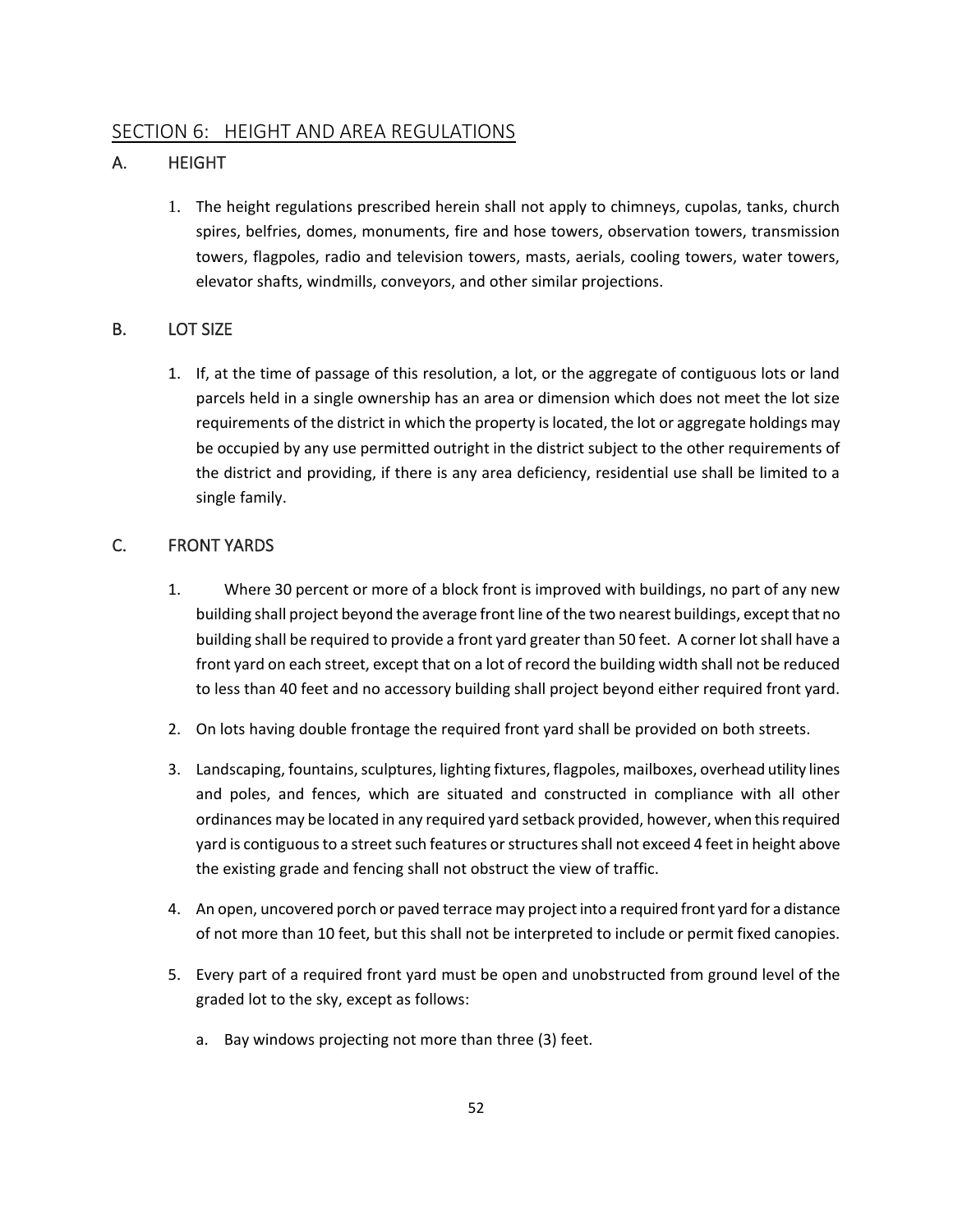- b. Steps that are necessary for access to a permitted building or for access to a lot from a street or public way.
- c. Access ramps for the disabled.

#### <span id="page-53-0"></span>D. SIDE AND REAR YARDS

- 1. On a residential corner lot the width of the yard along the side street shall not be less than any required front yard on such street.
- 2. No accessory building shall project beyond a required yard setback along any street.
- 3. Where a side yard or rear yard in the Commercial and Industrial Districts abuts a Residential District, the side or rear yard shall not be less than 10 feet.
- 4. Every part of a required side yard, that is not a corner yard, must be open and unobstructed from ground level of the graded lot to the sky, except as follows:
	- a. Central air conditioning units, heat pumps and solar collecting equipment, extending not more than ten (10) feet from the principal structure.
	- b. Balconies and eaves projecting not more than three (3) feet and in no case projecting within four (4) feet from any property line.
	- c. Off-street parking spaces and loading areas.
	- d. Swimming pools not located within three (3) feet of a lot line.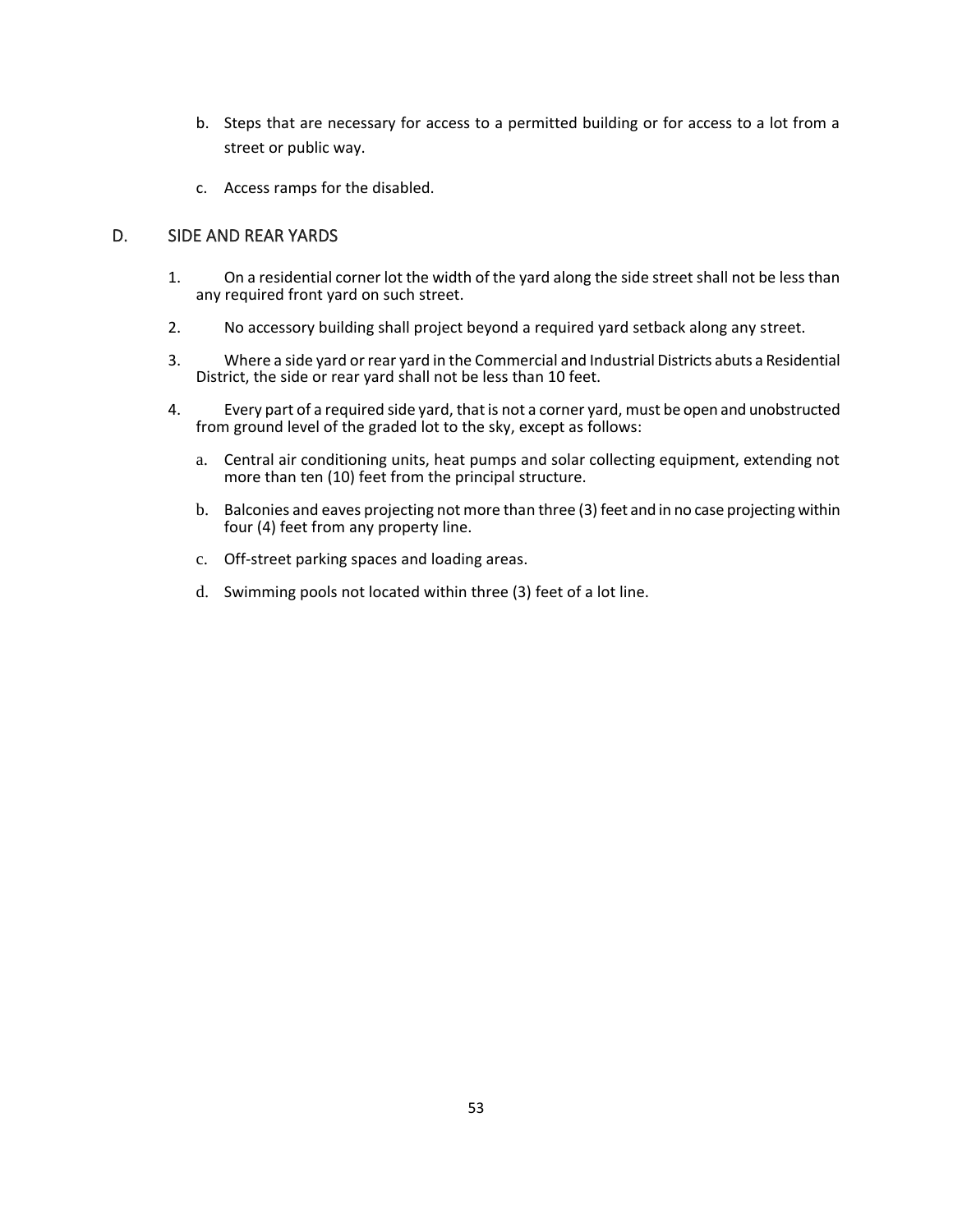# <span id="page-54-0"></span>SECTION 7: ACCESSORY AND TEMPORARY USES

# <span id="page-54-1"></span>A. GENERAL PROVISIONS

- 1. Principal uses authorized as permitted uses are deemed to include accessory uses. Accessory uses are subject to the same regulations as apply to principal uses in each district, except as otherwise specified in these regulations.
- 2. Detached accessory buildings shall conform to all yard setback requirements except it may be located not less than 5 feet from the rear property line. Detached accessory buildings shall not occupy more than 35 percent of the required rear yard. No accessory building shall be constructed upon a lot until the construction of the main building has actually commenced, and no accessory building shall be used unless the main building on the lot is being used.
- 3. An accessory use must not be established prior to the establishment of the principal use.

# <span id="page-54-2"></span>B. HOME OCCUPATIONS

- 1. Home occupations are permitted as an accessory use within the R-1 and R-2 Districts, subject to the following limitations of use:
	- a. Accountant
	- b. Architect
	- c. Author
	- d. Clergyman
	- e. Computer programmer or analyst
	- f. Consultant
	- g. Cosmetologist
	- h. Craftsmen, including artists
	- i. Family day care
	- j. Lawyer
	- k. Photographer
	- l. Real estate broker
	- m. Salesperson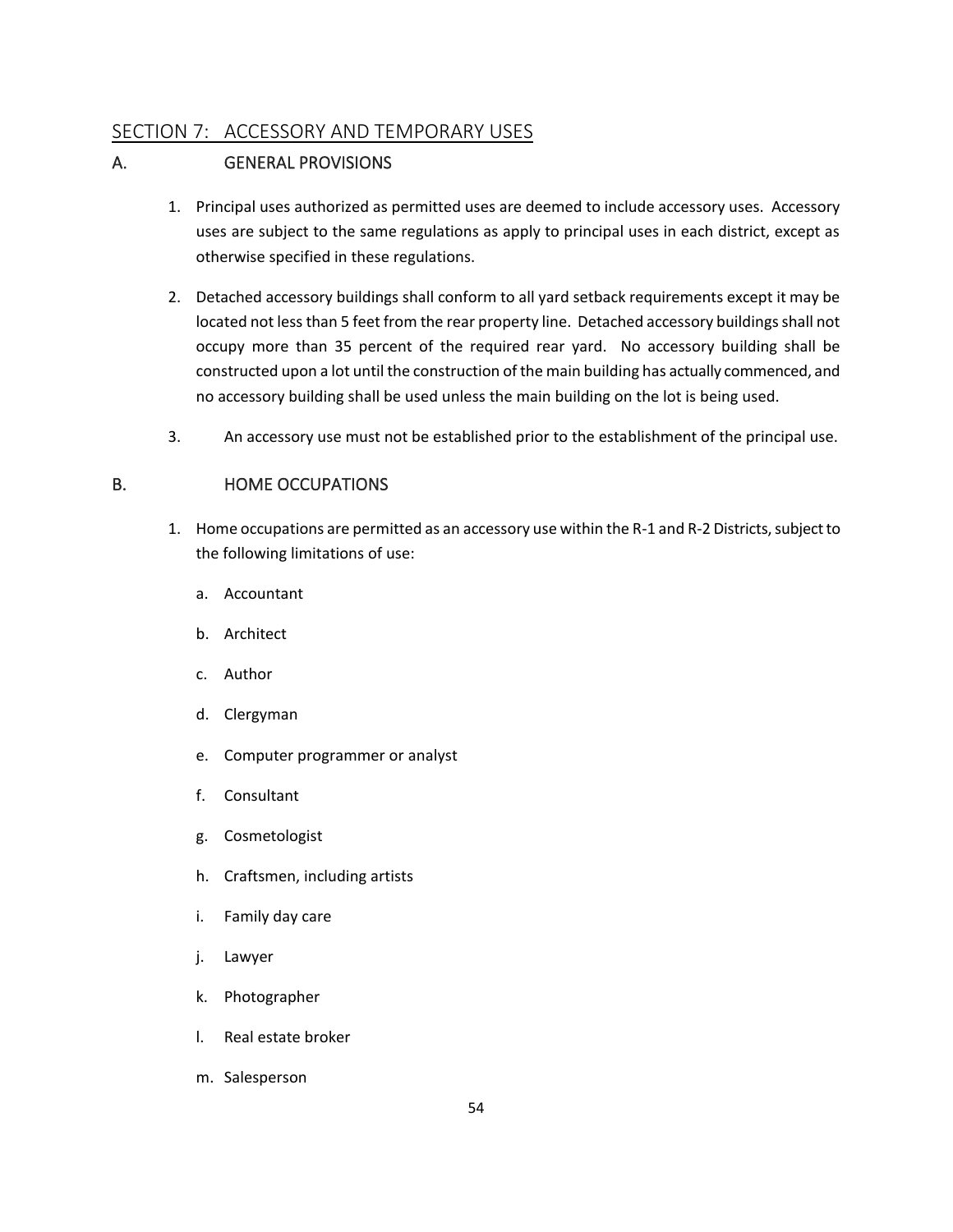- n. Seamstress or tailor
- o. Secretary or bookkeeper
- p. Teacher
- 2. A home occupation is only permitted as an accessory use in a residential dwelling if it meets the following conditions:
	- a. Conducted within the principal building, provided that the home occupation use does not exceed more than 50 percent of the gross floor area of the principal building;
	- b. A separate entrance is not provided for the conduct of the occupation, except for cosmetologists and barbers;
	- c. An alteration is not made that changes the character of the dwelling;
	- d. It does not use outdoor storage;
	- e. A sign may be utilized to advertise the home occupation provided it is non-illuminated, displayed in a window or securely attached to the principal building, and is of a size not to exceed two (2) feet by four (4) feet for a total of eight (8) square feet in size;
	- f. It does not require the delivery or shipment of merchandise, goods, or equipment by other than passenger motor vehicles, one ton step-up van or similar sized trucks;
	- g. It does not create or cause any perceptible noise, odor, smoke, electrical interference or vibrations to emanate from the premises; and
	- h. It is conducted so that it does not create parking or traffic congestion or otherwise place an undue burden on the abutting or adjoining neighbors or the immediate neighborhood.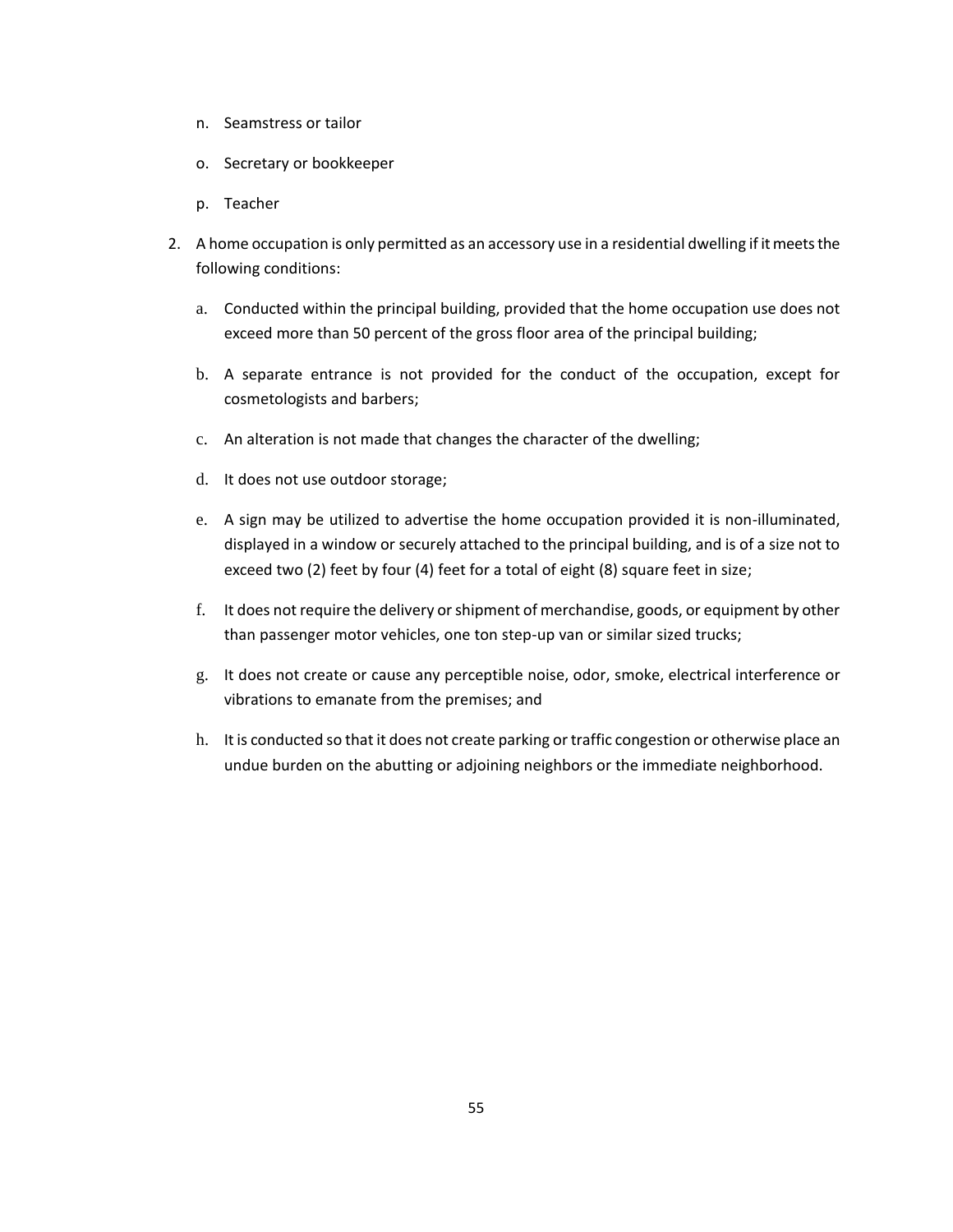# <span id="page-56-0"></span>C. GARAGES, CARPORTS, AND SHEDS

A detached garage, carport, or shed may be constructed on any residential lot as an accessory use if it meets the following requirements:

- 1. It is not located within a required front or side yard, public right-of-way, or easement;
- 2. It is not located within five (5) feet of a rear lot line; and,
- 3. It has a maximum height of twenty (20) feet.

# <span id="page-56-1"></span>D. FENCES AND RETAINING WALLS

Fences and walls may be constructed to a height of six (6) feet in residential areas and eight (8) feet in commercial and industrial areas, as measured above the average grade level on the property line, and subject to the following restrictions:

- 1. In residential districts, fences and walls in front and corner side yards (beyond the front of the house) shall not exceed four (4) feet in height, and in the case of fences shall be at least 50 percent open.
- 2. In commercial and industrial areas, fences and/or walls shall not be placed in the setback area from street rights-of-way.
- 3. Retaining walls shall be placed no closer than within one foot of a sidewalk or any property line and shall be constructed in a permanent fashion.

# <span id="page-56-2"></span>E. TEMPORARY USES

Temporary buildings used in conjunction with construction work only may be permitted in any district during the period that the construction work is in progress, but such temporary buildings shall be removed upon completion of the construction work.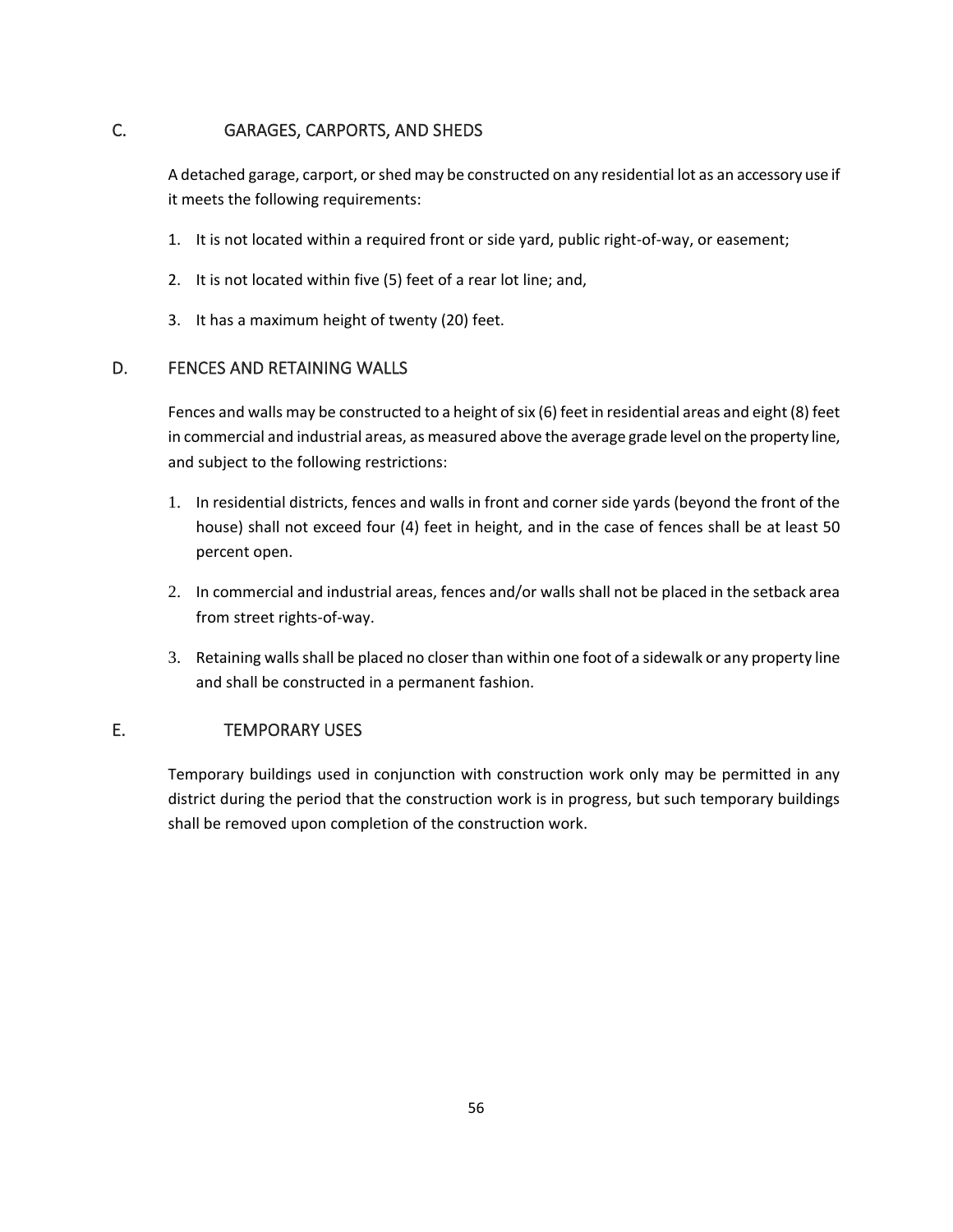# <span id="page-57-0"></span>SECTION 8: PARKING REGULATIONS

# <span id="page-57-1"></span>A. GENERAL REQUIREMENTS

In all districts there shall be provided at the time any building or structure is erected or structurally altered; or at the time of enlargements; or change in use of the structure, building, or land; offstreet parking spaces in accordance with the following requirements and with **Table 2 – Off-Street Parking Schedule**. No off-street parking is required for any use located in the Central Business District, as defined by this ordinance.

Where off-street parking facilities are provided in excess of the minimum amounts herein specified, or when off-street parking facilities are provided but not required by this ordinance, said off-street parking facilities shall comply with the minimum requirements for parking and maneuvering space specified in this ordinance.

#### <span id="page-57-2"></span>B. PARKING FOR SINGLE AND TWO-FAMILY DWELLINGS

- 1. Parking shall be restricted to customary passenger cars and motor vehicles less than twenty five (25) feet in length and having gross vehicle weight of less than twelve thousand (12,000) pounds.
- 2. All passenger cars shall be parked on paved driveways or parking areas relating to the garage or carport. In areas where there are no garages or carports, passenger cars and motor vehicles may be parked on paved driveways constructed perpendicular to the street. No parking shall be allowed in that portion of the street right-of-way not used for traffic movement, i.e. between the curb and the sidewalk, and between the curb and the front lot line.
- 3. Travel trailers, mobile homes and other recreational vehicles may be stored on paved driveways or parking areas providing that they shall not be located within two (2) feet of an adjoining lot line. Furthermore, the full length of the travel trailer, mobile home or other recreational vehicle shall be parked fully within the property and shall not overhang any portion of street right-of-way or a sidewalk. Travel trailers, mobile homes and other recreational vehicles shall not be parked for more than twelve hours within any street right-of-way. Access to the parking areas for such vehicles shall have the same restrictions as pertain to passenger cars and motor vehicles.

# <span id="page-57-3"></span>C. CONSTRUCTION STANDARDS

All off-street parking and loading areas, maneuvering aisles, and access ways to any required offstreet parking or loading areas must be constructed of an all-weather surface. Residential driveways shall extend from the curb, pavement edge, or surface edge of the street to the front building line of a garage, carport, or dwelling.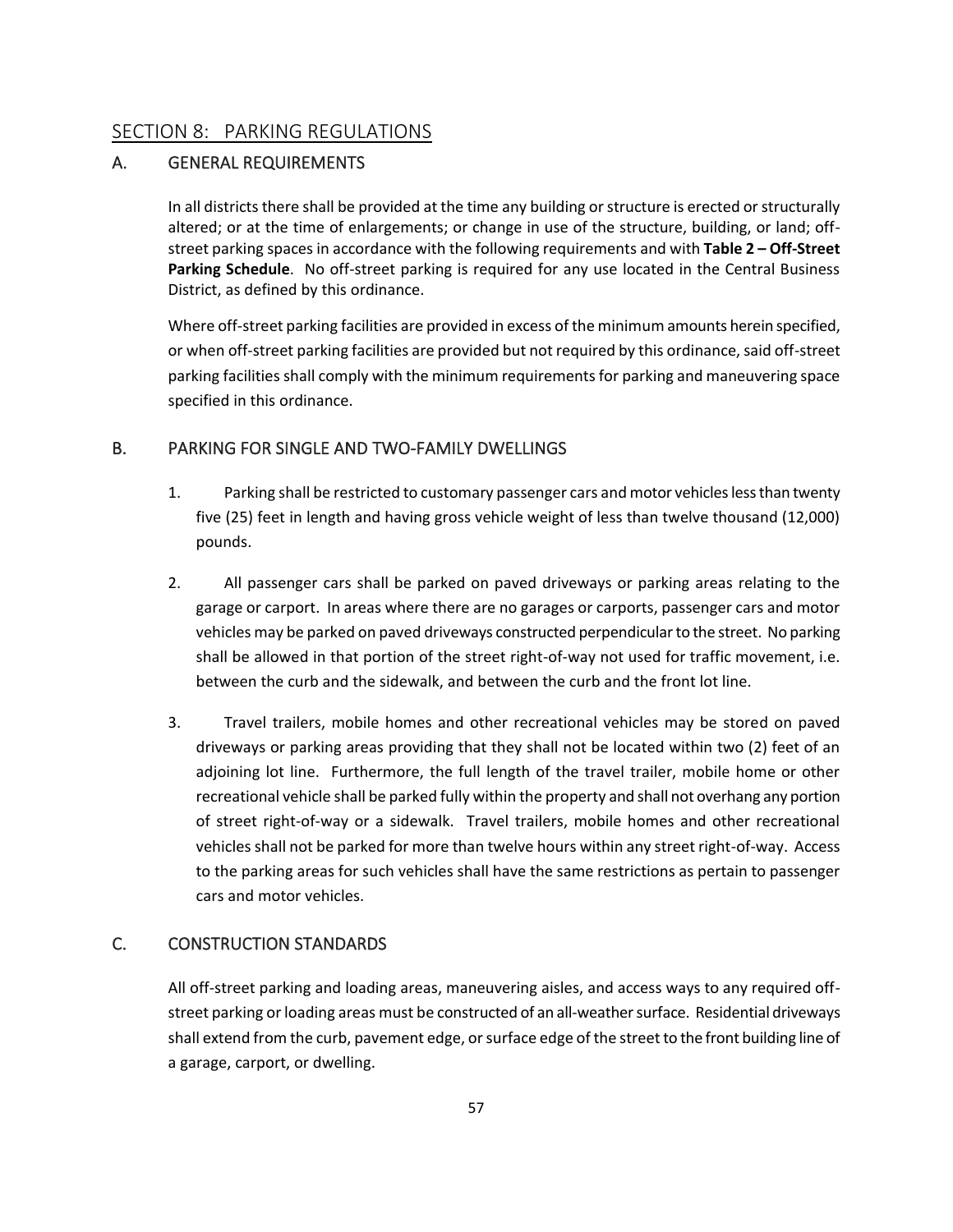- <span id="page-58-0"></span>D. COMPUTING NUMBER OF PARKING SPACES - In computing the number of parking spaces required, the following rules govern:
	- 1. Service areas such as mechanical rooms, attics, and closets are excluded from the calculation of "floor area" for determining required parking spaces.
	- 2. Where fractional spaces result in computing required parking spaces, the required number of spaces must be increased to the nearest whole number.
	- 3. The parking space requirement for a use not specifically mentioned will be determined by the Zoning Official based on the most comparable use.
	- 4. Whenever a building or use constructed or established after the effective date of this ordinance is changed or enlarged in floor area, number of employees, number of dwelling units, seating capacity or otherwise, to create a need for an increase of 10 percent or more in the number of existing parking spaces, such spaces shall be provided on the basis of the enlargement or change. Whenever a building or use existing prior to the effective date of this ordinance is enlarged to the extent of 50 percent or more in floor area or in the area used, the building or use shall then and thereafter comply with the parking requirements set forth herein.
	- 5. In the case of mixed uses, the parking spaces required shall equal the sum of the requirements of the various uses computed separately.
- <span id="page-58-1"></span>E. CHANGE OR ENLARGEMENT - All parking spaces shall be located on the same lot with the building or use served, except that where an increase in the number of spaces is required by a change or enlargement of use or where such spaces are provided collectively or used jointly by two (2) or more buildings or establishments, the required spaces may be located not to exceed 300 hundred feet from an institutional building served and not to exceed 500 hundred feet from any other nonresidential building served.

# <span id="page-58-2"></span>F. JOINT USE OF PARKING

Not more than 50 percent of the parking spaces required for theaters, bowling alleys, dance halls, night clubs or cafes, and up to 100 percent of the parking spaces required for a church or school auditorium may be provided and used jointly by two (2) banks, offices, retail stores, repair shops, service establishments and similar uses not normally open, used or operated during the same hours; provided, however, that written agreement is properly executed and filed as specified below.

In any case, where the required parking spaces are not located on the same lot with the building or use served, or where such spaces are collectively or jointly provided and used, a written agreement thereby assuring their retention for such purposes, shall be properly drawn and executed by the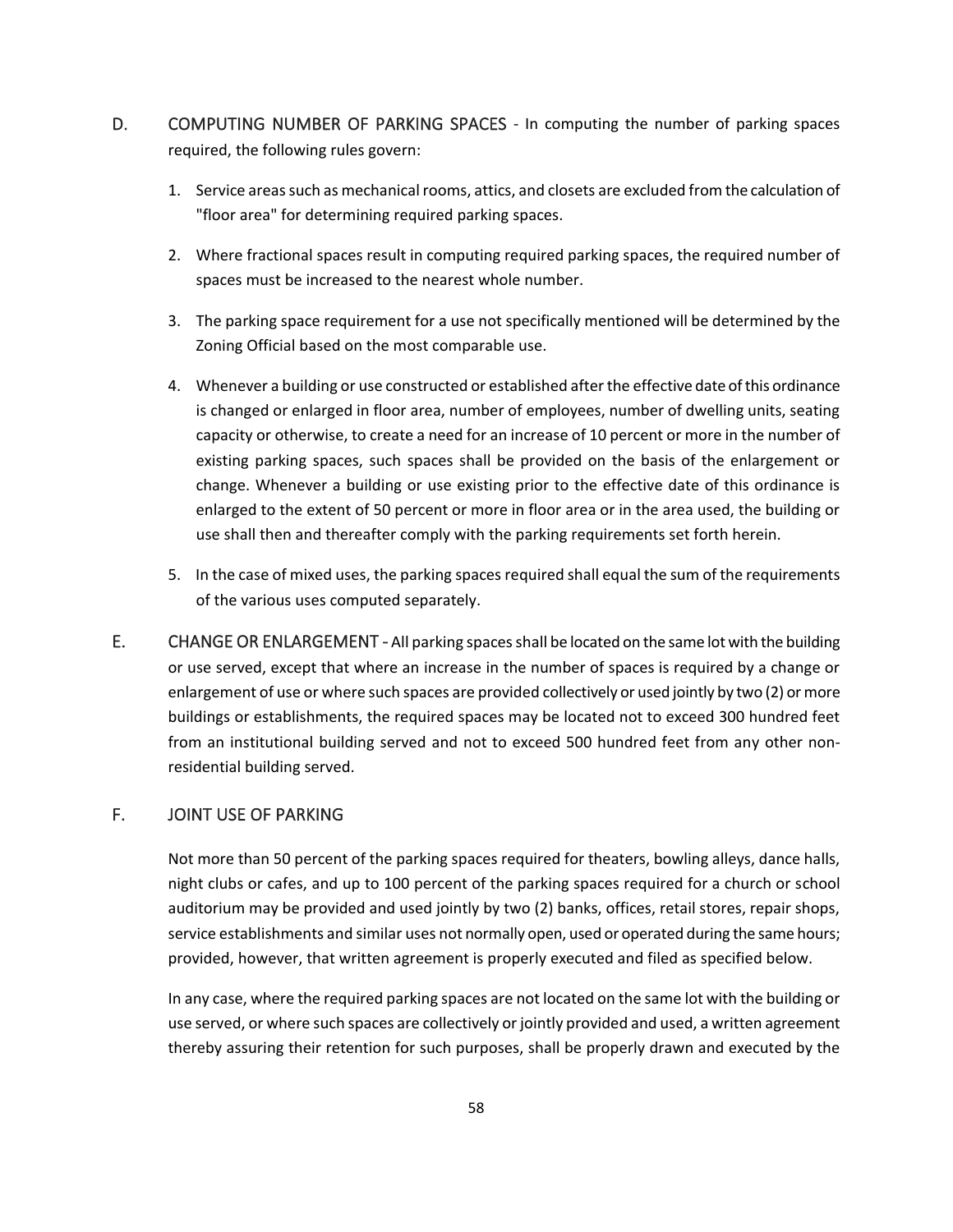parties concerned, approved as to form by the City attorney and shall be filed with the application for a building permit.

#### <span id="page-59-0"></span>G. MINIMUM DIMENSIONS FOR OFF-STREET PARKING

- 1. Ninety (90) degree angle parking Each parking space shall be not less than eight feet (8') wide nor less than seventeen feet (17') in length. Maneuvering space shall be not less than twentythree feet (23') in length.
- 2. Sixty (60) degree angle parking Each parking space shall be not less than eight feet (8') wide perpendicular to the parking angle nor less than eighteen feet (18') in length when measured at right angles to the building or parking line. Maneuvering space shall be not less than eighteen feet (18') perpendicular to the building or parking line.
- 3. Forty-five (45) degree angle parking Each parking space shall be not less than eight feet (8') wide perpendicular to the parking angle nor less than seventeen feet (17') in length when measured at right angles to the building or parking line. Maneuvering space shall be not less than fifteen feet (15') perpendicular to the building or parking line.
- 4. Off-street parking facilities located adjacent to a public alley The width of said alley may be assumed to be a portion of the maneuvering space requirement.

#### <span id="page-59-1"></span>H. ACCESSIBLE PARKING SPACES FOR DISABLED PEOPLE

Parking lots must designate accessible spaces for use of persons with disabilities (Handicap Accessible Spaces) as follows:

|              | <b>Parking Spaces</b> |    | Accessible Spaces |
|--------------|-----------------------|----|-------------------|
| $\mathbf{1}$ | to                    | 25 |                   |
| 26           | to                    | 50 |                   |
| $51+$        |                       |    |                   |

\* A minimum of 1 van accessible space measuring 96 inches wide minimum is required.

Handicap accessible spaces must be marked and designated in accordance with the standards and specifications adopted by the Commissioner of licensing and regulation of the Iowa Department of Transportation, relating to the identification and dimensions of parking spaces for persons with disabilities, as amended, or as otherwise required by federal or state law.

#### <span id="page-59-2"></span>I. LOADING

Every building (or part thereof) erected or occupied for retail business, service, manufacturing, storage, warehousing, hotel, mortuary, or any other use similarly involving the receipt or distribution by vehicles or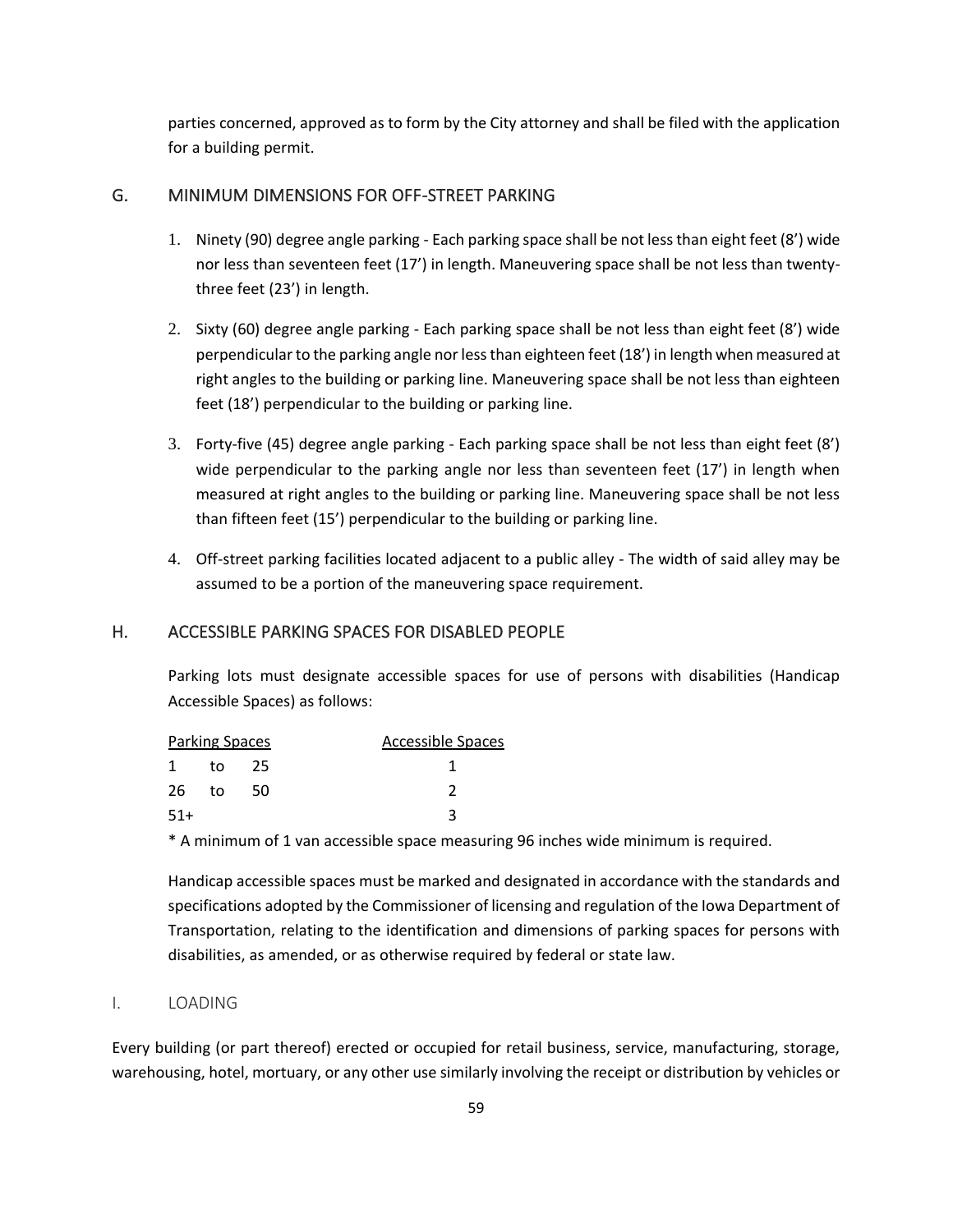materials or merchandise, shall provide and maintain on the same premises loading space in accordance with the following requirements:

- 1. In the C-1 Commercial District and in the M-1 Industrial District, one (1) loading space for each ten thousand (10,000) square feet (or fraction thereof) of floor area in the buildings is required.
- 2 Loading spaces are required in the commercial districts at a rate of one (1) loading space for the first five thousand (5,000) to fifteen thousand (15,000) square feet of floor area in the building and one (1) additional loading space for each fifteen thousand (15,000) square feet or fraction thereof, of floor area in excess of fifteen thousand (15,000) square feet.

# <span id="page-60-0"></span>J. OFF-STREET PARKING SCHEDULE

The minimum number of parking spaces required are as follows: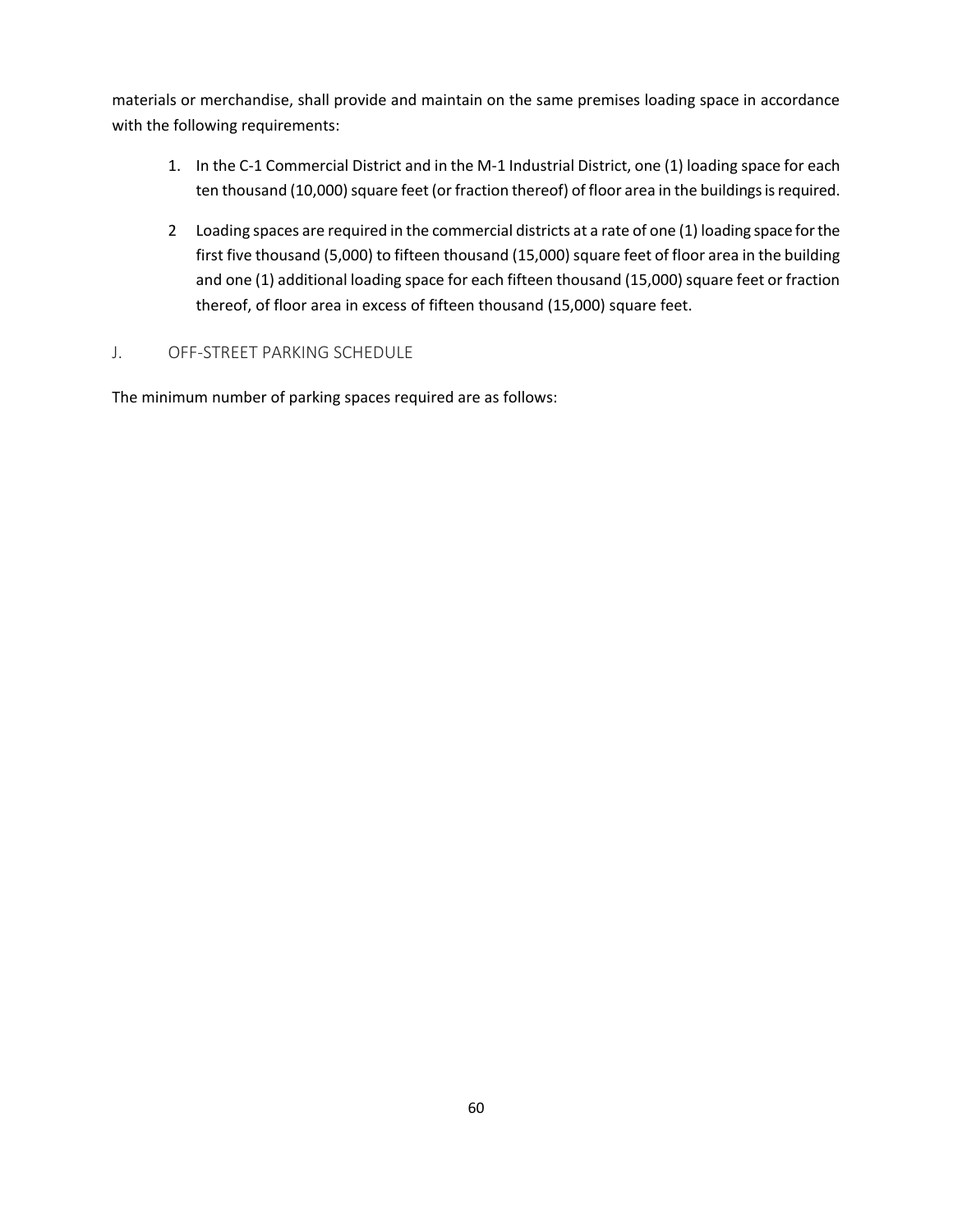#### **TABLE 2**

#### **OFF-STREET PARKING SCHEDULE**

| <b>USE</b>                                 | <b>SPACES</b>         | <b>UNIT</b>          |
|--------------------------------------------|-----------------------|----------------------|
| Single and Two-Family Dwellings            | $\overline{2}$        | <b>Dwelling Unit</b> |
| Multi-Family Dwellings and Townhouses:     | 1:5 plus              | <b>Dwelling Unit</b> |
| 1 bedroom                                  | 1.5:1                 | <b>Dwelling Unit</b> |
| 2 or more bedrooms                         | 2:1                   | <b>Dwelling Unit</b> |
| Restaurants                                | $1:100$ plus          | <b>Square Feet</b>   |
|                                            | 1:2                   | Employees            |
| Club or Lodge                              | 1:4 (With Seats)      | Seats                |
|                                            | 1:100 (Without Seats) | <b>Square Feet</b>   |
| Hospital                                   | 1:4                   | <b>Beds</b>          |
| Country Club or Golf Club                  | 1:5                   | <b>Members</b>       |
| Banks, Clinics, and Offices                | 1:200                 | Square Feet          |
| <b>Retail Stores</b>                       | 1:200                 | Square Feet          |
| <b>Shopping Centers</b>                    | 1:200                 | Square Feet          |
| <b>Industrial Buildings</b>                | 1:500                 | Square Feet          |
| Churches, Theaters, Auditoriums, Stadiums, | 1:4 (With Seats)      | <b>Seats</b>         |
| Gymnasiums, and Other Assembly Halls       | 1:100 (Without Seats) | <b>Square Feet</b>   |
| <b>Mortuaries or Funeral Homes</b>         | 1:4 plus              | Seats                |
| <b>Elementary and Middle Schools</b>       | 1:20                  | <b>Students</b>      |
| <b>High Schools</b>                        | 1:4                   | <b>Students</b>      |
| <b>Nursing Homes</b>                       | 0.8                   | Unit                 |
| <b>Hotels and Motels</b>                   | $1:1$ plus            | Guest Room           |
| Community Center, Library and Museum       | 1:100 (10 min)        | <b>Square Feet</b>   |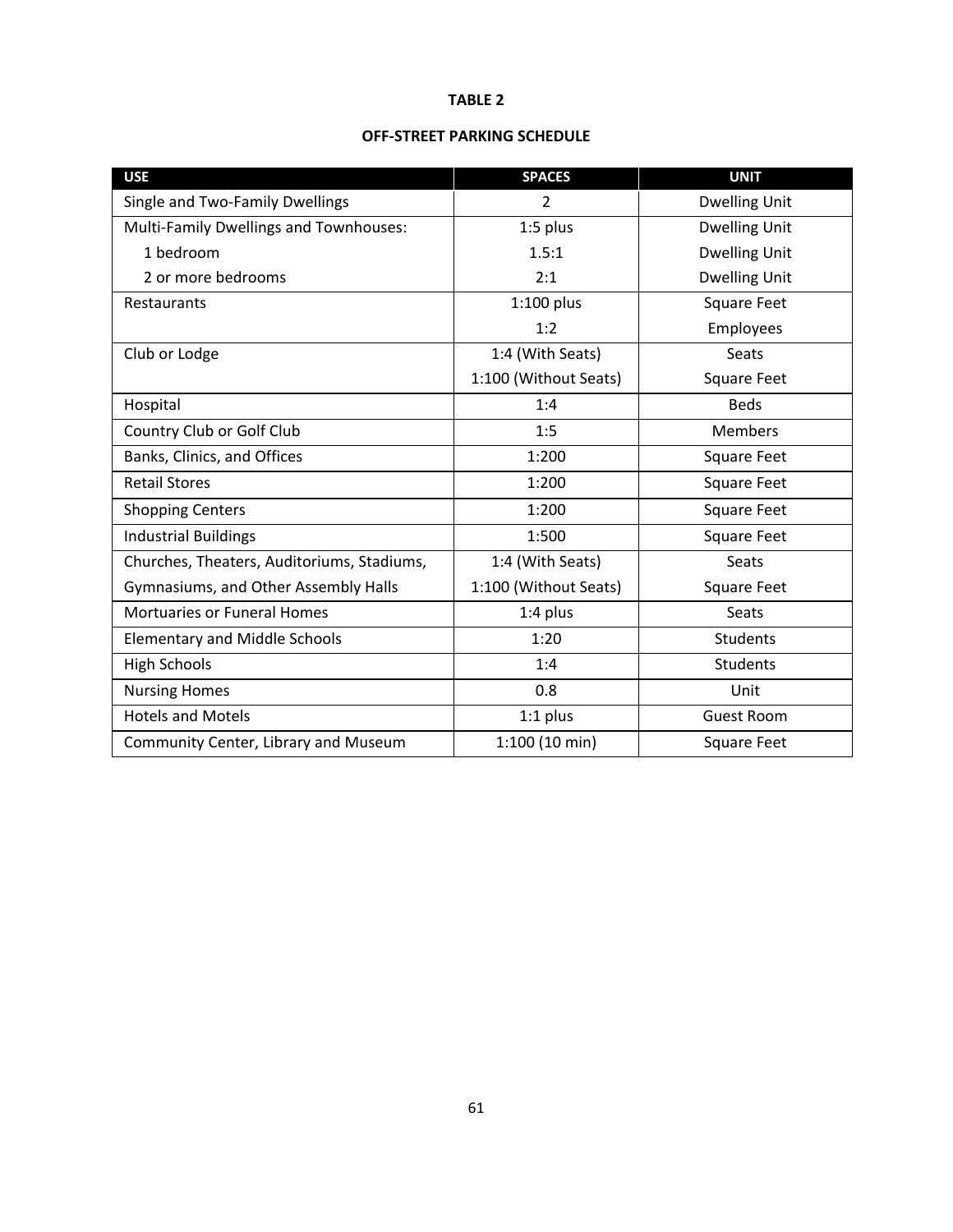# <span id="page-62-0"></span>SECTION 9: NONCONFORMING USES

# <span id="page-62-1"></span>A. ALTERATION OF NONCONFORMING USES

- 1. A nonconforming use must not be enlarged, changed, altered, or repaired, except as provided in this section. This section does not prohibit any change or alteration that would bring a nonconforming use into compliance with the zoning regulations.
- 2. Normal maintenance of a building or structure containing a nonconforming use is permitted, including necessary non-structural repairs and incidental alterations not extending the nonconforming use.
- 3. A nonconforming use of a building may be extended throughout a completed building that, when the use became nonconforming, was designated or arranged to accommodate the use, but the use may not be extended to additional buildings or to land outside the building.
- 4. A single family detached dwelling which is a nonconforming use may be enlarged or replaced with a larger dwelling if the enlargement or replacement does not violate other zoning regulations applicable to the premises.
- 5. If a lot does not conform to the lot dimensions applicable to that zoning district, the lot may be used for any permitted use in that zoning district if all other zoning regulations are met, unless the nonconforming lot adjoins and has continuous frontage with one or more other undeveloped lots under the same ownership, so that the lots could be replatted to conform to the requirements of the district.

#### <span id="page-62-2"></span>B. CHANGING NONCONFORMING USES

A nonconforming use may be changed to any use that is in conformance with the uses permitted by right in the district in which it is located. A nonconforming use shall not be changed to any other type of nonconforming use without the prior approval of the Board of Adjustment, which may grant a change of occupancy from one nonconforming use to another, provided the use is within the same or higher classification as the original nonconforming use, provided, however that such nonconforming use and occupancy will not tend to prolong and continue the nonconformity of the use. A nonconforming use once changed from a lower to a higher classification use shall not be changed thereafter to a lower classification use, and such prior lower classification use shall be considered abandoned.